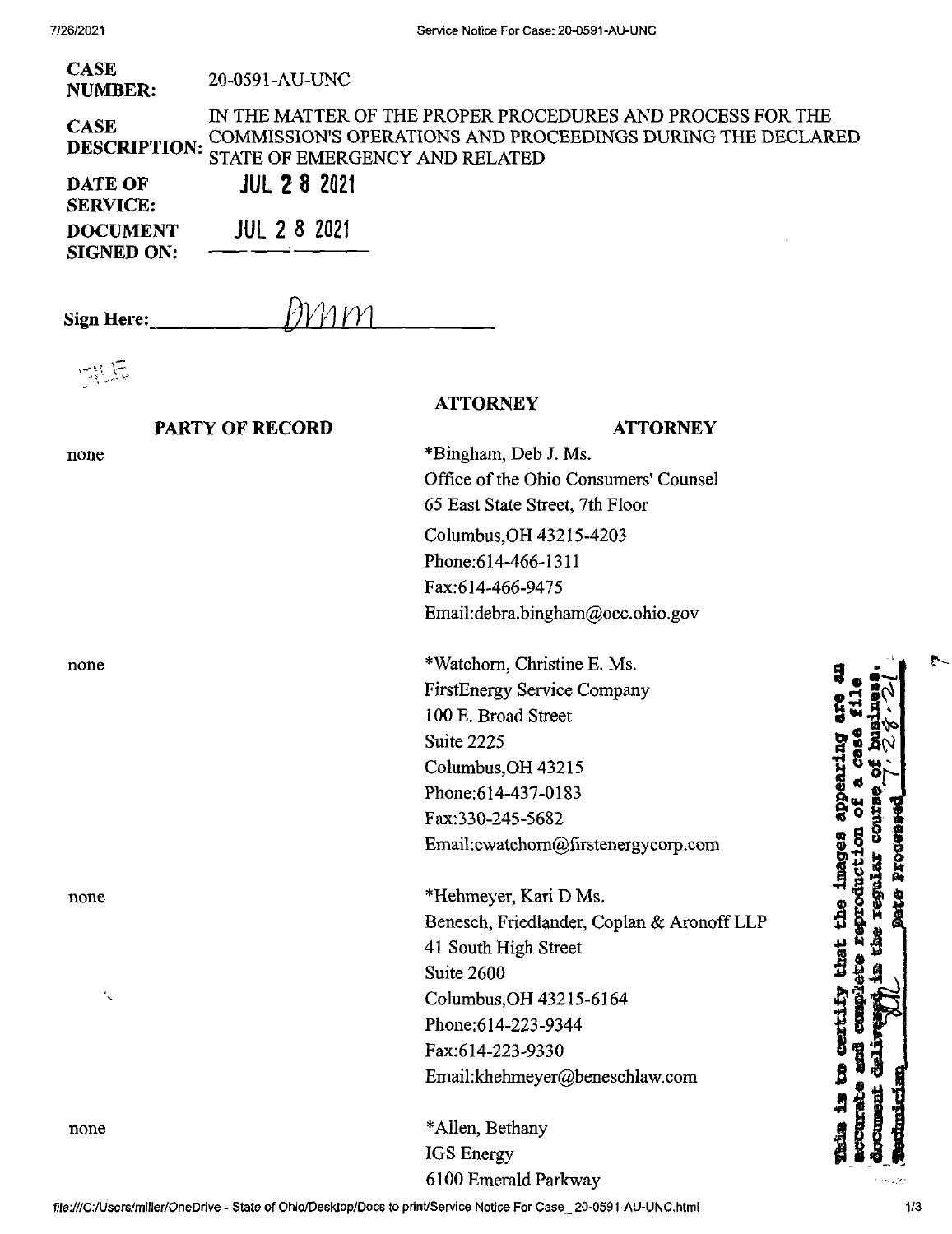|      | Dublin, OH 43016                      |
|------|---------------------------------------|
|      | Phone: (614) 659-5384                 |
|      | Email:bethany.allen@igs.com           |
| none | *Mallarnee, Patricia J Ms.            |
|      | Ohio Consumers' Counsel               |
|      | 65 E. State St.                       |
|      | 7th Floor                             |
|      | Columbus, OH 43215                    |
|      | Phone: 614-466-1310                   |
|      | Email:patricia.mallarnee@occ.ohio.gov |
| none | *Cahill, Valerie A Ms.                |
|      | Whitt-Sturtevant                      |
|      | 88 E. Broad St.                       |
|      | #1590                                 |
|      | Columbus, OH 43215                    |
|      | Phone: 614-405-8717                   |
|      | Email:cahill@whitt-sturtevant.com     |
| none | *Fischer, Mary E. Ms.                 |
|      | Public Utilities Commission of Ohio   |
|      | 180 E. Broad St.                      |
|      | Columbus, OH 43215                    |
|      | Phone: (614)466-0469                  |
|      | Email:mary.fischer@puco.ohio.gov      |
| none | *Chilcote, Heather A.                 |
|      | Public Utilities Commission of Ohio   |
|      | 180 East Broad Street                 |
|      | Columbus, OH 43215                    |
|      | Phone: (614) 466-0407                 |
|      | Email:heather.chilcote@puco.ohio.gov  |
| none | *Staff, Docketing                     |
|      | Docketing                             |
|      | 180 East Broad Street                 |
|      | 11th Floor                            |
|      | Columbus, OH 43215                    |
|      | Phone: 614-466-4095                   |
|      | Fax:614-466-0313                      |
|      | Email:docketing@puco.ohio.gov         |
|      |                                       |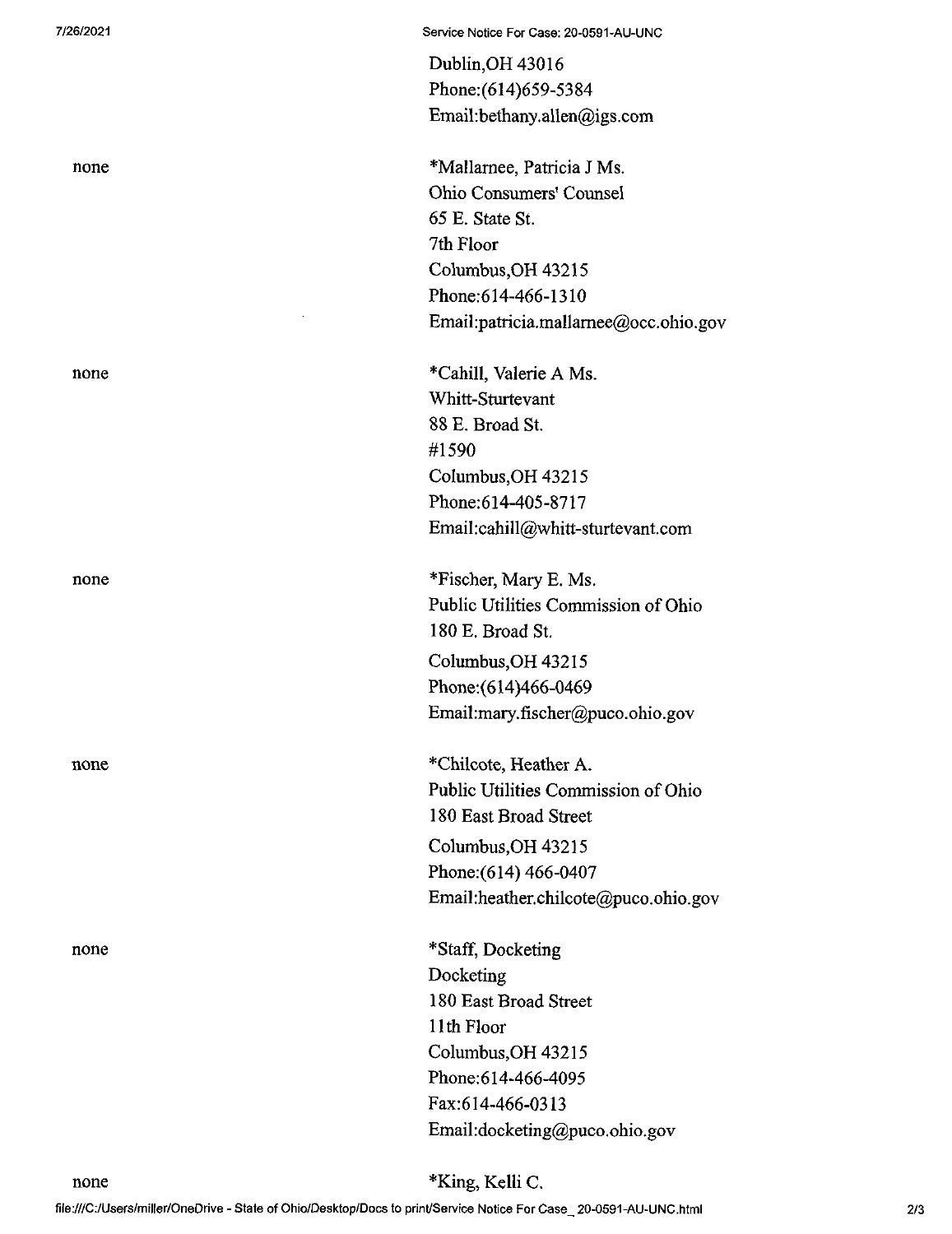7/26/2021 Service Notice For Case: 20-0591-AU-UNC PUCO 180 E. Broad St. Columbus,OH 43215 Phone:(614) 466-0461 Email:Kelli.King@puco.ohio.gov

none WILLIS, MAUREEN R 65 EAST STATE STREET, 7TH FLOOR COLUMBUS ,OH 43215-4203 Phone:614-466-9567 Email:MAUREEN.WILLIS@OCC.OHIO.GOV

## **INTERESTED PARTY**

**ATTORNEY**

**PARTY OF RECORD** CITIZENS COALITION ATTY NONE JOSEPH PATRICK MEISSNER 2234 WEST BOULEVARD CLEVELAND,OH 44102 Phone:(216) 408-6501 EmaiI:MEISSNERJOSEPH@YAHOO.COM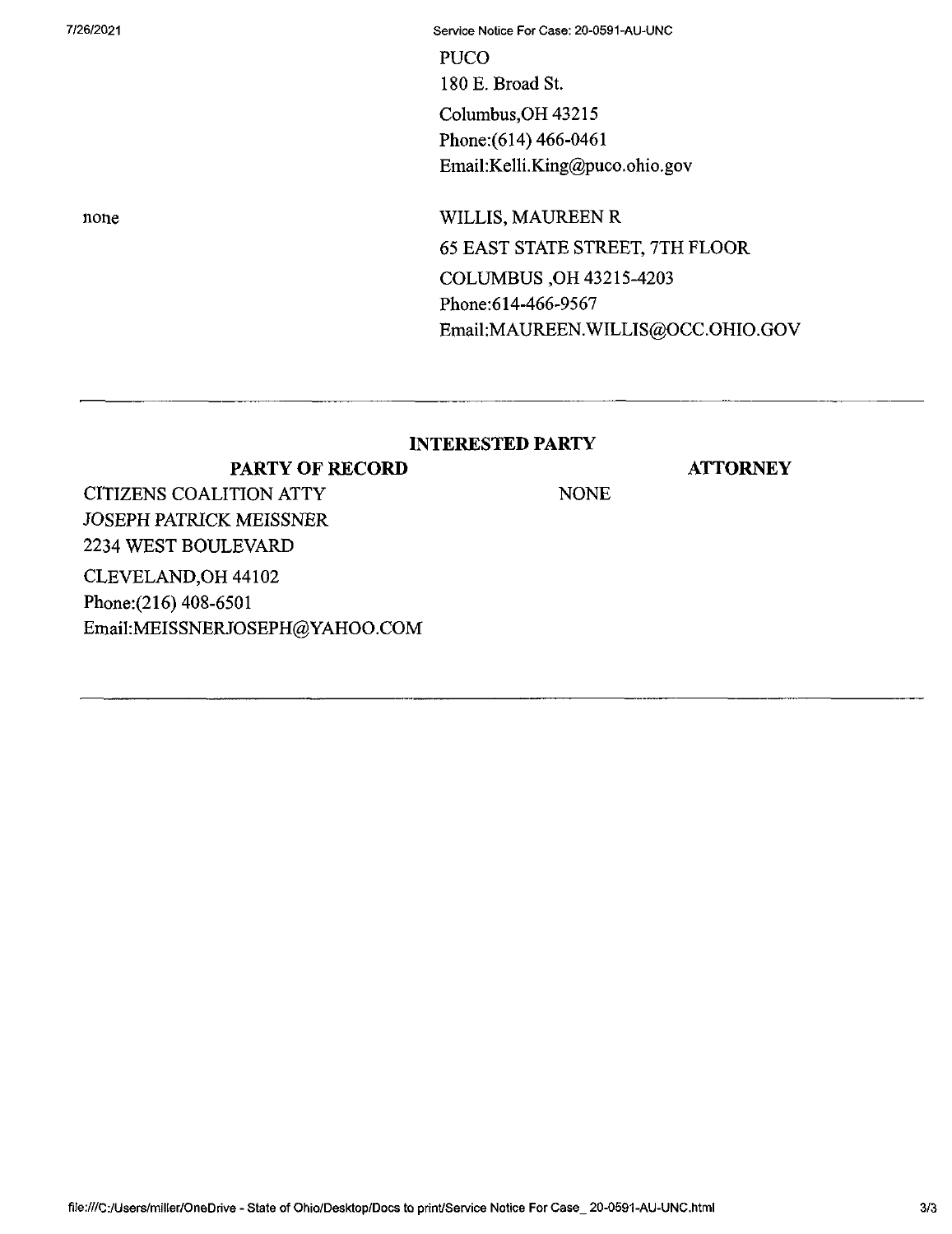## **Ryan, Debbie**

| From:<br>Sent: | Public Utilities Commission of Ohio <puco@info.puco.ohio.gov><br/>Wednesday, July 28, 2021 3:15 PM</puco@info.puco.ohio.gov>                                                      |  |
|----------------|-----------------------------------------------------------------------------------------------------------------------------------------------------------------------------------|--|
| To:            | Ryan, Debbie; Schilling, Matt; Holbert, Tina; Hawkins, Angela;<br>anna.nixon@puco.ohio.gov; Mcpherson, Saundra; Calloway, Philip; Troupe, Tanowa;<br>Neloms, Tim; Miller, Danelle |  |
| Subject:       | Courtesy Copy: NOTICE OF FILING in Case No. 20-0591-AU-UNC                                                                                                                        |  |

**This is a courtesy copy of an email bulletin sent by Debbie Ryan.**

**This bulletin was sent to thefollowing groups of people:**

Subscribers of Electric, Energy & Heating/Cooling Industry Service, Natural Gas and Pipeline Industry Service List, Railroad industry Service List, Telephone Industry Service List, Transportation Industry Service List, or Water Industry Service List, (2547 recipients)

Having trouble viewing this email? View it as a Web page. **D** SHARE  $\Box$ 

## **Ohio Public Utilities Commission**

**NOTICE OF FILING Docketing Division (614) 466-4095**

The filing of the following document is being served upon all regulated entities and interested parties via the electric-energy, natural gas-pipeline, railroad, telephone, transportation and water industry service lists.

| Case<br>number  | 20-0591-AU-UNC                                                                                                                                                                                                                                                                                                                                         |
|-----------------|--------------------------------------------------------------------------------------------------------------------------------------------------------------------------------------------------------------------------------------------------------------------------------------------------------------------------------------------------------|
| Case title      | IN THE MATTER OF THE PROPER PROCEDURES AND PROCESS FOR THE<br>COMMISSION'S OPERATIONS AND PROCEEDINGS DURING THE DECLARED<br>STATE OF EMERGENCY AND RELATED MATTERS                                                                                                                                                                                    |
| <b>Document</b> | Entry that with the termination of the COVID-19 state of emergency in Ohio, the<br>Commission lifts the emergency directives issued in this docket. However, the<br>electronic filing of confidential documents may continue in accordance with the<br>requirements set forth in the April 8, 2020 Entry, until otherwise ordered by the<br>Commission |
| <b>URL</b>      | http://dis.puc.state.oh.us/TiffToPDf/A1001001A21G28B43827B00556.pdf                                                                                                                                                                                                                                                                                    |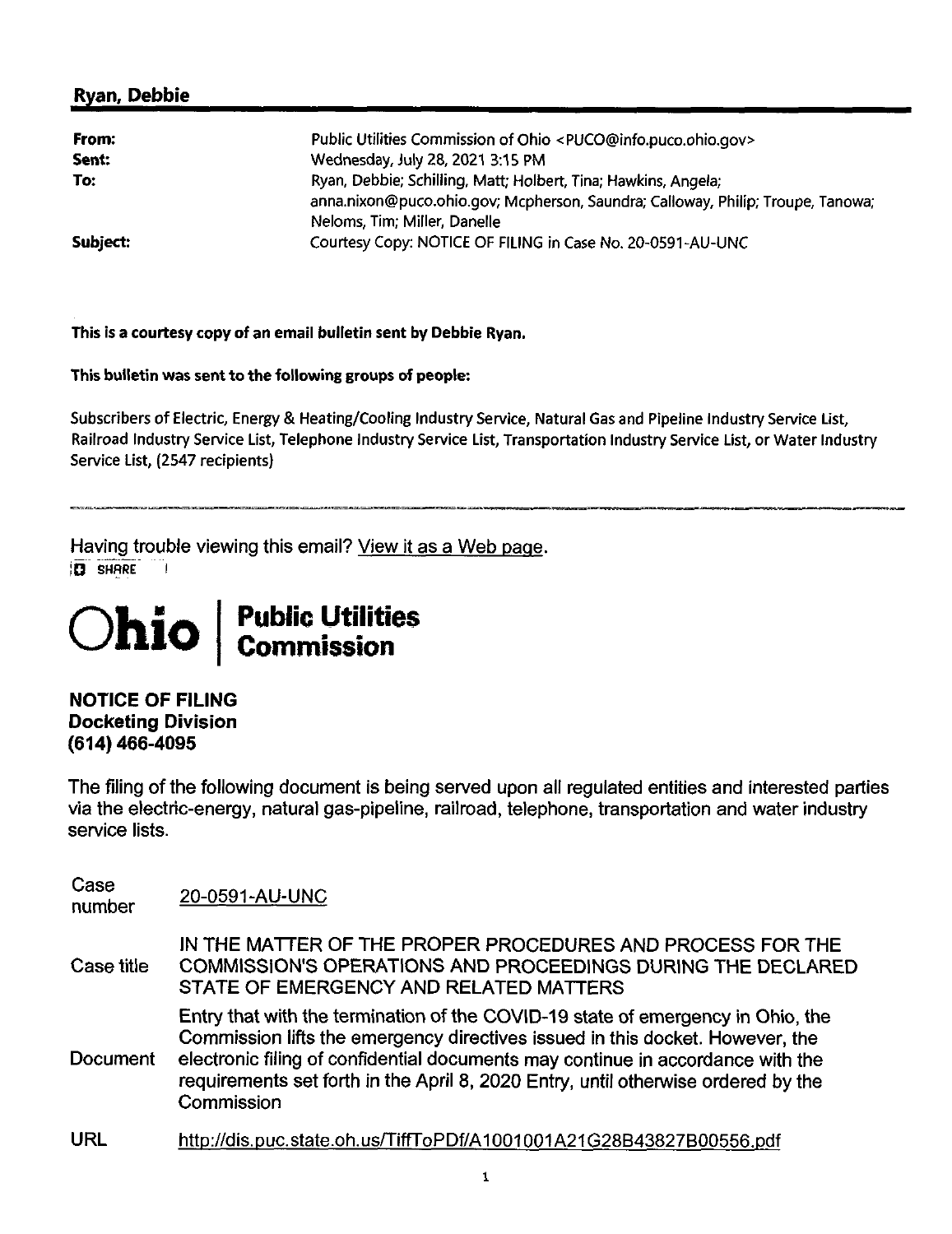



SUBSCRIBER SERVICES; Manage Preferences | Unsubscribe | Help

CAUTION: This is an external email and may not be safe. If the email looks suspicious, please do not click links or open attachments and forward the email to csc@ohio.gov or click the Phish Alert Button if available.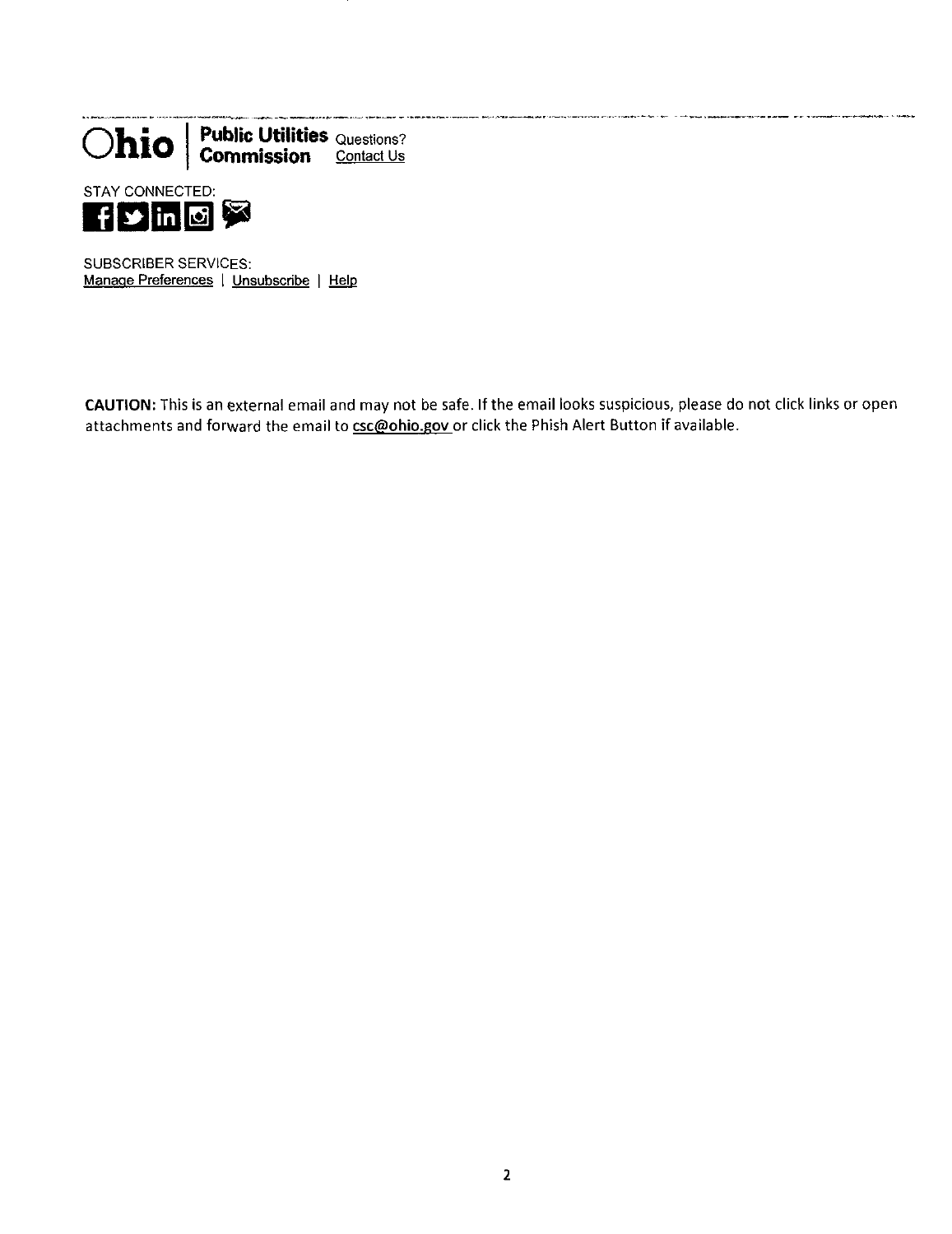## **20-0591-AU-ORD-listserve Distribution listfor 7/28/2021 Entry**

bonds.anita@yatioo.com jay7236@gmail.com josh.elsea@huntington.com bkaltenbach@aep.com david.fein@exeloncorp.com mtrinka@criusenergy.com regulatory.affairs@lmpactteiecom.com jessica.zahnow@argusmedia.com cpciware3@gmaii.com jeff.mcnaughton@PUCO.ohio.gov terry.bell@puc.state.oh.us doytei@bright.net bethie5559@yahoo.com mdortch@kravitzllc.com john.funk@yahoo.com glantei@bright.net tomtc@bright.net derek@allpurposecontracting.net jkolezynski@eastontelecom.com taylor.mattox@puc.state.oh.us stnourse@aep.com pontious@bright.net mjsatterwhite@aep.com thomas.stikeleather@puc.state.oh.us johntoth@firstenergycorp.com jviers@neo.rr.com mzemke@bricker.com deborah.montanaro@cox.com dprather@indigital.net maryjane.rasher@intrado.com sanderson@nisource.com sbeii@vectren.com sbohler@czn.com barbara.bossart@puc.state.oh.us tony.brigano@hickspartners.com carvs.cochern@duke-energy.com matt@ccg-ohio.com bcrockett@championenergyservices.com vincedec@yahoo.com jehlinger@omnisource.com selisar@mwncmh.com clifford.evans@puc.state.oh.us david.fein@consteliation.com egalion@porterwright.com utuohio@att.net bgorman@firstenergycorp.com randall.griffin@dplinc.com habrumfieid@aep.com ted.heckmann@cinbeli.com chenney@oaba.net jill.henry@puc.state.oh.us brian.hlcks@hickspartners.com rahideg@aquaamerica.com sihill@aep.com davidjhintz@yahoo.com john.horstmann@dplinc.com mljeunelot@aep.com jeff.jones@puc.state.oh.us jill.kocher@puc.state.oh.us jlang@calfee.com ieiterr@firstenergycorp.com eagleenergy@fuse.net vlmcclatchy@vectren.com trish.mcfadin@southstarenergy.com karen.mckee@horizontel.com cmiller@szd.com dennis@macdonaldsupply.com jacob.nicodemus@puc.state.oh.us poman@muirfieldenergy.com nathan.parke@dplinc.com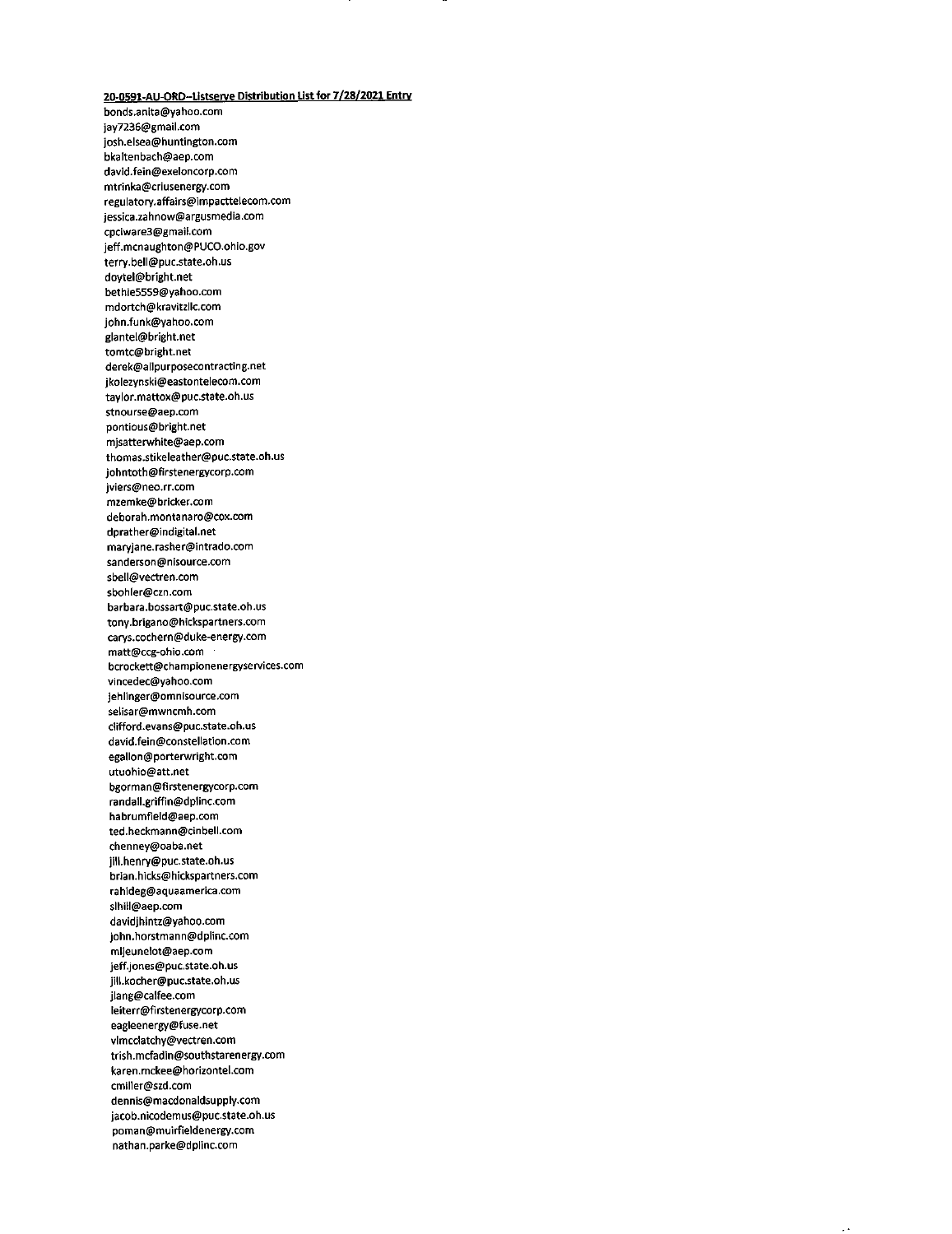darrinp@streamenergy.net mpritchard@mwncmh.com squade@firstenergycorp.com drapp@flrstenergycorp.com teresa.ringenbach@directenergy.com sroller@kngenergy.com dmroush@aep.com dryan@mwncmh.com matt@roz2ifireworks.com jasherwood@aep.com pshorr@speccap.com csiagle@bricker.com tsmithl3@sprynet.com judi.sobecki@dplinc.com nstika@cose.org jcswiz@vectren.com ktieken@vectren.com elizabeth.watts@duke-energy.com dbweiss@aep.com jason.well@puc.state.oh.us jmyoder@aep.com sizehala@aep.com zuschakj@firstenergycorp.com greg.price@puc.state.oh.us sdress@clemonsboats.com lee.jackson@southstarenergy.com msjboydl@aol.com jkist@tugmgmt.com kparadissis@gmail.com SolMarketResearch@hsntech.com chiodorita@hotmaii.com georduan@hotmaii.com gsteele@davis-int.com i-oster8@neo.rr.com tbradtmiller@vectren.com john.keaton@duke-energy.com bellish@buckeyeenergybrokers.com kathy.campbell@cinbell.com rdc\_law@swbell.net jeinstein@volunteerenergy.com tfireccg@myactv.net juliehayes@aes-nrg.com wtelco@bright.net scott.kitchen@consolidated.com leslie.kovacik@toledo.oh.gov tlynch@telecomlaw/yers.com torahood@bricker.com Ipettit@co.geauga.oh.us anita.schafer@duke-energy.com cwoodham@telegration.net kimberly.yelton@centurylink.com kimberly.childs@puc.state.oh.us tina.watkins@puc.state.oh.us bbartley@watervillegas.com rbiack@watervillegas.com tblack@watervillegas.com brenda.carnahan@duke-energy.com dlcelona@gmail.com adelong@gasmark.com ddetty@theenergycoop.com melanie.e1atieh@ugicorp.com paul@vipplumbing.com hfarber@energypluscompany.com gail.glasgow@streamenergy.net agough@somersetgas.com dharrod@minsteroh.com sue\_harrold@ohiogas.com tomhill4841@juno.com shopson@napower.com ijulian@uti-corp.com barbara.kaiser@duke-energy.com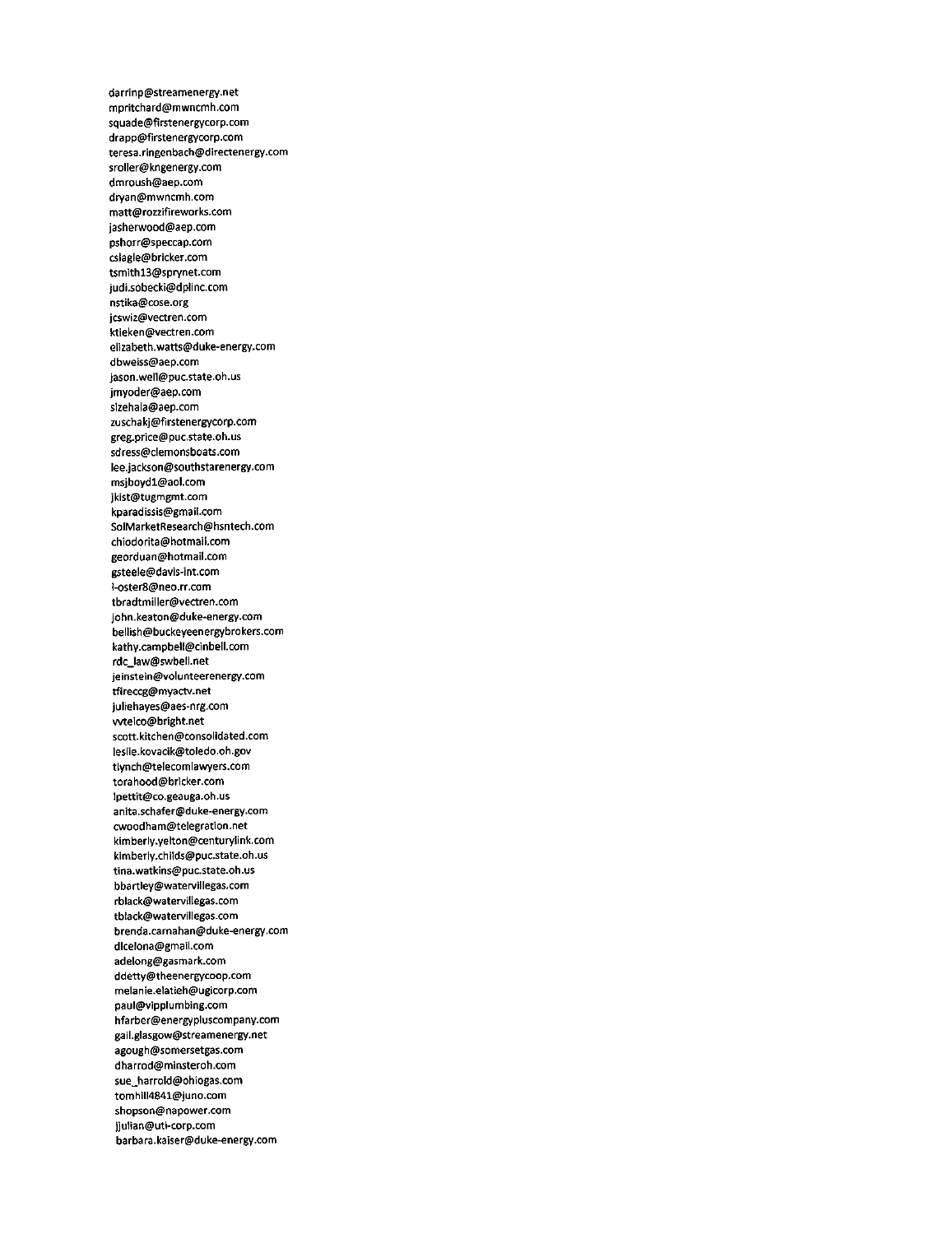akeilson@keilsonlaw.com mkerney@ovgc.com dianne.kuhnell@duke-energy.com jloop@wor1denergy.com lorentzka@aol.com jlove@ure.com bmcdonald@lacapra.com kathy.milenkovski@steptoe-johnson.com brian.w.moidel@dom.com de1ilahn@5treamenergy.net tnedwick@nhtinc.org beth.balser@bp.com mpoole6177@aol.com cinthia\_reed@ohiogas.com rsbaran@aep.com knrosselet@columbus.rr.com gdrussell@vorys.com eschmitt@ces-ltd.com ksimor?@sngco.com stacemh@aol.com elwood.tanner@dom.com chuck\_turnwald@ohiogas.com jvandonkelaar@yahoo.com rhsheldon@wcoil.com sheidongas@wcoii.com swhite@piedgas.com bwollet@cobrapipeline.com rzdunkewicz@acdaimenergy.com jim.zio(kowskI@duke-energy.com Jzornes@ohioenergycoop.org shornyak@aep.com mike.J.mallady@dom.com stuart.siegfried@puc.state.oh.us mark.bellamy@puc.state.oh.us mahiia.christopher@puc.state.oh.us nclune@roadrunner.com switchwind@gmaii.com Jseymour@ttcorp.com mcompton@sciotodd.org sarah.briggs@att.com mburns@naturalgas-electric.com iinda.cavanaugh@dpiinc.com brinkser@frontier.com sbuckley@sciotoenergy.com transportationmgmt@gmail.com jchiidress@mercuria.com idavis@keytexenergy.com art@buckeyeenergybrokers.com apartmentenergy@gmail.com ohiosc@gmai1.com bradf@fosterec.com robert.howley@cox.com Jfie)d@moffattnichol.com miltonshieldsjr@live.com kuczekj@battelle.org iarryh@itlcorp.com lbhacker@aep.com tstanton@nrri.org ohiolightbulbman@gmail.com info@snyderandco.com rusty\_orben@csx.com gswanson@emsenergy.com mtoler@yardmaster.com atoss@verdeenergyusa.com Jewatso@gmail.com saweaver@aep.com david.longo@dot.gov jbroderick@ash(andrai(way.com acjrr@acjraiiroad.com sue.dolingo@railamerica.com utuohio@aoi.com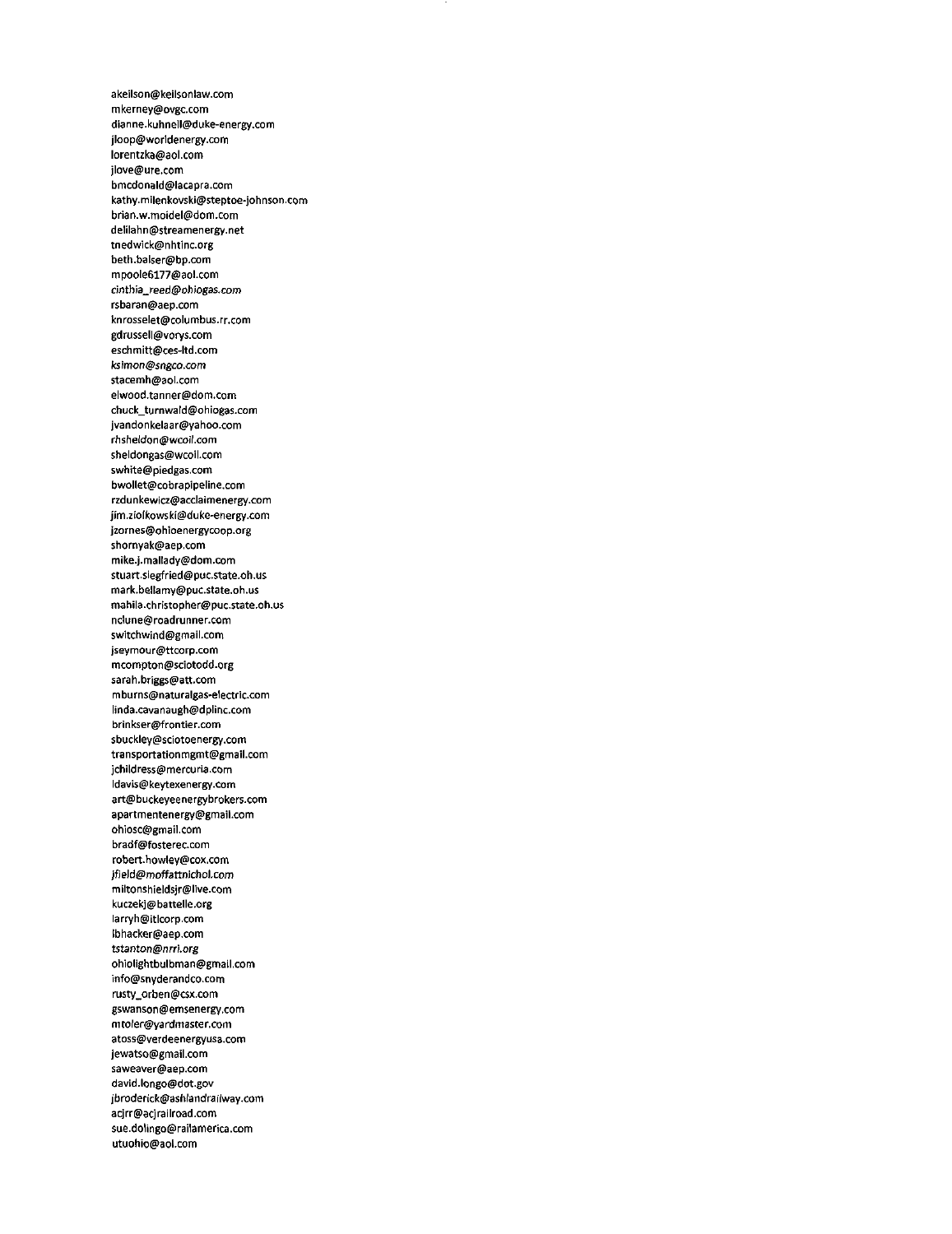rlowe@gwrr.com lnewsoml@woh.rr.com mrhea@olender.com jsattora@gwrr.com lsequeira@wmata.com shalonda.alexander@ntsb.gov kellysm@csc-scc.gc.ca jadams@fibertech.com samos@rbm.com nicolas@ecvoice.com jsa@ambt.net corporate@teledias.com don.barnhart@horizontel.com ken@tmccailcenter.com carl.biliek@corp.idt.net carl.bUlek@idt.net mendel@dynalinktel.com jeff.bievins@horizontel.com abloom@ldxx.com mikeb@wabash.com bboshoven@ussignalcom.com charlie@cicom.net aliceb@mygtc.com abriggs@globalconnectioninc.com tbrockman@doylestowntelephone.com abrown@esevans.com ebrownl@neo.rr.com jbrown@vcomsoiutions.com ken,buchan@centurYlink.com marv.buley@onvoy.com jerel.cable@tdstelecom.com mcasanas@relianceglobalcom.com delila.causevic@abanet.us lchai@cnsny.net mikec@cros.net contact@bascomtelephone.com scockerham@fastekteam.com adam@voxityteIecom.com rcombs@midohio.twcbc.com regulatoryaffairs@anpisolutions.com wendy.cottrill@horizontel.com contact@nationwideregulatorycompliance.com kdawson@icsolutions.com rdichy@mettel.net stc@bright.net mbernal@quasarinc.net sfenkerl@earthlink.net dfrey@bright.net michaei.geoffroy@telrite.com suegerd@kalidatel.com mbglisson@betterworldtelecom.com jodie@csilongwood.com amy.gumm@horizontel.com thomas.haluskey@ecntel.com hamulas@lumosnet.com ted.hankins@centurylink.com chl385@att.com osbill@centrisinfo.com khavins@divevsifiedconsulting.net leah@ptscinti.com don@tlcompany.com jh7646@att.com matthew.vanhoesen@upnllc.com dhoffer@massilloncabletv.com kristin@csilongwood.com mhornor@yipes.com jjacobs@ctel.us bbjacobson@bisonjacobson.com gjohns@massilloncabletv.com cj@gopronet.com pkirby@scitel.net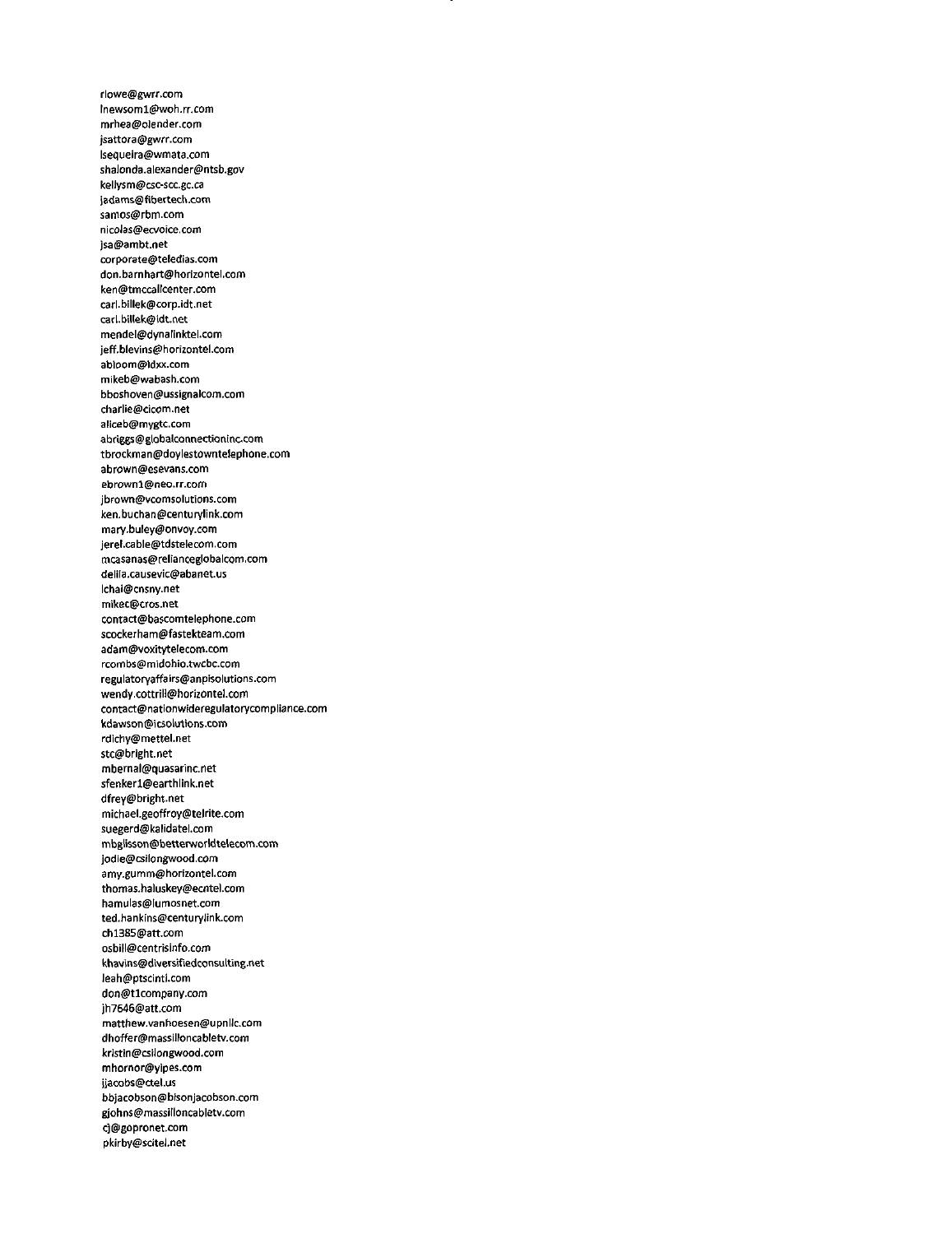rex.knowles@xo.com mark@csilongwood.com tammy@fjtelephone.com tim.p.loken@windstream.com ylurate@bellsouth.net butchmagers@kgmyers.com regulatory@intrado.com regulatory@intelepeer.com adminS@mcginness.biz shawn.mcgorry@expedient.com mercerdm@gtlaw.com mike@fjtelephone.com jmeyn@extenetsystems.com joelm@accessoneinc.com myersn@impactnetwork.com newmand@impactnetwork.com tam.nguyen@tdstelecom.com preferred@aol.com donna.palumbo@ipc.com brian.pancoast@citynet.net jparker@wafs.com lonnie@telserco.com sperrott@800response.com sperrotte@800response.com chrisp@kalidatel.com kphotiades@pioneertelephone.com doug@ohiolink.net draue@telegration.net kmr@bascomtelephone.com cbad.regulatorycompliance@cinbell.com jriley@telecompliance.net grodham@diversifiedconsulting.net artelco@bright.net russop@magicjack.com mtr@commpiiancegroup.com richards@tremcom.com americanetllc@gmail.com leigh@donetcommunications.com pamschambach@lauttamus.com eschmidt@ibasis.net ottelco@nwbright.net mschulte@bright.net kimrobertscovill@yahoo.com reguIatory@telnetww.com michael.shultz@consolidated.com mike.shultz@consolidated.com rodney@prooncall.com jim@pickmta.com regulatorY@entelegent.com mark@access-intl.com alan.stuckey@spreadnetworks.com sullivan@ccmi.com tina@x2comm.com joe.topel@orange-ftgroup.com billtymo@aol.com zahra@netincusa.com compliance@epowerc.com geoff.voss@appsmart.com jwest@linesystems.com michelle@csilongwood.com timw@digitalconnections.net anita.yokiel@hickorytech.com avi@netincusa.com silv2epeda@yahoo.com garvzing@hotmail.com onsitetruckrepair@gmail.com wayne.hodge@janell.com gmabo3t95@aol.com targent@powerwashservicesinc.com rayers@hummelconstruction.com beals@firelands.com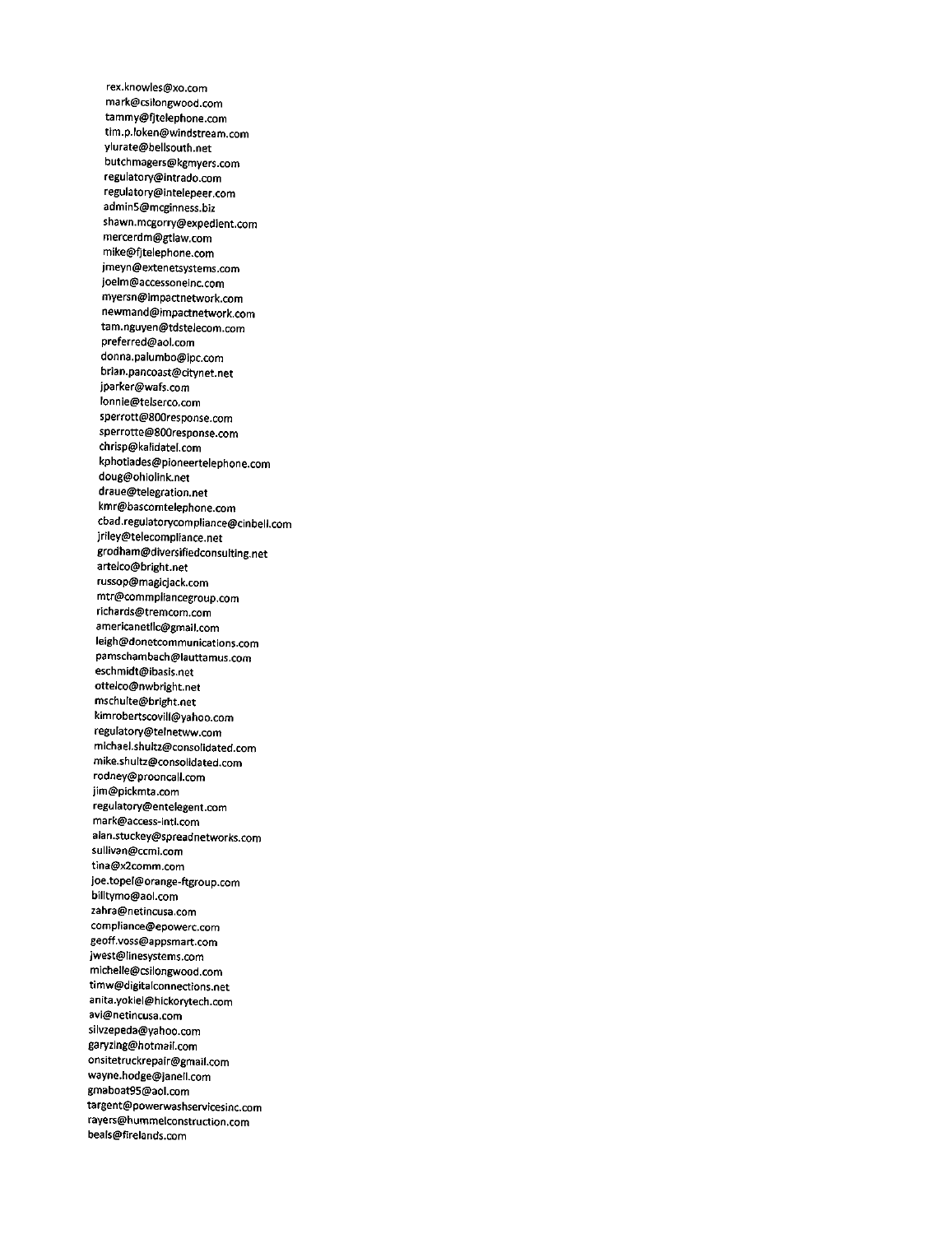berwin@apropergarden.net gbohls@buckeyepowersales.com kbollenbacher@warrenfireequip.com jbolton@rrohio.com dbower@mackmattressoutlet.com brad@allthingsrestaurant.com otme@frontier.com davewesternhills@fuse.net bridges-excavating@roadrunner.com bd\_bryant@newhopeind.com caianni@sbcglobal.net calIenj@firstenergycorp.com electronics@nationaisafe.com pcole@dlz.com tomy@embarqmail.com molly.threes@20ominternet.net stephanie\_dawson@ham.honda.com adeutsch@romanoffgroup.cc jdjdll03@gmaii.com dianencf@earthiink.net joe@jfdiandscapes.com justcuz7l97@yahoo.com mellett@sidneyelectric.com twinriversco@aol.com mely@ferguson-construction.com anfausey@wsos.org chris.ferruso@nfib.org lfinney@ofbf.org joan@Iangstone.com jeff@gs-titanium.com tfoik@eswagner.com greg@goverhd.com frankiin@pgrahamdunn.com lgaiIuppi@gotbluesky.com marc@tomdewexcavating.com iamhorney50@hotmaii.com bjgill@aep.com sgorman@woostergoodwili.org dandgreen@gmail.com sguins2@hotmaii.com dan.hail@penske.com craft\_tee@yahoo.com wiidrootslandscaping@yahoo.com mikeh@osborneho.com timh@bryanequipment.com klh@nicoiozakes.com missvickie57@aol.com dhill@brvcehiil.com hines.57@iive.com rhire@riterug.com mark@truckingconsuitant.com khunt64@hotmaii.com jamiemartin330@gmail.com jjackson@cdcdist.com mjahant@warehousedistributors.com ajalbrzikowski@dlz.com jwingo@weidoninc.com ric@rightathometechnoiogies.us sajohnson@eastmansmith.com trkserdij@aoi.com jjones@iadder.com monk@firstciasstrans.com tmurphyjr@murphyind.com kentdorcutt@aoi.com kingston@nscnohio.org kkiaus@ohiohba.com kristie@fiorline.com bei.ian@hotmaii.com fiasio@precision-env.com tavo3@earthlink.net straitline@straitiinestructures.com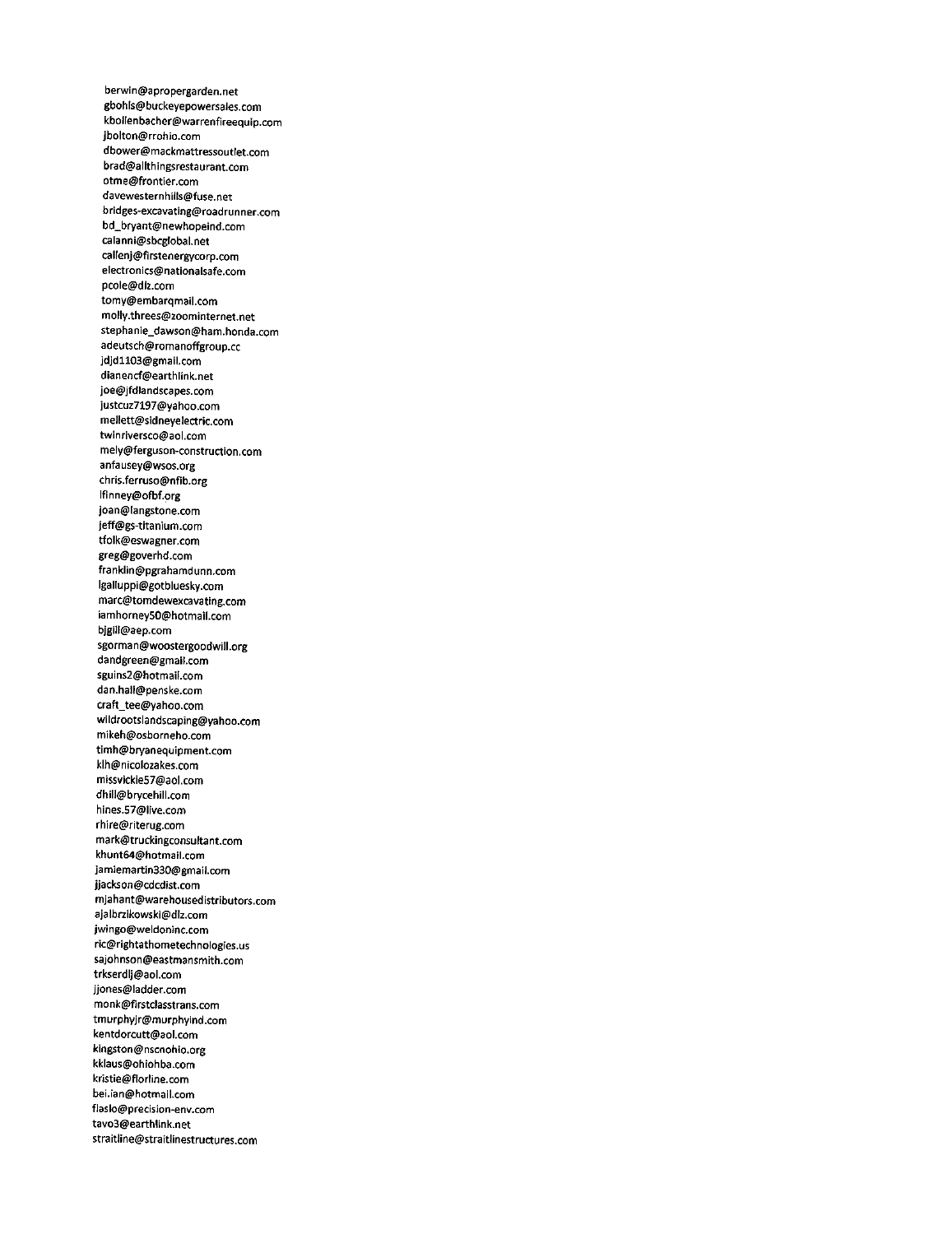cdltraining@aol.com fishburnservices@yahoo.com linda@berlincontractorsinc.com kmbuild8@zoominternet.net slucas@osterwisch.com dmagie@westchesterlawnandgarden.com mwojtala@sseqco.com marshalir@ur.com tim.martin@nealandmartin.com eliiemast@sbcglobai.net doug@mrmowitaliltd.com bobohio@stsny.com lucice@frontier.com jeffmorrow41@gmail.com ramoser@dps.state.oh.us srneeds@hotmail.com mitchn@owwco.com george.nickolson@stateauto.com pflaumdistributing@gmail.com holtmeierplumbing@fuse.net maiestictimber@emfaarqmail.com reichertx@live.com drhodes@greeneinc.org drohrer@atc-lighting-plastics.com raylsmega@hotmail.com sshihady@graceworks.org midbassboatline@yahoo.com bryan@schrocksofwalnutcreek.com jschuitz@jjkeller.com nnkbysjp@gmail.com sechkar@gmail.com bseiby@circlek.com teds@wellsbrothers.com swmckelvey2@aol.com celdjs@yahoo.com ssiedell@gmail.com fcsafety@redbird.net fjmez@local270.org mjm@moritzcontracting.com tmaloney@cantonchalrrental.com dstaufll47@yahoo.com steve@malverndocs.com jstevenson@thehoffmangrp.com jstride@leppos.com dmtaner@windstream.net dthomas@deckerconstruction.com darren.thompson@truccoconstruction.com customerservice@irrigationsupply.com tparks@dickeyelectric.com carminet@akronhba.com yoderwindow@embarqmail.com markwallace@wallacefoods.com cwarner@ullmanoil.com warrenslandscaping@gmail.com cweng@bright.net chris\_weng@ega.honda.com susan@ovabc.org ted.whitiinger@willis.com lance@mrrapid.com jennycorpohio@msn.com sarah@thompsonconcrete.com jwinchester@lccaa.net owma@att.net tom@hummelagency.com zeiglerearthworks@gmail.com mzimmerman@ohiocat.com deucesup22@msn.com ebischoff@bischoffmiller.com carl.larue@live.com mayor@hartvilleoh.com whanna@walterhav.com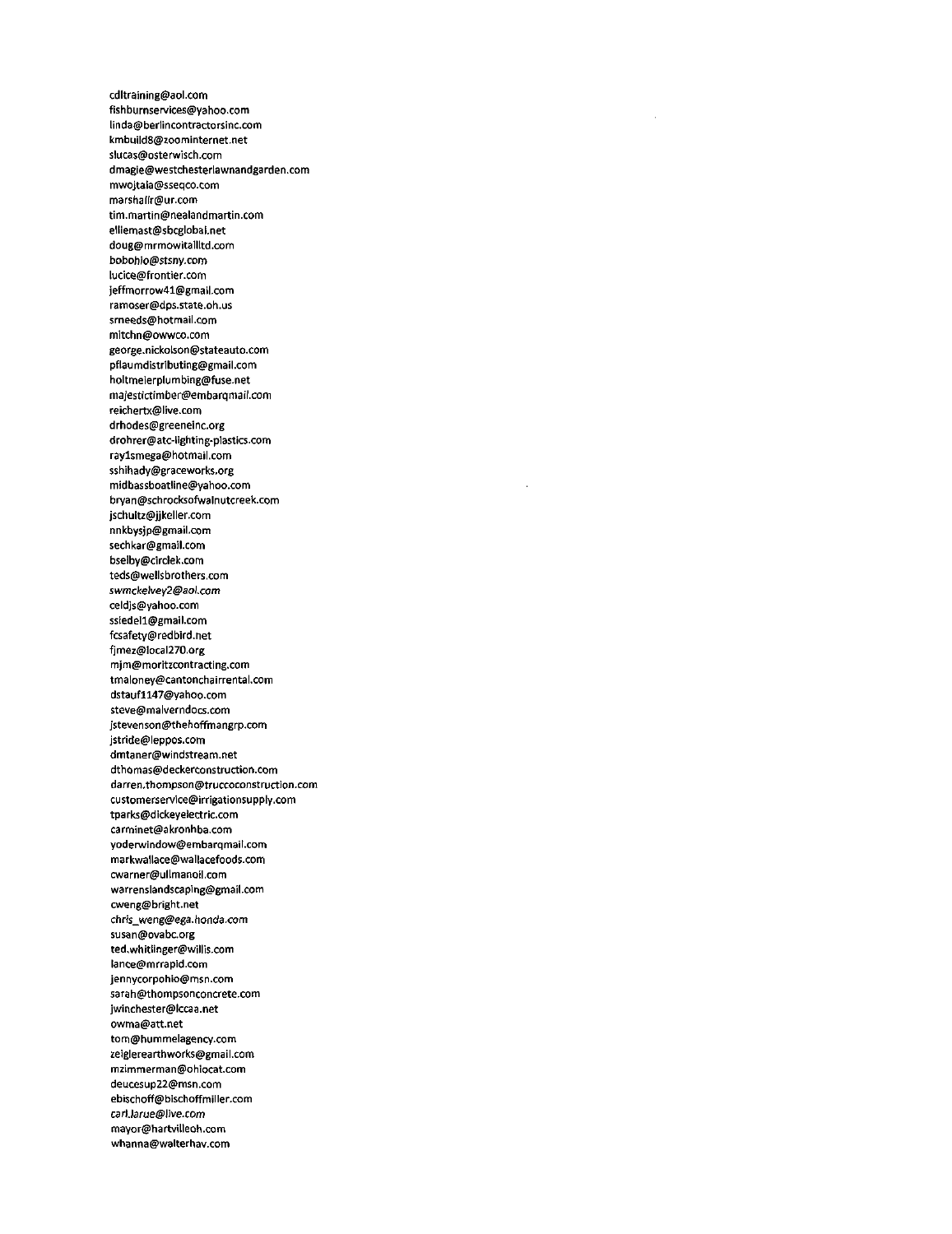thomas.mckitrick@gmail.com myerkey@stilecompanies.com magundelfinger@aep.com crengstorf@igsenergy.com robert.wolfe@puc.state.oh.us mgoldsmith@nisource.com huckhayes@aes-nrg.com corey@bidurenergy.com gfbechert@sciotoenergy.com mbeirne@amppartners.org bojko@carpenterlipps.com jchen@apgellc.com wchen@ecsgrid.com mhobson@energyedgeconsulting.com moffice@ovec.com neads@lallycpa.com chris.greulich@northshoreenergy.com chris.hendrix@texasretailenergy.com ychouemail@yahoo.com lindaj@americanpowernet.com rjohnson@clevelandtherm3l.com slosh@clevelandthermal.com jrmorris@ondemandenergy.com fmurray870@aol.com nselvaraj@aep.com dplenergy@dplinc.com eric.roth@linde.com barthroyer@aol.com info@goodenergy.com dsoule@emr-energy.com kate.stanley@constellation.com awilllams@libertypowercorp.com aundrea.williams@nrgenergy.com pawilliams@reliant.com wynnm@firstenergycorp.com just2drunk@att.net gregory.hering@gmaii.com boduahe@yahoo.com fgearY@gearyenergy.com mammasu@gmaii.com mbowen@franklinenergy.com MStonecaps@yahoo.com kkavaii@firstenergycorp.com drtwin@msn.com krogers@emsenergy.com susanlre@acnibo.com robert.stailman@dpiinc.com gfackler@deloitte.com smunoz@nisource.com pgaia@juno.com sherry.bannister@dpiinc.com OmegaTransporterslic@Yahoo.com mstarck@independenceenergyco.com jimstreett@carloadexpress.com giandsberg@procurian.com brian@abaenergypartners.com britton.eilis@scc.virginia.gov cbobbitt@sbdbiaw.com greenikat62@yahoo.com rendris@firstenergycorp.com robert.p.majikas@dominionenergy.com votewiiiiams@gmail.com dvair@nisource.com jboss@certifiedutiiity.net iisa-hunt@att.net kjoseph@napower.com wiiiiam.fieissner@duke-energy.com cwehr@firstenergycorp.com dave@sbrenergy.com renee.brltt@bingham.com kj771@yahoo.com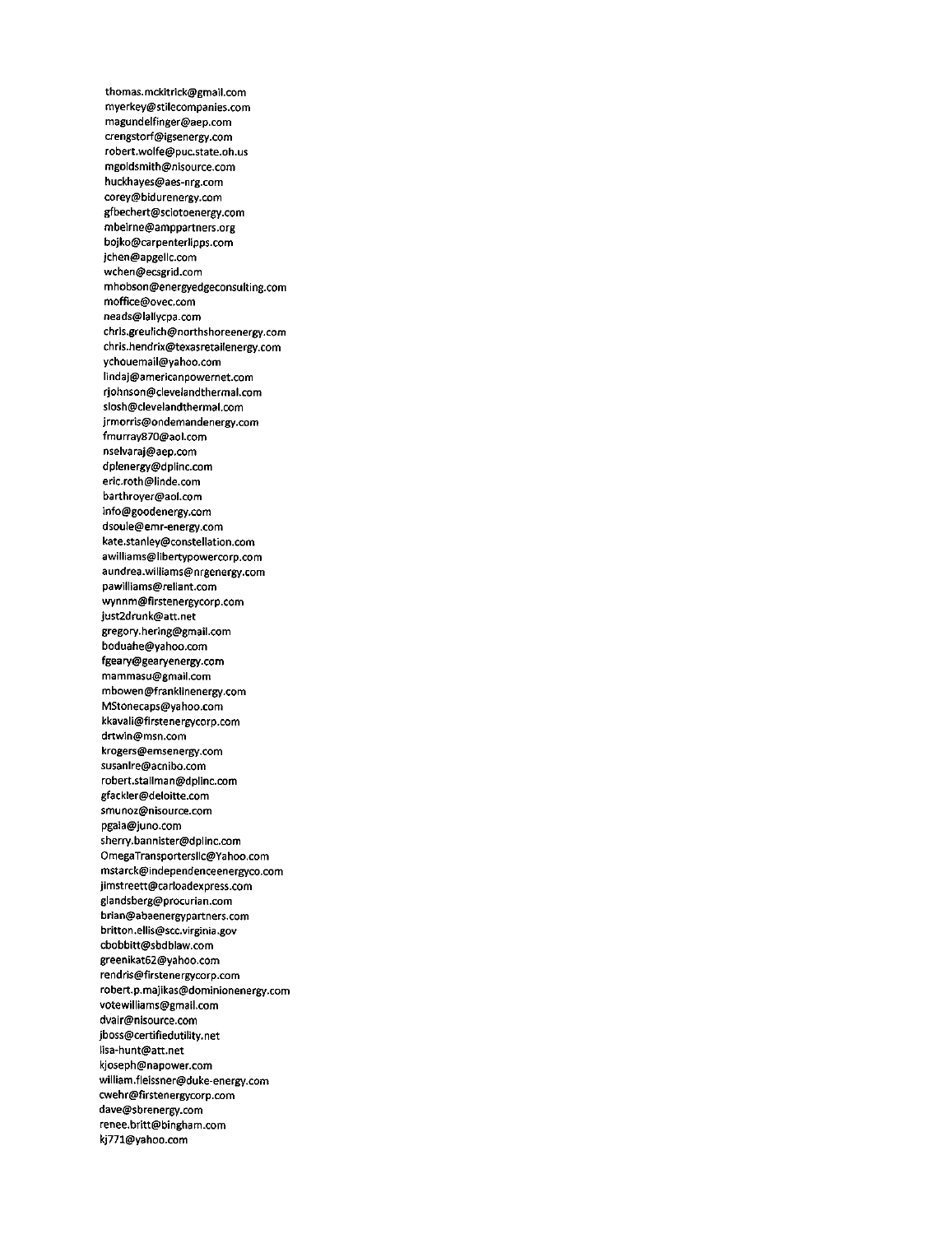legal@discountpowerinc.com christa.rendino@duke-energy.com tseelaus@emc2devco.com grahamffaS3@hotmaii.com neo689@yahoo.com \_DEBUtilityOperations@directenergy.com regulatory@clearviewelectric.net jmcgough@mcgough-inc.com cpfbuttercup@yahoo.com selliott@metrocdengineering.com lmcalister@amppartners.org fmerrill@bricker.com jseryak@gosustainableenergy.com szsmith@snl.com martin@watchtv.net lori\_parsley@hotmail.com jenlynch4@gmail.com Jimziegan33@gmail.com jgiannantonio@firstcomm.com Reverandl964@gmail.com amy.tenney@revol.com bfargo.sac@gmail.com benthereS9@buckeyexpress.com damguy@live.com tkodiak69@aol.com LISAADRIANA906@GMAIL.COM sbennett@pplweb.com cag3952@yahoo.com kellylipinskil62@msn.com cds@gscb-law.com mbowman@jefferstoledo.com mwittich@mcgilismithpunshon.com meeder87@gmail.com spersaud@plymouthenergy.com bsturwold@ernstconcrete.com jnottingham@verdigrisenergy.com bhamiIton@certifiedutility,com cugazaponte@tracfone.com ballou@ballouconsultants.com jmorejon@tracfone.com fmathews@cwa-union.org Christina.o'keeffe@development.ohio.gov regtrackdsire@gmail.com jlcalig@aep.com barbara.farr@mcenergyinc.com alex@gprenew.com alridgerunner36@yahoo.com sandy@eisenbachconsulting.com thoatson@lspower.com jjankowski@aepenergy.com sgreves@libertypowercorp.com trzelina@aep.com john.ritch@gexaenergy.com cklein@napower.com rbassett@starionenergy.com gwen@eisenbachconsulting.com nathan@eisenbachconsulting.com charmedl019@hotmail.com mmcculty@aep.com wdhaas@ysu.edu david.lipthratt@puc.state.oh.us kehobbs22@att.net aemcdonnell@avalonenergy.us dana.coulter@nrgenergy.com michael.covington@duke-energy.com d3yna@governmentedge.com lmcbride@ulmer.com 68kt78i@gmail.com afroehlich@tnc.org dstinson@bricker.com sahilljd@gmail.com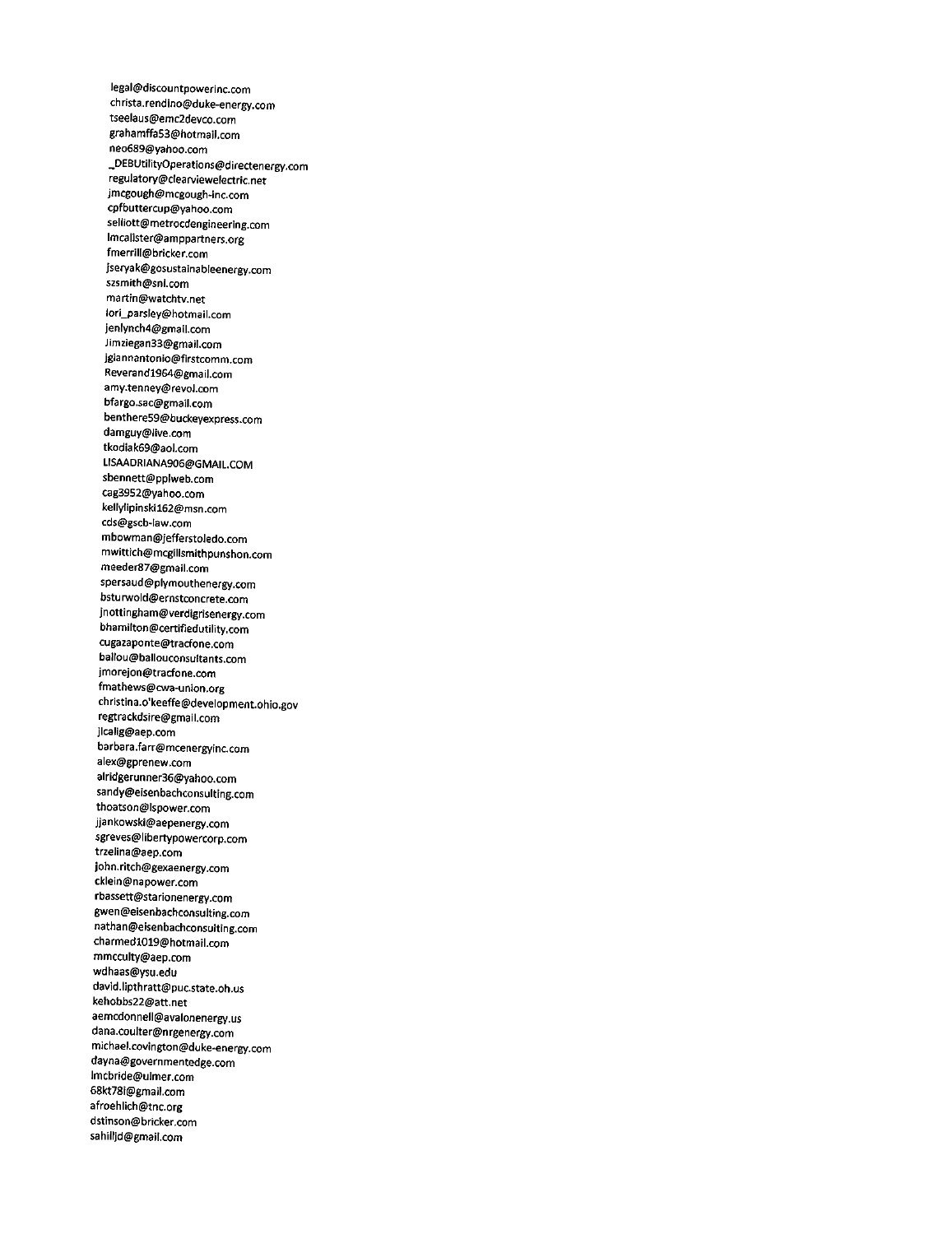rstokey71@gmail.com gmiller@pioneer-railcorp.com bknipe@firstenergycorp.com bireson@golder.com kluikart@lsc.state.oh.us rdorans@actohio.org cherie.fuller@edfenergyservices.com cimyers5950@vahoo.com scasto@firstenergycorp.com bjs910@peoplepc.com markramser@hotmail.com pucotestfiler@gmaiI.com iklsling@bgcpartners.com rstummer@damansuperior.com john.bakhit@ge.com Leon.Brunson@duke-energy.com Nicole.Winters@windstream.com regulatory\_tracking@xoomenergy.com kentfhampton@earthlink.net dewitt.burdeaux@fiexsteelpipe.com bcastillo@usgande.com steve.schwiebert@spaderfreight.com larrvpili@sbcglobal.net Jwells@vectren.com jmsavage@firstenergycorp.com bridget.mc3uliffe@btiaw.com Costaskoonce@yahoo.com admin8@mcginness.biz mzzzedie@gmail.com thesimsnrg@gmail.com griffil3@att.net deslinger@brewer-garrett.com sstoner@eckertseamans.com thamilton@igsenergy.com ljoy@halconresources.com barbaraberg@frontier.com davidsonr@ymail.com michaeisenay@hotmaii.com christopher.r.wolf@urs.com promiselove2113@gmail.com thauff@groundhogs2000.com mturcios@gie.com duiledaniei@ymail.com marksamsa88@gmail.com gokiaus@sbcglobal.net Inewman52152@att.net sschaefgen@porterwright.com tim.mcentee@rovisys.com ra6stldham@aol.com gdownes@farmers-exchange.biz aisaac@starionenergy.com laseke@msn.com jmccourt@beneschlaw.com rhsl951@att.net mjones@buckeyerninerai.com mrsac86@gmail.com m.cinadr@gmail.com robert.f.bonner@conocophiltips.com brow247376@aol.com wendellmachine@gmail.com jersolo@att.net llOYd.spencer@smartenergy.com justinpatterson69@gmail.com greg.cecil@duke-energy.com gberry@thomastransportdelivery.com Dawncromlish@rocketmail.com dougschmidt@att.net mike@bestuseofenergy.com anna.nlxon@puc.state.oh.us johnh@starexc.com rgannon@mwncmh.com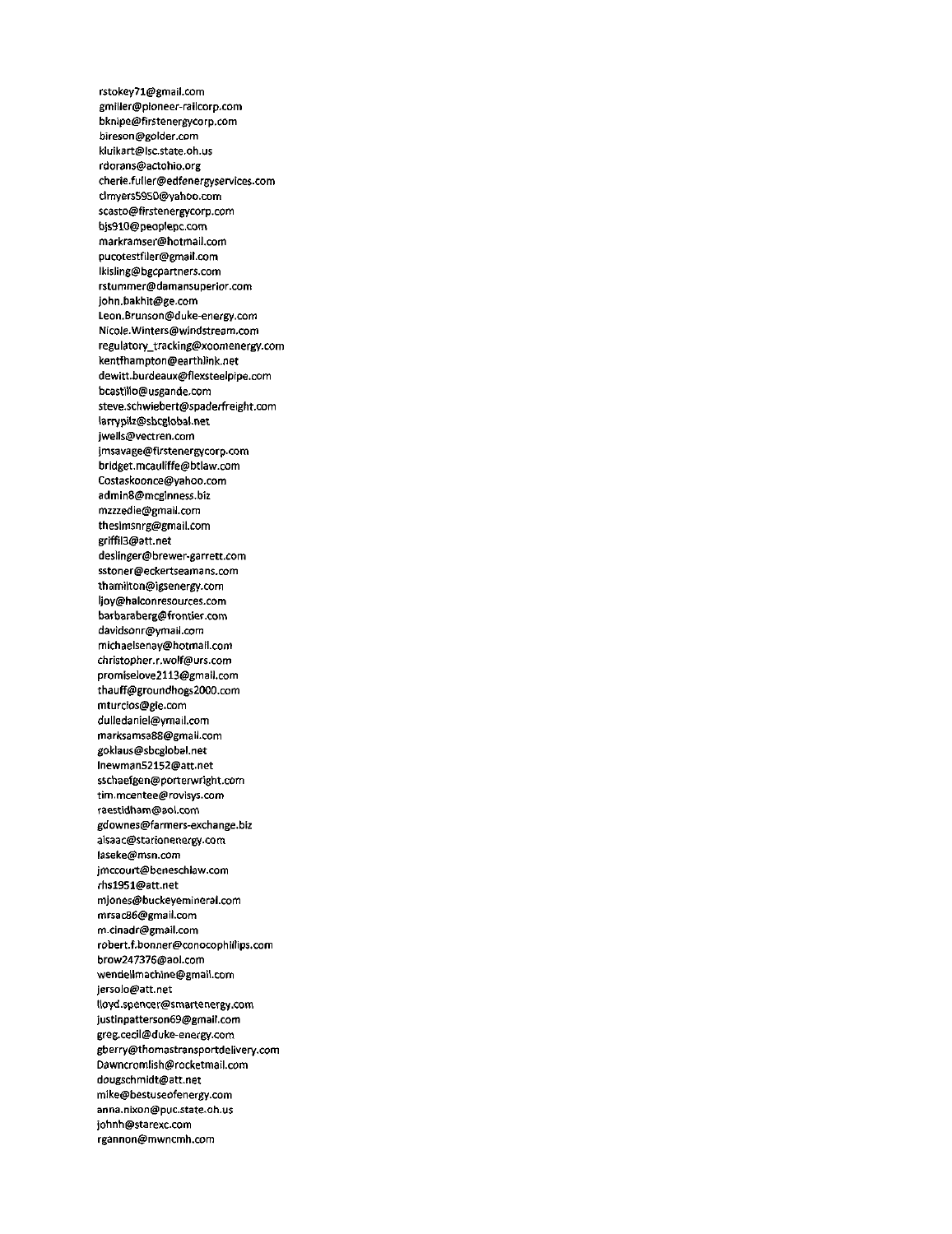gaearl@aep.com brad.romine@cci.com bweller@flexpipesystems.com aking@capitalenergy.co cwgw21@gmail.com patj@oaima.org dcompaan@att.net jasonsherman@mbcholdings.com werner.bill@yahoo.com jeffrey.staton@directenergy.com mlaflair@bidurenergy.com lael.campbell@constellation.com tmaness@apgeiic.com csmith@capitalpower.com drew.baird@mp2energy.com gambletruckingi)c@gmail.com taylor.ronald@gmx.com kryl@roadrunner.com wbentley@nisource.com wverna23@yahoo.com gene\_cline@sbcglobal.net sanduskycountylive@yahoo.com polesovskyc@api.org aking@capitaienergyohio.com fsalcedo@exeterassociates.com klauterjung@ceateam.com neberhardt@nisource.com Andrew.sampson@cincinnati-oh.gov tina@northdixietruck.com mdml218@hotmail.com joseph.dragovich@puc.state.oh.us Tanowa.troupe@puc.state.oh.us todonnell@dickinsonwright.com bnewc62@hotmail.com Evanthomas\_37@hotmail.com billbrauns@bktruckinginc.com bennoc@windstream.net tdattilo@chemicalsolvents.com closetrucking@neohio.twcbc.com morganjoshllll@msn.com ewdrake@suddeniink.net sheller838@sbcglobai.net owenb@completewastemgmt.com millerautoinc@yahoo.com okasongroup@yahoo.com precisionpump@att.net twallsg@yahoo.com 3arnold@arnoldconsulting.net thomas.j.nemeth@dom.com desperadol@zoominternet.net bostonwede@gmai1.com edearman@sparkenergy.com dmason@ralaw.com kmcca(Ia@ohiocat.com carl.dister@rfirst.org mayes78@aol.com joyceg@kalidatel.com dean@enerpath.com joJiker@igsenergy.com d.deem@vectren.com depler@ohiocumberlandgas.com 5carpenter@triplesenergy.com cowboyexpresstrucking@gmail.com chickenjojo06@yahoo.com inquiry@blackhawkrisk.com bob@weinstailanywhere.com danuilman@winelco.com MHOUSLEY@LEGACYENERGY.COM mmccool@guttmanenergy.com garyleidy@oai.org brenda.brockman@aes.com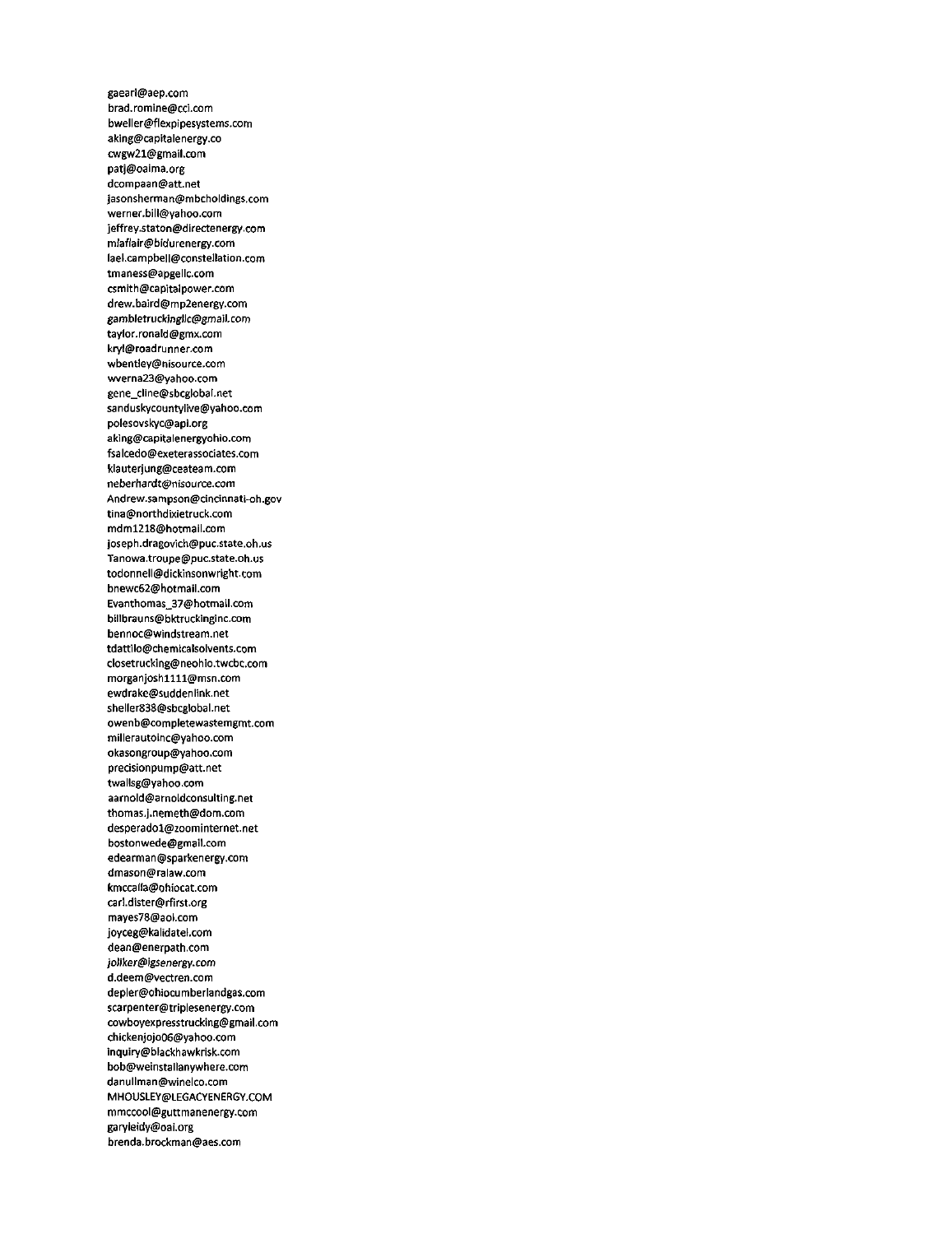docket@prquinlan.com randy\_conger@tiffincityschools.org maude.hill@homeportohio.org bobwilson9876@outlook.com landygoncalves@hotmail.com Laura.kimes@clearesult.com kflood@discountpowerinc.com tracy.richter@twcable.com ladybutterfiies@yahoo.com larry.bowman@charter.com tim.curryelectric.com@gmail.com talban@buckeyepower.com cfl.regulatory@chartercom.com julieanna@irg-oh.com jim.kisselburg@gmaii.com rrains@washingtonanaiysis.com mbroccoli@libertypowercorp.com cirgbeli99@gmail.com lamelscott@yahoo.com mcheung@4choiceenergy.com rsanders@3aa7.org melanie.sherman@showerstart.com jbuntain@atweli-group.com MATTHEW.MYERS@UPNF1BER.COM housingdirettor@gmncac.org uniquestouch@yahoo.com erica.reaves@att.net nicoieiewls@glenwoodenergy.com abennett@agri.ohio.gov ms.ge.lingenfelter@live.com a.hatiey@ymail.com rickmeier@rocketmail.com Softballdad@bex.net gsykes@woh.rr.com mbooher@bakeriaw.com jan.bans@att.com kenrieman@yahoo.com charlesdriggers.oh@outlook.com renee.damaske@systrends.com pauia.wiiiiams@gexaenergy.com mcramer@xoomenergy.com tara.z.lamont@gmail.com timothy.bigler@direttenergy.com sadia.abduiiahi@gmail.com gmcannon@fccs.us gregbradyl74@yahoo.com srussell3737@comcast.net wiiiie@mideasttrucking.com rzerk@usa.com david.applebaum@nexteraenergy.com dshah2001@hotmail.com ilovepaull2242009@yahoo.com gai.canton.ohio@gmail.com stewardsquires@gmaii.com mjchavaiia@aep.com dorian.moore@dynegy.com castor@econsultinge.com tomarspecialties@gmaii.com mbsnider@coiumbus.rr.com dina@alphagne.com kevin@wifloughbycpa.com peter.fuller@nrg.com Bryanflanigan@sbcglobal.net itnl961@yahoo.com crericha@firstenergycorp.com penny.nugent@centurylink.com carmalacy@yahoo.com kevin.mann@cinbell.com reddy\_2k@yahoo.com david.sopata@rfirst.org krai@ageraenergy.com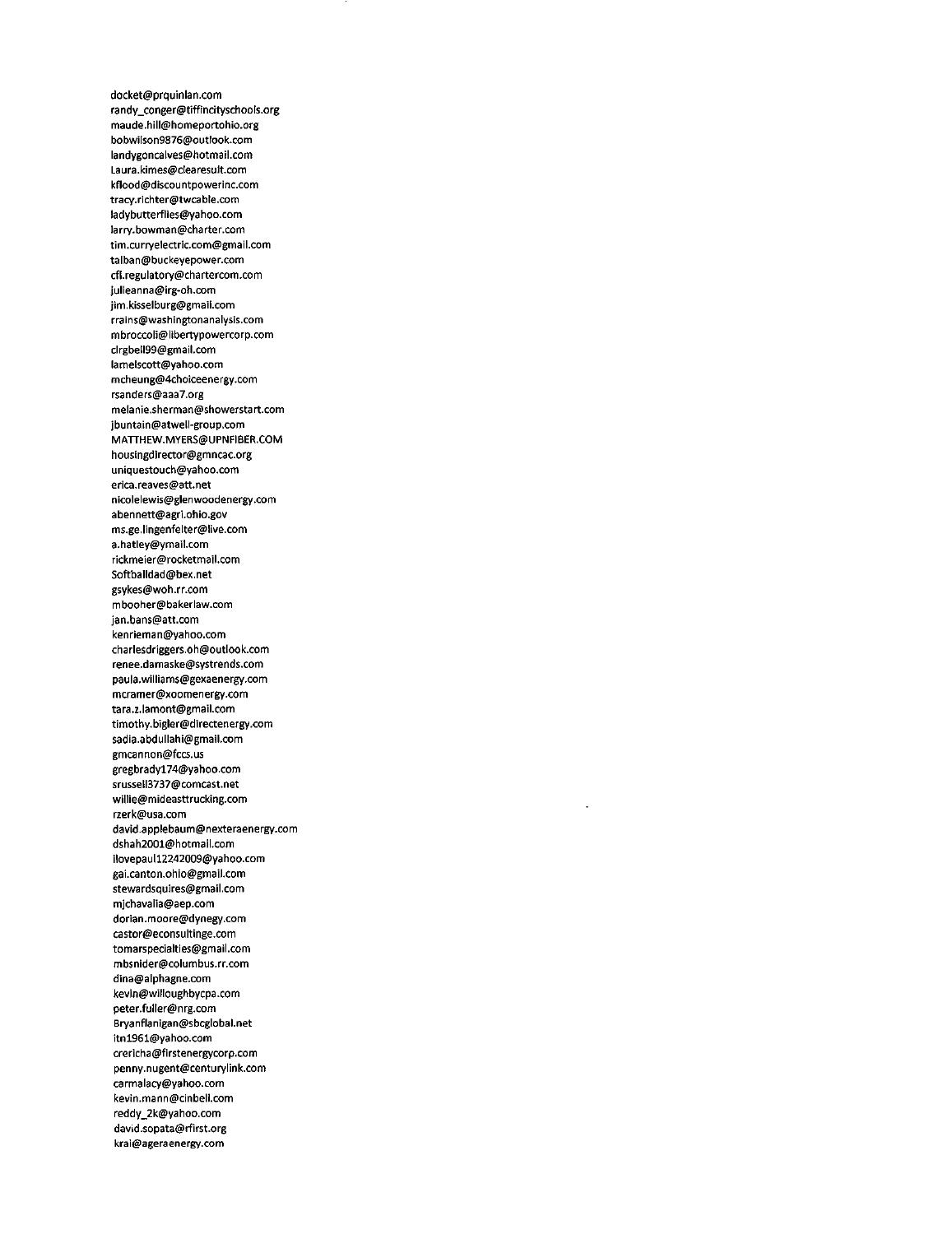kendowell@gmail.com beantrader2@yahoo.com rmhoward@aep.com d.boyce@enercomenergy.com tsiudak@fes.com jfrodge@CECinc.com loliylll8@gmati.com Iswrightl977@gmail.com mike.deluca67@yahoo.com jskuias@gmaii.com dtreadway@ceioh.com condortransport@outlook.com jason.klocko@13abc.com jacksontransportation@roadrunner.com r.deoi@sbcgiobai.net smitcheil@bestonetireusa.com bob@hdwater.com abby@yarianbrothers.com mjohns@bessemersupply.com bfinn@narsrepo.com brian@rcfwp.com officemanager@coshortontrucking.com Jeanne.Kingery@duke-energy.com dennis.iambert@milvetsrc.org sf@stateside.com glover@whitt-sturtevant.com gerrycannon@me.com dmosowski@babcock.com skiuding@brakeyenergy.com finneyveterinarY@gmail.com crrrman@aol.com ddebelievue@byersteelminded.com kamila.serwin@nrg.com grdennison@roadrunner.com justin.trettel@riceenergy.com olivia.jenner@outlook.com Iesser.stevend@gm3il.com collyertrucking@aol.com dvespia@cullenanddykman.com sanderson@sandersonlawoffices.com stsohio@outlook.com azinohio@msn.com dana.coulter@nee.com spatsolic@asnvy.com regulatory@starionenergy.com ajtoohey@aep.com Shahriar.Pourreza@guggenheimpartners.com etierney@mtechcompany.com stella.cao@guggenheimpartners.com crvsgordon@yahoo.com dproano@bakerlaw.com jreyes@brownrudnick.com chickman@windham-schools.org shepherd7120@outlook.com twhitestone@northridgeschools.org bdowne\$@invenergyllc.com rasheen75@outlook.com tosha3999@yahoo.com ddkrusseli@aoi.com smith\_shuronda@yahoo.com rshackelford@portageco.com djh\_613@yahoo.com Iaurabeach27@gmaii.com msambandham@hotmarl.com jon.thiede@gmaii.com levelwontransport@gmail.com blindmom34@yahoo.com bolenderl@fes.com kwilburn8257@columbus.kl2.oh.us ambro5emoses@gmai1.com schubeca@outlook.com

.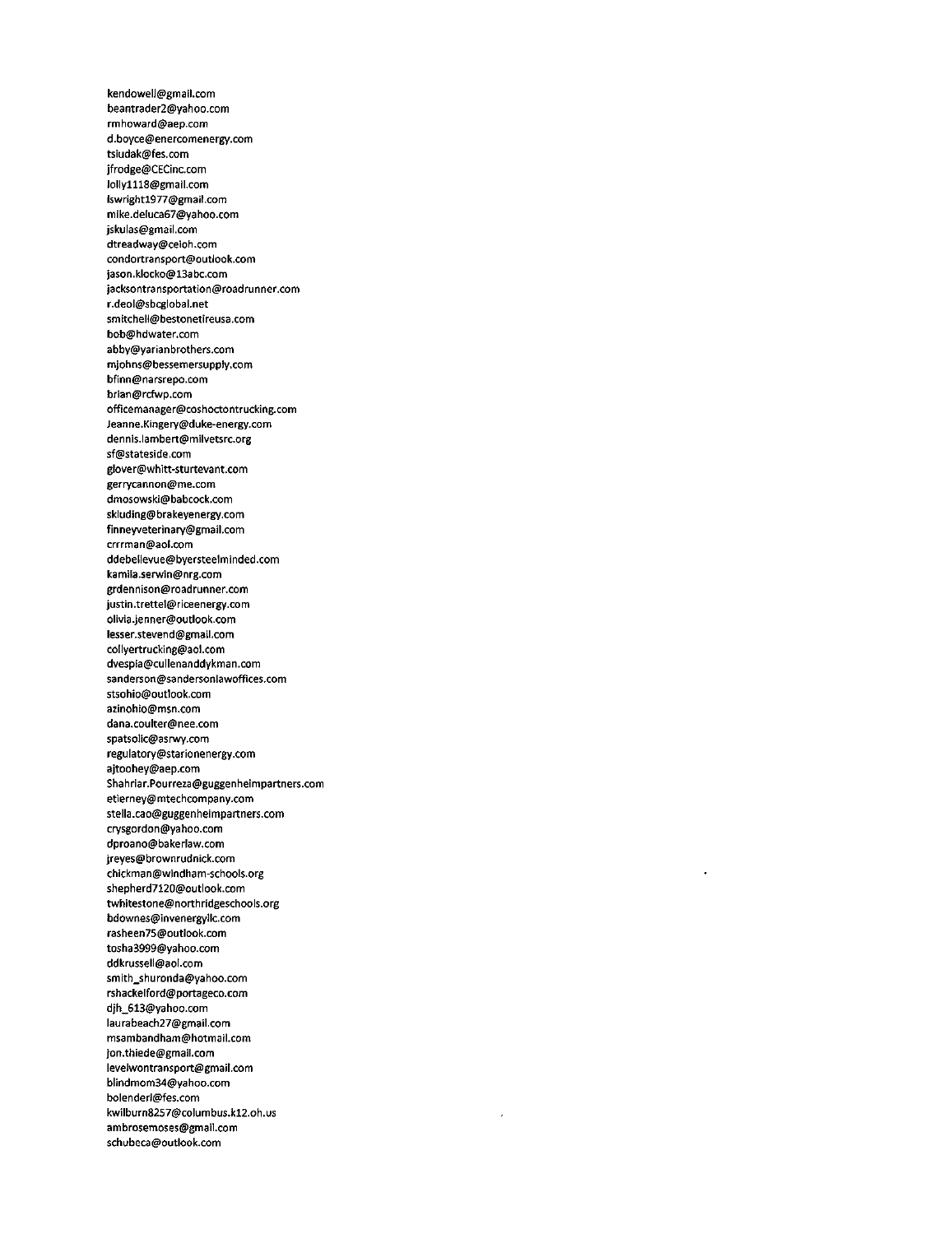Iindawhite0169@att.net jodiptt@yahoo.com kbedinghaus@standenergy.com jam2739@hotmail.com courtneynortonS76@yahoo.com roni.phipps@engineer.adamscountyoh.gov deborah.eversole@usecology.com pbjcpierce@sbcglobal.net falconbery.tiffany@yahoo.com eric.s.hall@dom.com shannonlouiseslb@gmail.com aldaci2@hotmail.com jcessna@big-oats.com gracey7113@gmail.com dconway@porterwright.com msdysonl.2015@gmail.com joe@buckeyeinstitute.org sflorek@aegisenergyservices.com adam.kennedy@directenergy.com david.walker@dot.ohio.gov mlivingston@gongwer-oh.com bettywestmoreland984@yahoo.com twiistedfamily@gmail.com dvanpelt@aspireenergyco.com teddil07@yahoo.com cheryl.moore@construction.com dcxengineer@outlook.com mlhaberman@aep.com dasimms48@yahoo.com iindsey.weeks@powereng.com peckkgp@gmail.com shovelblock@earthiink.net regulatoryrequest@ambitenergy.com PZacharie@ambitenergy.com amy.morrisey@puc.state.oh.us Iovin40@gmail.com wester.2@osu.edu rsincleve5@yahoo.com regulatory@inspireenergy.com mleavitt@roadrunner.com pbowiand@mpower.org Beverly.Hoskinson@puc.state.oh.us sbrobst@madisontownship.org twinwalivillage2@outlook.com dlhoeffel@vorysadvisors.com tbohan@spragueenergy.com mcespedes@ovssr.org sheryl@lowerelectric.com larry@lddlaw.com Zdupay@gmail.com megan.lashutka@twcable.com danielsray2@aol.com bigredl954@sbcglobal.net jeremyschupp@aspirityenergy.com jessica.knupp@riversldedd.org kevin.koeliiker@verhill.com eb@smarttexan.com Raymills3333@yahoo.com pdl@ameritech.net hinemanr@yahoo.com ctricel033@att.net schottlerj@bv.com djones8488@ymail.com mmansouroepa@yahoo.com kennedy@whitt-sturtevant.com lngol4098@gmail.com josephclark@nisource.com dgriley@fccs.us lanastarllc@gmail.com Raroether@speedway.com timothy.koogan@live.com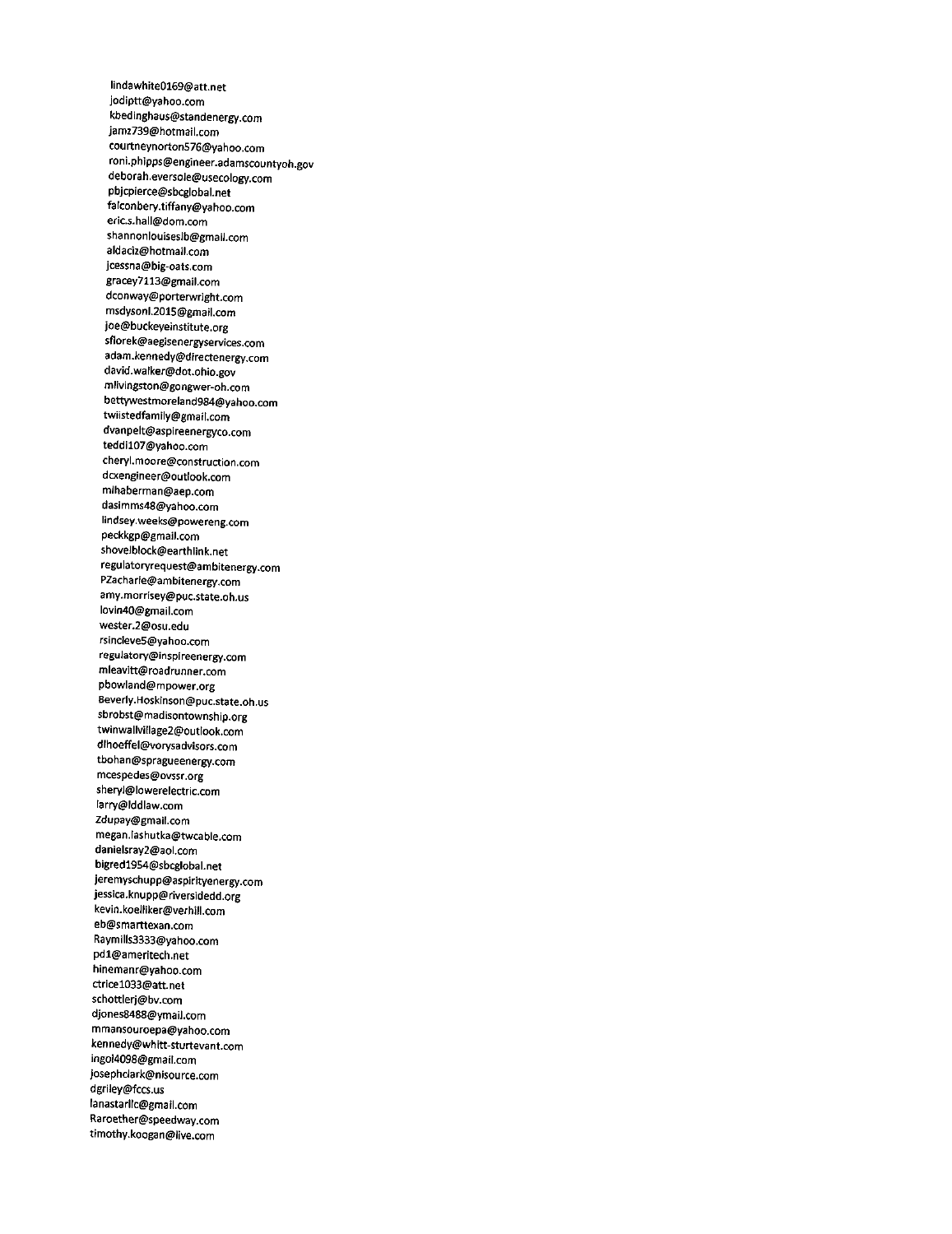wendi.snydef@dot.ohio.gov rustygaver@yahoo.com thomas.oshea9956@vahoo.com ken3681@live.com spirrt36055@yahoo,com lists@lucente.net jeff.risden@8denus.com drccontractingrp@yahoo.com tking3@kent.edu mikecrow54@yahoo.com wiiirespect@hotmail.com Bonnie.Yurga@directenergY-com jahr@firstenergycorp.com randall.tate@twcabte.com Pamela.sherwood@centurylink.com drhay@raex.com dedewhite26@yahoo.com jasmine.smith@healthtrustpg.com UsaDawnWillimas20@Gmait.com kenszaku@gmx.com patkisson@tminc.com pinkiemae192734@yahoo.com shoman@mtamisburg.kl2.oh.us j3red.teleckyl7@sj)titans.org dsw@mail.dyu.edu.tw president@mail.dyu.edu.tw jasper@mail.dyu.edu.tw alienvinny@gmail.com cwoodard@laca.org irisdc55@gmail.com victoryphd@yahoo.com dkonk@twc.com pl35616@gmail.com asjrpl4@gmaii.com busy2busy@hotmail.com derek.rieman@calpine.com claytonhoskinson2000@gmail.com kdmccualsky87@gmail.com ssims005@coiumbus.rr.com dwl55@yahoo.com michael.giangiordano@ch2m.com prezelji@firstenergycorp.com binskeep@eq-research.com eOB.RlTTER@CROWNCASTLE.COM betty.sanders@charter.com bcbrumfieid@aep.com elizabeth.weiner@dearesult.com sharon.wallhelmer@charter.com jessica.minor-baetens@navigant.com wdrabinski@vantageenergyconsulting.com kkarrasch@igsenergy.com mbellino@sperianenergy.com ben.huff@elevationeg.com mmccaffree@comverge.com abendran@mail.uc.edu emebutl@aol.com tbclstopbiz@vahoo.com bellababyll2011@gmail.com doug.wile@puc.state.oh.us shaky@zoominternet.net mrohio98@gmail.com jcodispoti@nisource.com skremerl@neo.rr.com bryan.d.faison@dom.com bfbilling@aep.com 870621345hl@gmail.com seth.craigosnell@gmail.com chris.smith@lighthousepowerpartners.com sstoner@spiImanlaw.com beddogz@fuse.net ga28Q2@mail.dyu.edu.tw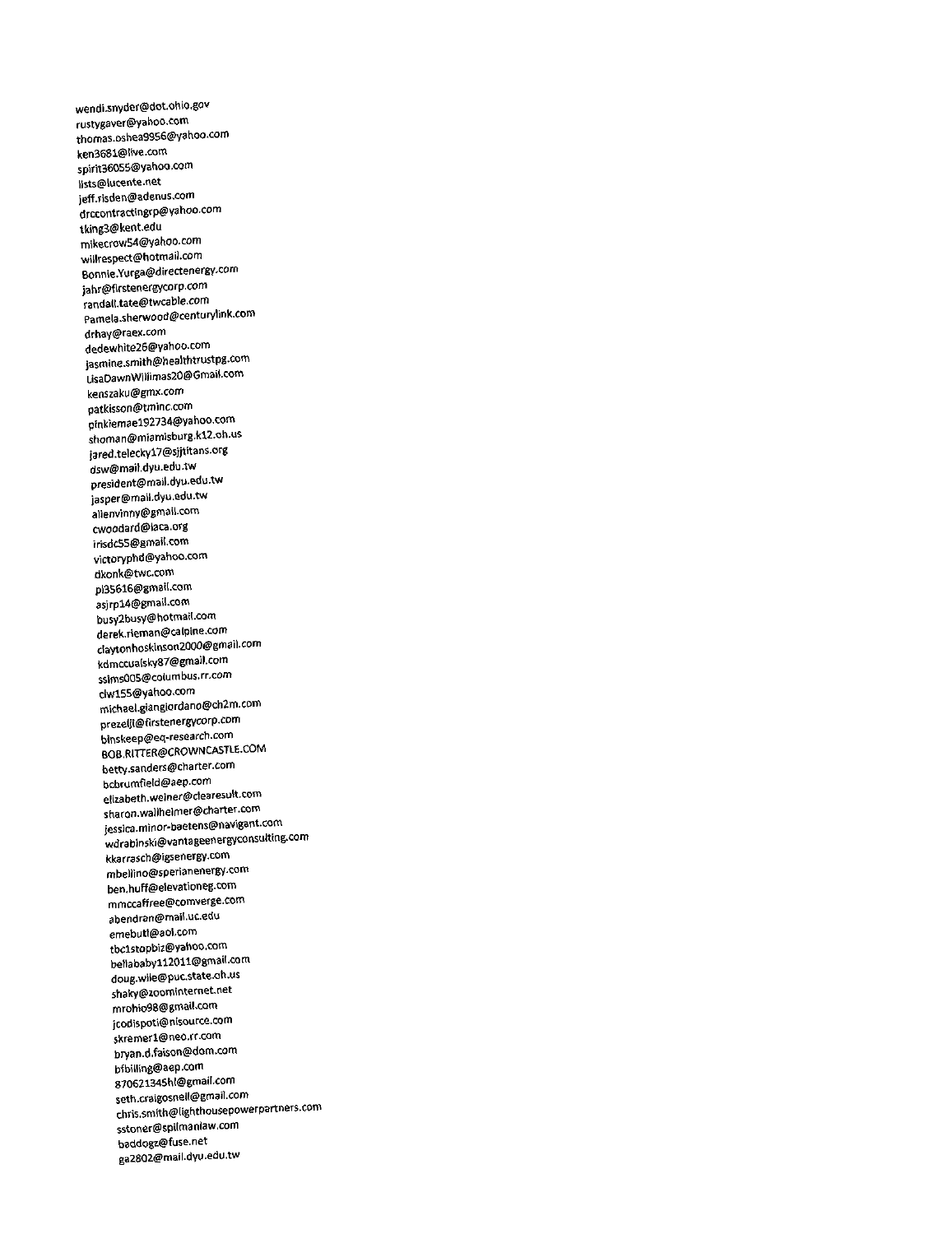PerrYLeitner@gmail.com jsadams@lightower.com holly@kwestgroup.com mfreitag@i2gem/ni.com frank@eacpower.com steve.samples@sha-cpa.com scott.a.yant@dom.com abender@warren-news.com U.S.DUMELIE@GMA1L.COM pat.parziale@hajoca.com a.sparks46@gmal1.com Mzzu.tigers@gmaii.com kimbutlerl987@hotmail.com krsds84@yahoo.com derek@kdafirm.com vparisi@egas.net samanthahosler@yahoo.com mavorst@gmail.com erik.mikkelson@hickspartners.com jwilson@chess-llc.com maryannrealtor@hotmail.com ajasany@ceateam.com eve.berton@rehmann.com jelliott@northpierenergy.com stringflux@wowway.com beth.quirk.hendry@kindle-energy.com doddfranksduchess@gmail.com bobrupers@gmail.com mleppla@theoec.org britneymoritz@yahoo.com Ginger.lucas@yahoo.com Tns5018@gmatl.com info@energyah.com brentvitale@championre.biz johnsonkimberlyl21@yahoo.com krista@congrego.net aaronchen01282011@gmaii.com haneyl963@att.net Knewagefinanceandinsurance@gmail.com sublettnataiie@gmail.com ckershaw@cmcenergy.com iadypam59@yahoo.com nkechiecobee@gmail.com info@energyces.com Bwpci@yahoo.com PUCOupdates@stillwatercreeksolutions.com emily.w.med1yn.civ@mail.mil began@arresllc.com gibwarner@gmail.com kevin.miller@chargepoint.com ggloriakemp@gmail.com jwcraft@arlp.com moraleskerl34@gmail.com jbeadle@ofbf.org wasbury@centralohio.bbb.org mrsdazz1eS@yahoo.com mpf@stateside.com buffysammons@gmail.com m.gilbert041@gmail.com ray.strom@puco.ohio.gov tayior.greely@rumpke.com wo1hsub@aol.com portercs45818@yahoo.com reasonert@yahoo.com vintagerunner3@gmail.com russeil.henderson@olc.state.oh.us bmaioney6128@yahoo.com blazfam@buckeye-express.com karl.shaw@tpiefficiency.com suekaris74@ictoud.com porah2662@gmaii.com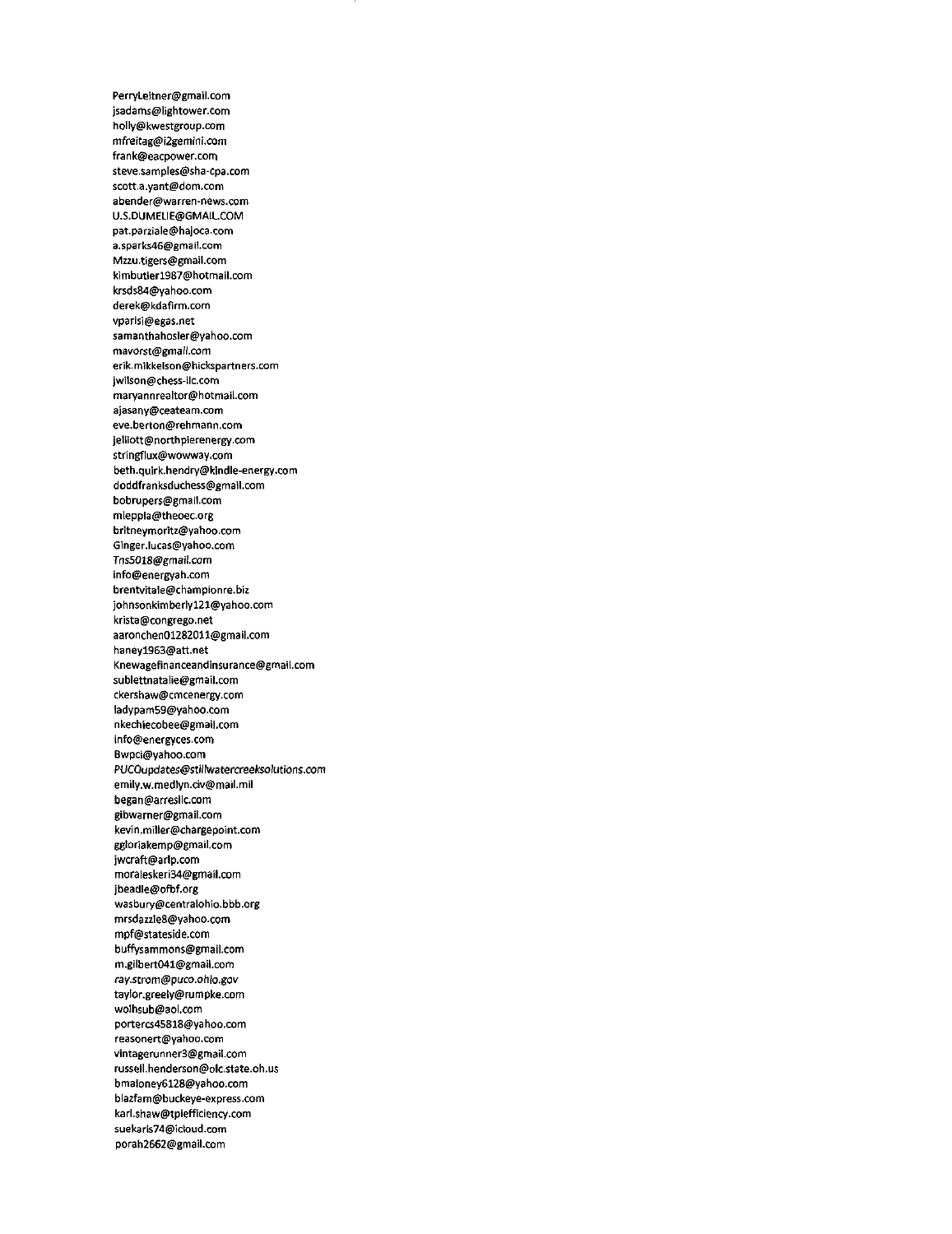patchds@yahoo.com rpatrick@wadsworthcity.org jim.mcauliffe@morganstanl6Y.com kevin.prior@evercoreisi.com jerimiah,booream@ubs.com dlongS352@yahoo.com grammiefinnerty@gmail.com nicoles@coveryourassetscst.com jriskenergy@gmail.com daaronel@gmaii.com janzee608@yahoo.com davae6907@gmail.com keithzimmerman@beckoii.com Dana.coulter@gexaenergy.com joe@aptohio.com msuiiivan@woiferesearch.com micheliebrownie@yahoo.com afarmer@sfeenergy.com kevin.alien.ketchum@gmail.com tonyashepherd@mail.com interoceanphuket@consultant.com charlesh526@yahoo.com freckmanl@gmail.com bridgetb@autoint.com minter.mallory@gmail.com tsaeger4@outlook.com seawrightjr@gmaii.com Janeannmessner825@gmail.com marianne.townsend@puco.ohio.gov hunter.harrison39@gmail.com teresafalcone@outlook.com ribrownl@fuse.net oleglopata@yahoo.com matt.schilling@puco.ohio.gov rosiesfairy@att.net sarah.jantausch@governor.ohio.gov captain@consultant.com mafeeney@aep.com hkingerski@vistaenergymarketing.com sweatnomore@yahoo.com shersko769@aol.com wmtaft@comcast.net djdeal@heapy.com cmoore@springfieldohio.gov ksemrau@chiefenergysolutions.com amy.waiker@puco.ohio.gov alia.magaziner-tempesta@puco.ohio.gov michael.blackburn@puco.ohio.gov leah.lehman@puco.ohio.gov randall.schumacher@puco.ohio.gov thomas.stikeleather@puco.ohio.gov paui.dasilva@puco.ohio.gov paul.avery@puco.ohio.gov michelle.green@puco.ohio.gov daniel.harrington@puco.ohio.gov jeffrey.jones@puco.ohio.gov nicholas.walstra@puco.ohio.gov 8404doc77@gmail.com gail.thomas@clevelandmetroschools.org david.king@ems.schneider-6lectric.com adawaher@genscape.com rstokey@capitalenergyohio.com joesika@hotmail.com Guskhater@gm3il.com mrhoad@capitalenergyohio.com morlockasphalt@aol.com aweisgerber@ses4energy.com kc8mln@hotmail.com rcukyne@ganleyauto.com aprilkl88@gmail.com SYdneY.darton@gmail.com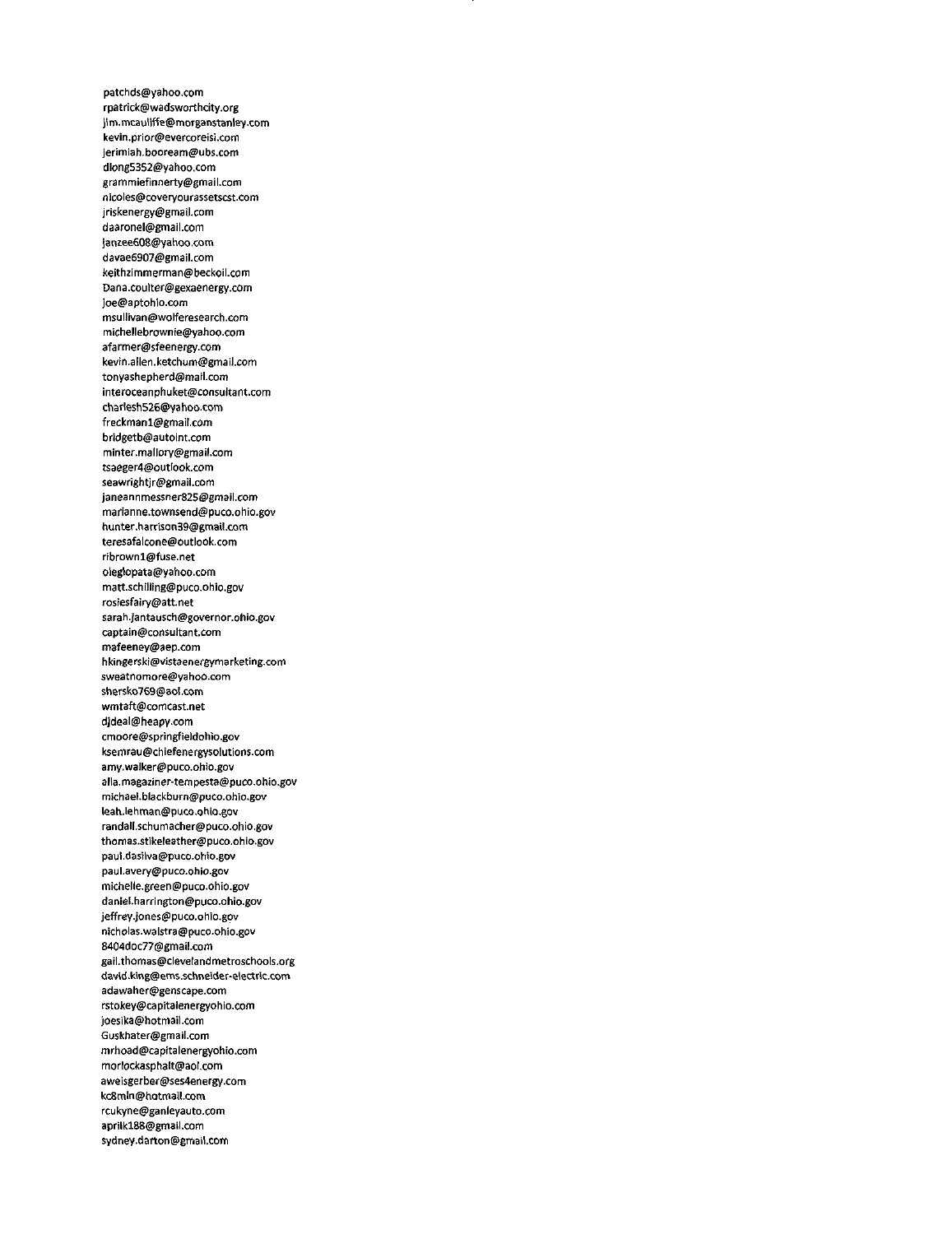jim.dipaola@ravennatownship.com deigel@neo.rr.com skalyanam@prokarma.com timothy.smith@ethosenergygroup.com dan@protechsecurity.com Jgopp2010@yahoo.com mark.w.preisner@dom.com merritt.brown@ethosenergygroup.com dluedtke@utilicast.com sushilkumar@gmail.com aiiciapaulus80@gmaii.com barbara.ferrara@vertiba.com christopher.healey@occ.ohio.gov scott@electricsuppiiers.org iinda.ponikwia@dynegy.com mhammons@capitaienergyohio.com nancymeaiy@hotmaii.com stu.siote@navigant.com nathan.parke@aes.com shawn@nelsongovernmentstrategies.com holiy.wiggins@aes.com jrb715S4@aoi.com gipsonsissy4u28@aoi.com ezuckerman@schiegeiassociates.com dlynnmobley@aoi.com majesticnmighty@yahoo.com jharris58@gmail.com catchuinthecurve@yahoo.com aiiciampaulus@gmail.com sdunfee@oh.hra.com feffa328@icloud.com christyr@affiiiatedproductsinc.com lneison@switchedsource.com iee.freedman@duke-energy.com compliance@avionenergy.com kwoods@aepenergy.com michaudg@ohio.edu scoobydooannl@gmaii.com tom@sustainable-energy-services.com Doug@openroadrenewables.com daniel.shieids@occ.ohio.gov stephengoidwin@outlook.com becky.merola@caipinesolutions.com fbergstrand@aepenergy.com ry.sanderson@frankiintempleton.com sarah@bearenv.com nicolemills35@gmail.com reneel9822011@hotmail.com pcguy.athens.oh@gmaii.com a.donna.harroid@gmail.com tig.120772@gmaii.com s.adebo@vikes.csuohio.edu 4gsitw2@fuse.net agruocco@aep.com denise.fenton@aoi.com biii@championcieaning.net Megan.DeLisi@puco.ohio.gov njj@kokosing.biz fbow4376@gmail.com iisa@zeitertrucking.com jjonesad@yahoo.com dan@keliergrain.com rebeccaiyons5959@gmail.com tasha\_heisel@hotmail.com ctaylor@capital.energy jjc3l220@gmail.com jescaiante@summerenergy.com michaelb@onyxpg.com estebanpdg@ohioiatinotv.com amandamahlman80@gmail.com keiiy.larry@gmaii.com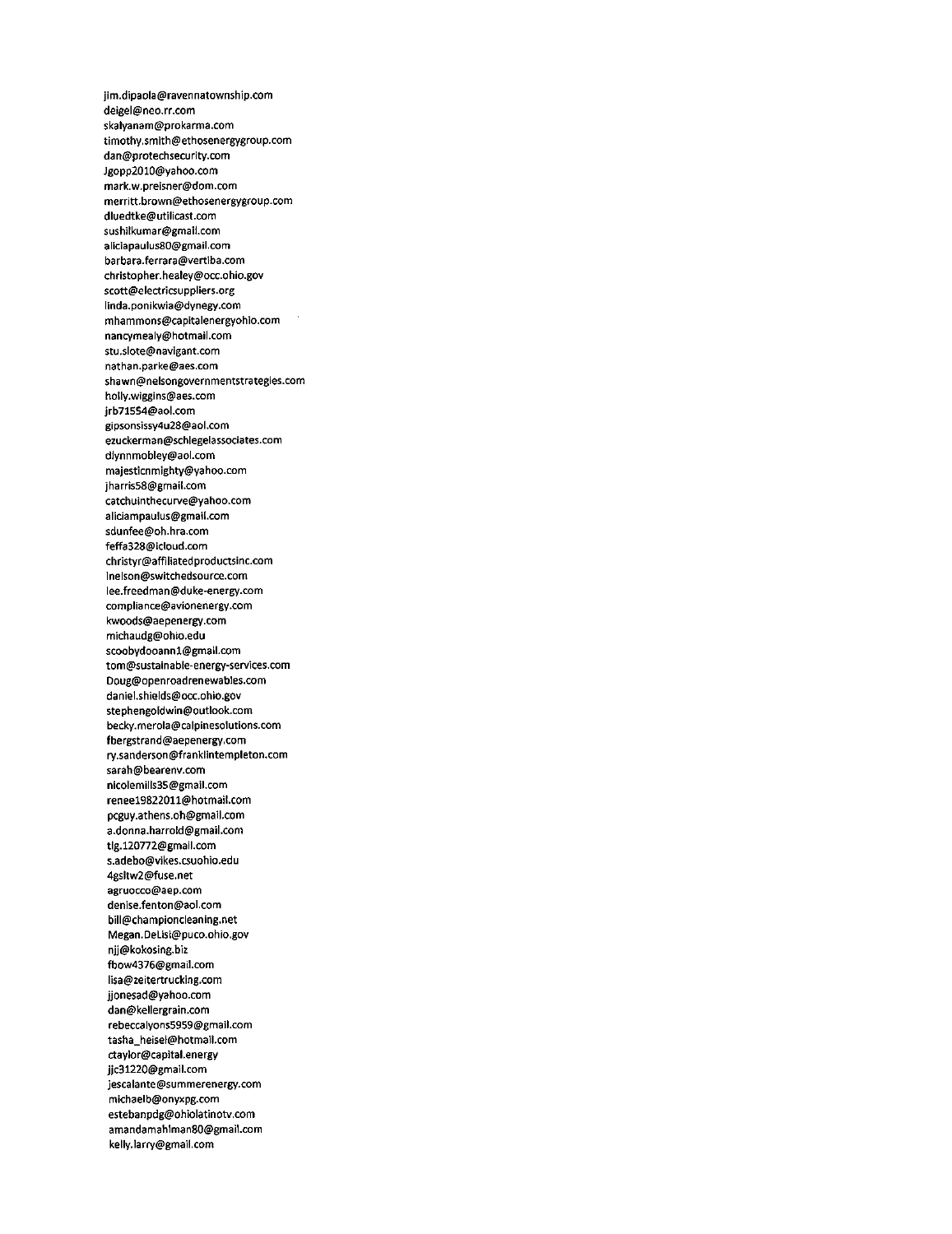knelson@bluedeltaenergy.com edwperki@aol.com ssmith@porterwright.com ericaleegreen@yahoo.com cgdiehl777@gmail.com mhajeir2@hotmaii.com v\_wagner\_01@hotmail.com george@kelierbauer.com mindy.cavin@dot.ohio.gov ajsutor@aep.com wjetter@deerpark-oh.gov piumaria33@aoi.com phii.covello@evercoreisi.com info@fauchamber.org mcavin65@gmail.com abrice@laborersiocal265.corn rmbuck@att.net drosenberg@roadrunner.com iauraannemayer@aol.com Jpulsinelli@aep.com lnfo@abcdelivery.org andy.zellers@brightergy.com kimk2@xavier.edu zakvatz@hotmail.com adam.parsons@ems.schneider-electric.com avangelder@titannatgas.com chris@stillwatercreeksolutions.com needlesd@gmail.com smkml21@hotmail.com amarks@atwell-group.com martinredell@aol.com pjboat4l55@nelsonvilletv.eom nightwithbetina@yahoo.com hornsteinindustries@gmail.com sugarridgeinc@workmail.corn slydogll07@yahoo.com shanequa.jones@puc.state.oh.us victor.pricop@odrc.state.oh.us garen.kremer@odrc.state.oh.us rwinegar@roadrunner.com lindsaycarola@aol.com jhamm@usaparking.com heaiingsailorsaturn@gmail.com ralph44905@hotmail.com stephanie.george@nee.com jfranczak@gpdgroup.com barry.isaacs@isaacsinc.com lisab@goapg.com ginaperkins60@gmail.com throwaway23112@gmail.corn nstudentmom@gmaii.com afbattle@sbcgiobal.net johnnyaohio@gmail.com cgrant@worthingtonenergyconsultants.com jamie.abrusci@elevateenergy.org david.givens@argusmedia.eom jena@kgcpc.com jennifer.culhane@dominionenergy.com srowen@varol.com steve.delgado@verizon.com mfrye@palmerenergy.com achambrone@clearpointenergy.com marty@commercialutility.eom tchapman@igsenergy.com danlel.meldazis@inteliquent.com tpontious@team-meta.net m.bird@renpowandgas.com jim.risk@statisticalenergy.com dodson\_skipworth@transcanada.com ohmaIl@vpofa.org ronekend@aoi.com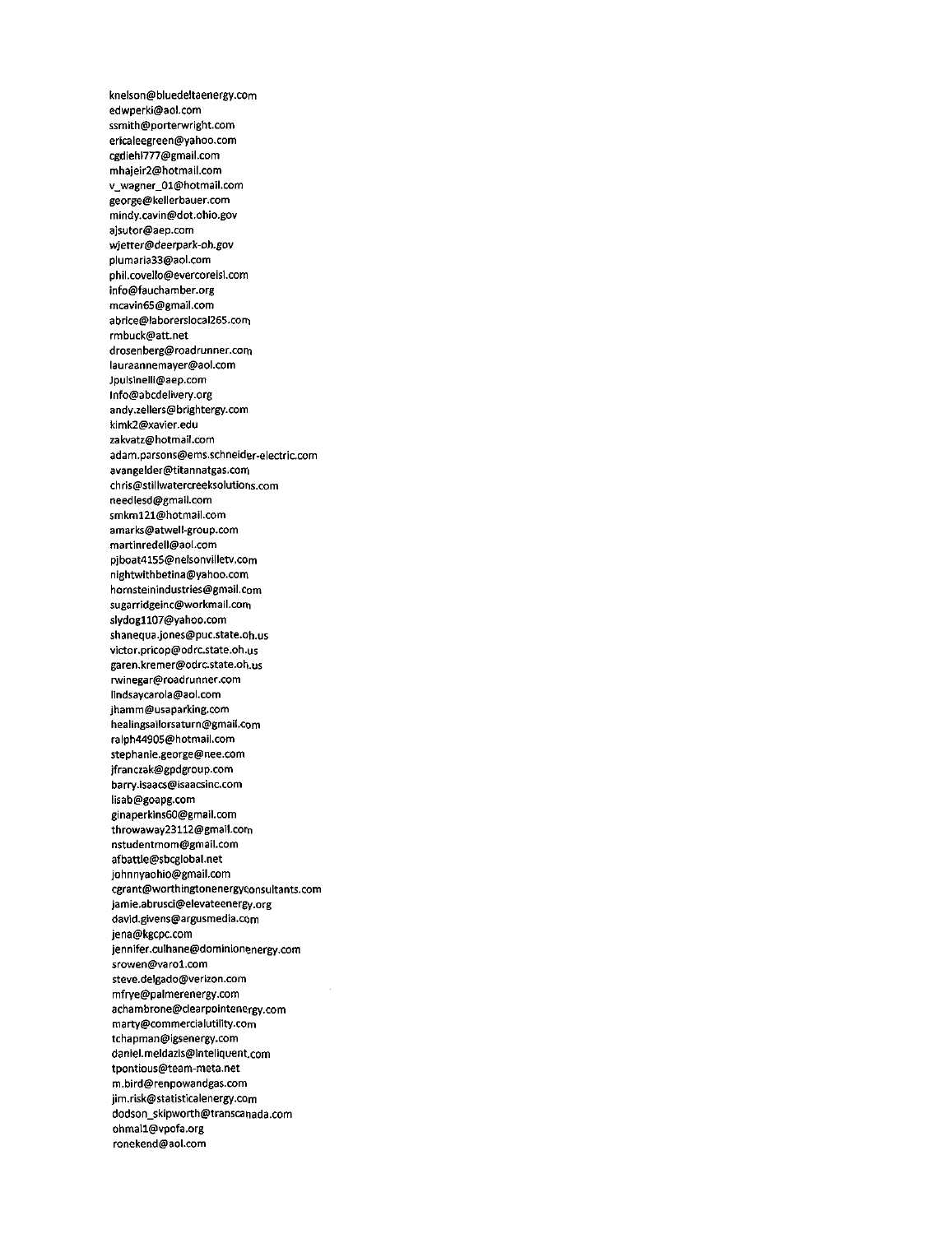jnking@ohioliving.org jpdaversa@morpc.org iamesgbrookshire333@gmail.com abuckmon30@gmail.com carollynjolah@yahoo.com tgantzer@lykinsenergy.com michaelkines69@yahoo.com sandra.rose@twc.com shorty4192@gmail.com chrissycarvino@hotmaiI.com traceybarnwellS7@gmail.com jenrbreedlove@icloud.com daniel.harrington@puc.ohio.gov satendrawebonline@hotmail.com craig@cjwilsonlaw.com vonderhuevel\_transportation@yahoo.com billszabat@yahoo.com bpwilt@aep.com haloren@aol.com moffitheights@yahoo.com jshipley@sunlightgeneral.com kristakaylewis@yahoo.com shannon.foster@leenergy.com christopher.miller@icemiller.com kthomson@uetllc.com kbinns@greatamericanpower.com tmaness@apge.com isabel.montalvo@champion.energy csasso@odwlogistics.com klcrissinger@aep.com tdaroski@aepenergy.com tauynar@gmail.com rafiq.dhanani@rushmoreenergy.com mjlutton@aep.com C3rmelia.Davidson\*Barber@tax.state.oh.us mronline2016@att.net kimsheal2000@yahoo.com chrisi\_hagan@olsd.us tmnicolosi@yahoo.com psb@kjk.com alexcopeland98@yahoo.com cploskunak@thomarios.com sallie\_s@sallieswholesale.com briarwood65-js@yahoo.com rhonda.schiller@puco.ohio.gov moonchilel978@gmail.com vnerren@globalsupplierdiversity.com jenelepitts93@gmail.com teamoh@energyservicesgroup.net banfill89@gmail.com lmarie.gardner@yahoo.com kelley.adams@gentiva.com rjfinke@hotmail.com rromito@porterwright.com angelacolumbusoh24@gmail.com daytengriffin@gmail.com kayers@firstenergycorp.com shatem@dynotecinc.com sadkins5@dnci.rr.com mwise@mcdonaldhopkins.com president@sperianenergy.com haymakertreeandlawn@yahoo.com bwfoxjr@yahoo.com manage@ameloinc.com george.todd@enernoc.com iabreu@capital.energy carl.hilling@puco.ohio.gov raulinesta@gmail.com paperclipl60@hotmail.com pradip.kamat@indusin.com rvtforty@yahoo.com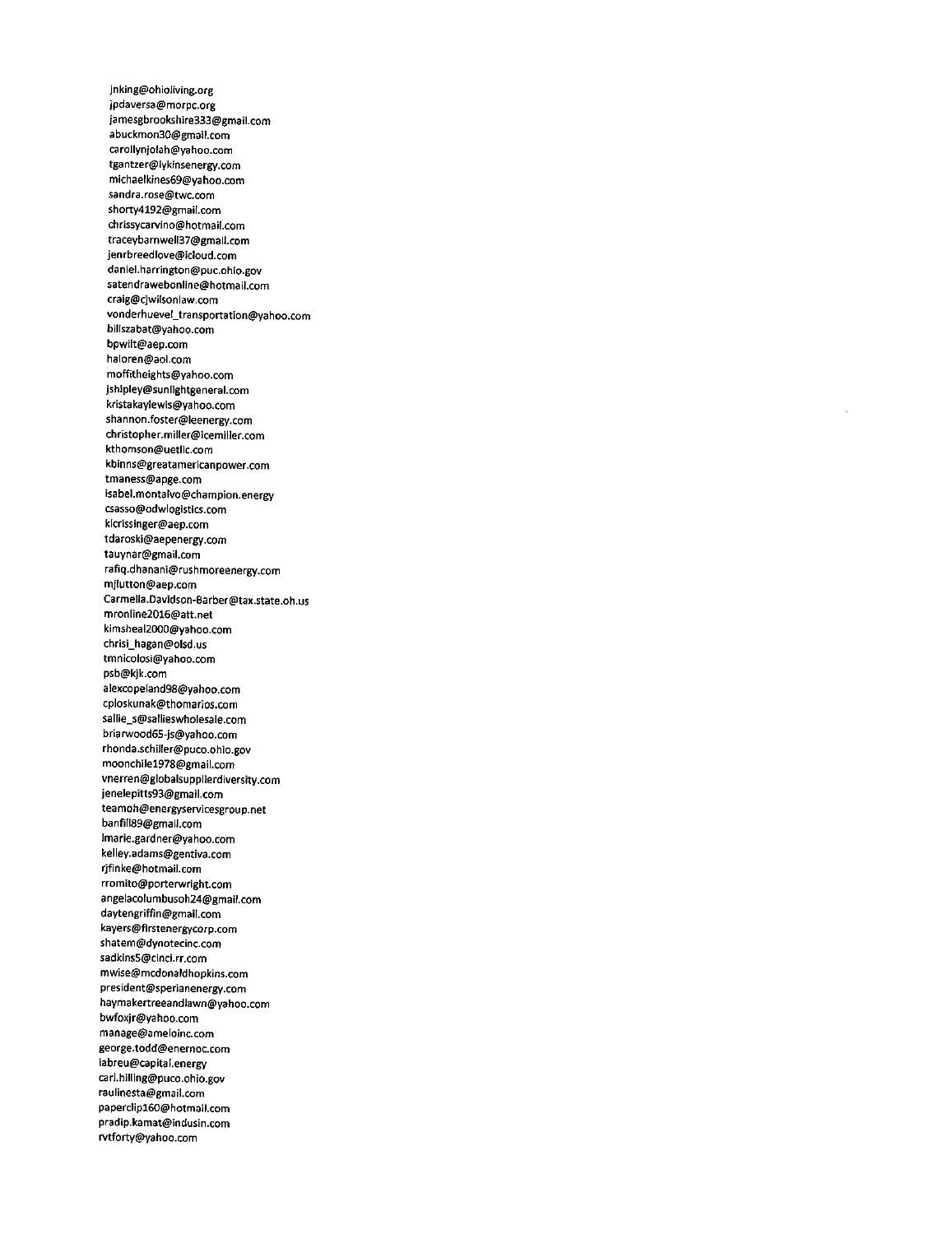joannesortini@idoud.com m.white@gaiconsultants.com jonathanrohr25@yahoo.com chuck.simmons@penske.com ns@bgcpartners.com taycaine20l7@gmail.com uuag2.0.org@opera.con rburton@heritagecooperative.com jon.black87@yahoo.com Irtk03@yahoo.com Iar7042@yahoo.com mvorabouth@ses4energy.com cmblend@aep.com soa.cn@opera.cim hbump@kent.edu amy.travis@eievationeg.com defense.jp@opera.comm gobierno.gob.ni@opera.co info@finalmiletrans.com c2009.g2009@gmail.com 2462779223@qq.com Tcunningham@youngstownohio.gov lauren.augostini@puco.ohio.gov quallweld@3ol.com tfraker@collier-it.com susan.miller@development.ohio.gov eliz3beth\_ruevemiller@hotmail.com david.ricketts@vistraenergy.com indichopra@gmail.com marion\_otterness@att.net c60page@gmail.com halanitan@juno.com ve4.0.com@opera.como w3c300..com@opera.com webfoundation10..0.com@opera.com kevin.hood@ems.schneider-electric.com katoku66@gmail.com jbishop@unitedenergyservices.net brandon.luzar@constellation.com stseng@graymont.com samykae@gmail.com raya2020@msn.com leighpaulus@gmail.com gjurbanek@gmail.com Tgbarry@insight.rr.com mmoon2234@gmail.com Istrickland3016@gmail.com a007hotcakes@hotmail.com andrew.knapp@hamilton-co.org nayarit.mx@opera.co eric@kevin2000.com ms\_ronnie\_d@yahoo.com phoenixxl3@yahoo.com justin.day@us.abb.com Linda.Pausch@com.state.oh.us falconfab58@yahoo.com godlistensadickl5@gmail.com aprilmetcalfe210@gmail.com dlcarnahan@ieee.org starrbrite8379@email.com earl073@centurytel.net rsch.utilities@baml.com Celia.B.Hashlamoun@dominionenergy.com bryanmirandal028@gmaii.com michael.segura@blitzenergyco.com cha.ci@opera.opera.com behnamjoonl3@hotmail.com jdfisherl@aep.com Leigha.Felix@Constellation.com rward8@gmaii.com Iamontdamon6466@gmaii.com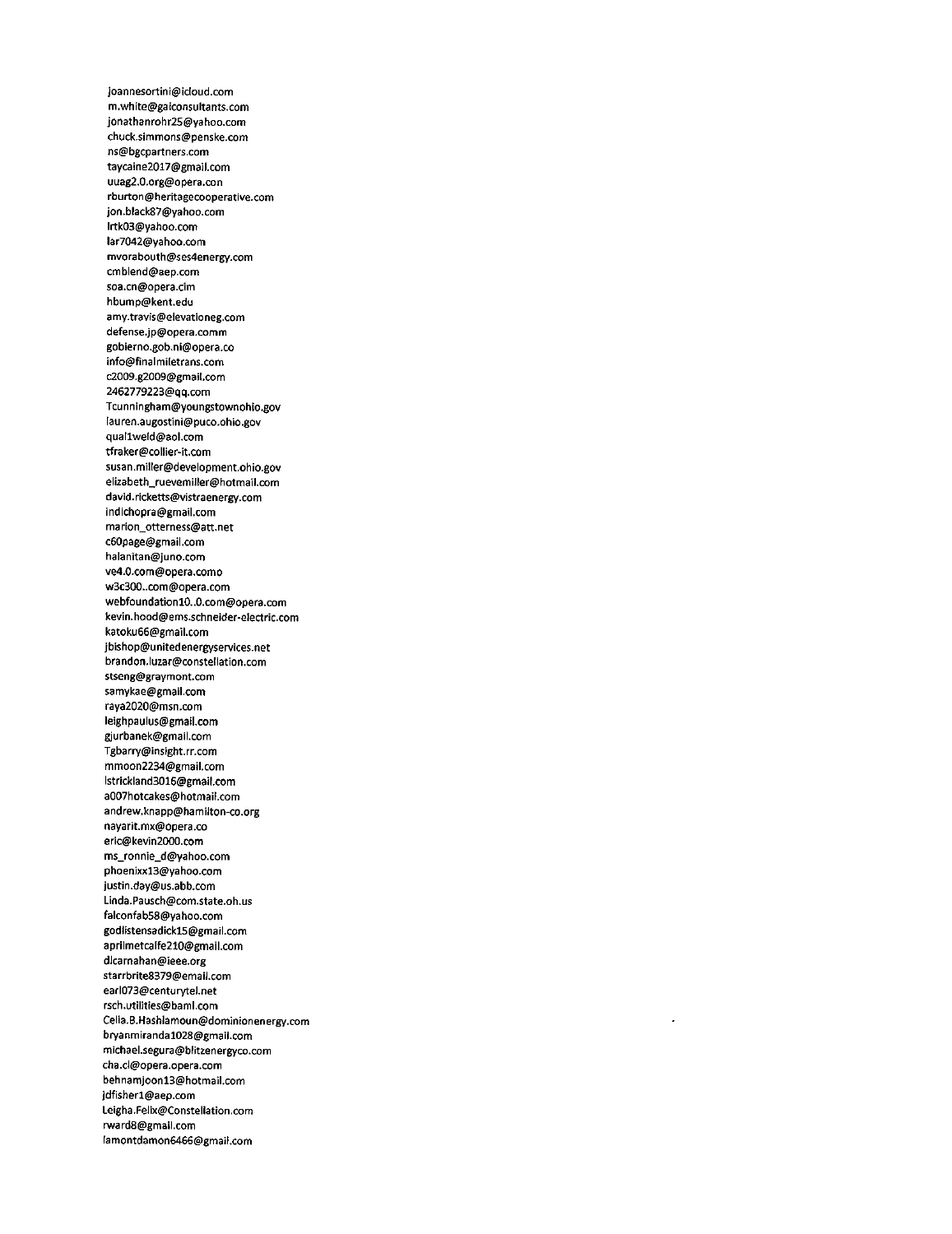jessicabement23@gmail.com bprosperi@aep.com israel.e.bilancieri@gmail.com john.schatz@txu.com nsc.cn@operete.com ben.ramnytz@peak5advisors.com recarter@vectren.com mawiison@vectren.com typeavley@sbcglobal.net Regulatory@frontierutilities.com wiiii563@miamioh.edu rwinder@beneschlaw.com jon.blackwood@occ.ohio.gov jcaltmayer@mid3merlcanenergyservices.com mistyedwardsl211976@gmail.com dlmcqulller@yahoo.com gramaham@hotmail.com googl.com@opera.comn mlozich@securustechnologies.com amitrey@archerenergy.com constantinofigariperez@opera.coml eric.simanton@inerailroad.com justus3605@att.net queenzolia@yahoo.com trishagosepohlable@gmail.com slimdog8769@hotmail.com margiepetersman@gmail.com twaun23@yahoo.com iori.coy@ofcc.ohio.gov kendra\_bembry@yahoo.com jnewberry@qenergysolutions.com edearman@lifeenergy.com wameyer3209@gmail.com jsburns@zoominternet.net ehoward@kinectenergy.com mlindsay@uetllc.com mdmeapl977@gmail.com daviswildlifecontrol@yahoo.com jkkelley@coiumbus.gov themrschristinamariebaker@yahoo.com amy69jo@gmail.com mpalmisano@co.geauga.oh.us johnsteenbeek5588@gmail.com dogsareus2006@yahoo.com mfi.be@opera.con leo@smith.net mike.mansour@puco.ohio.gov dana.swieson@epex.cc mrhumbo@msn.com idacalloway@att.net jeannepasko@juno.com gillzeek@att.net regulatory@genmobile.biz amitrey@archerenergyllc.com daniel\_bremer@ham.honda.com mcrus@enbridge.com denisemarielee@yahoo.com gcostanzo@nopec.org kme\_20@hotmail.com erwin.sorilla41082@yahoo.com pstevens8479@gmail.com asia.brown4500@gmaii.com ginp00l@aol.com karen.brooks@jfs.ohio.gov sameduri@enerlogics.com TLemke@firstenergycorp.com joe.moore@oberlin.edu machilds@aep.com eherman@cityofbryan.com cranston\_williams@yahoo.com phil.lasusa@gmail.com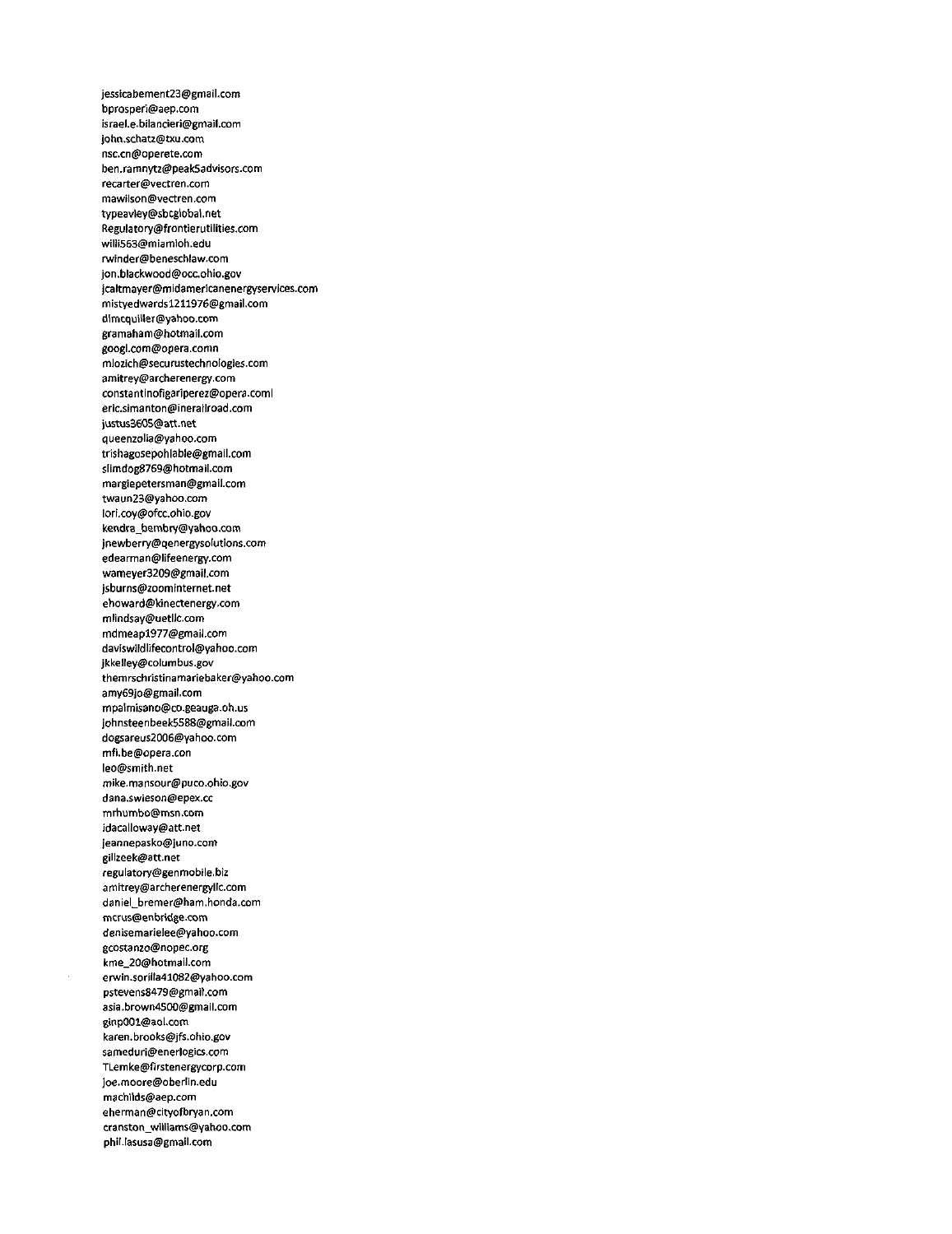sharioncamp@yahoo.com kate.goldsberry@edpr.com natalie.dalton.87@outlook.com plheim@yahoo.com dorian.moore@vistraenergy.com pclopez@pathstone.org scottashl3@live.com alienweinandy@gmail.com lcurtis@leddc.lighting wholedanclan6@gmail.com carole.williamson@consolidated.com usstate08@gmaii.com lilpearle@hotmail.com gilestpl963@gmail.com csdrake@aep.com nicole.barnes@gexaenergy.com figarinestor@outlook.com sherry.hiliock@hotmail.com mmentel@taftlaw.com lmerlinj@aim.com jffsl486@gmail.com john.ritch@nee.com ginad5tovall@gmail.com Eyesallblue@yahoo.com thepublicpeddler@gmail.com raewatkins32011@icloud.com deborah.dickson@tax.state.oh.us JohnEnergyDenver@gmail.com vladimy.josephS84@hotmail.com Mindy\_bline@yahoo.com barb\_siordia@bmc.com will@votesolar.org sex@mailinator.com connie.szeto@pbfenergy.com cdbtric@icloud.com montde3@icloud.com mistereasep@gmaii.com daniei.pickeis@enlink.com JAFURNiSS@YAHOO.COM Bfuoco@powerpipingcompany.com eiizabethcole4745@yahoo.gov.com reguiatorY@combinedPublic.com jeffrey.ailen2095@gmaii.com news@wdlrradio.com bkinglst@gmaii.com bdneison@infiniteenergy.com cindylang@outlook.com LESLIESCHEIDLER4@AOL.COM chris@whatisflyght.com connie.luck@charter.com donyell.gf@gmail.com smudge\_harper@yahoo.com spoiied792001@gmail.com joshdidion@gmaii.com josephbrown75@yahoo.com photoguyoh@hotmail.com Neii.Waggoner@sierraciub.org wyattl533@gmail.com marcus.pryor@tpiefficiency.com wraubihi@aep.com jbtr3velerl@cs.com candygivens2090@gmail.com micheilemann@felier.law dsa60508@cs.com shannonrose871@gmail.com lucismenagerie@gmail.com ginger@tklengineering.com bventlingvb04@rossmedical.com shelIy@seagatebenefitsadministrators.com agreathouse4@gmail.com ceo@isaacsinc.com

í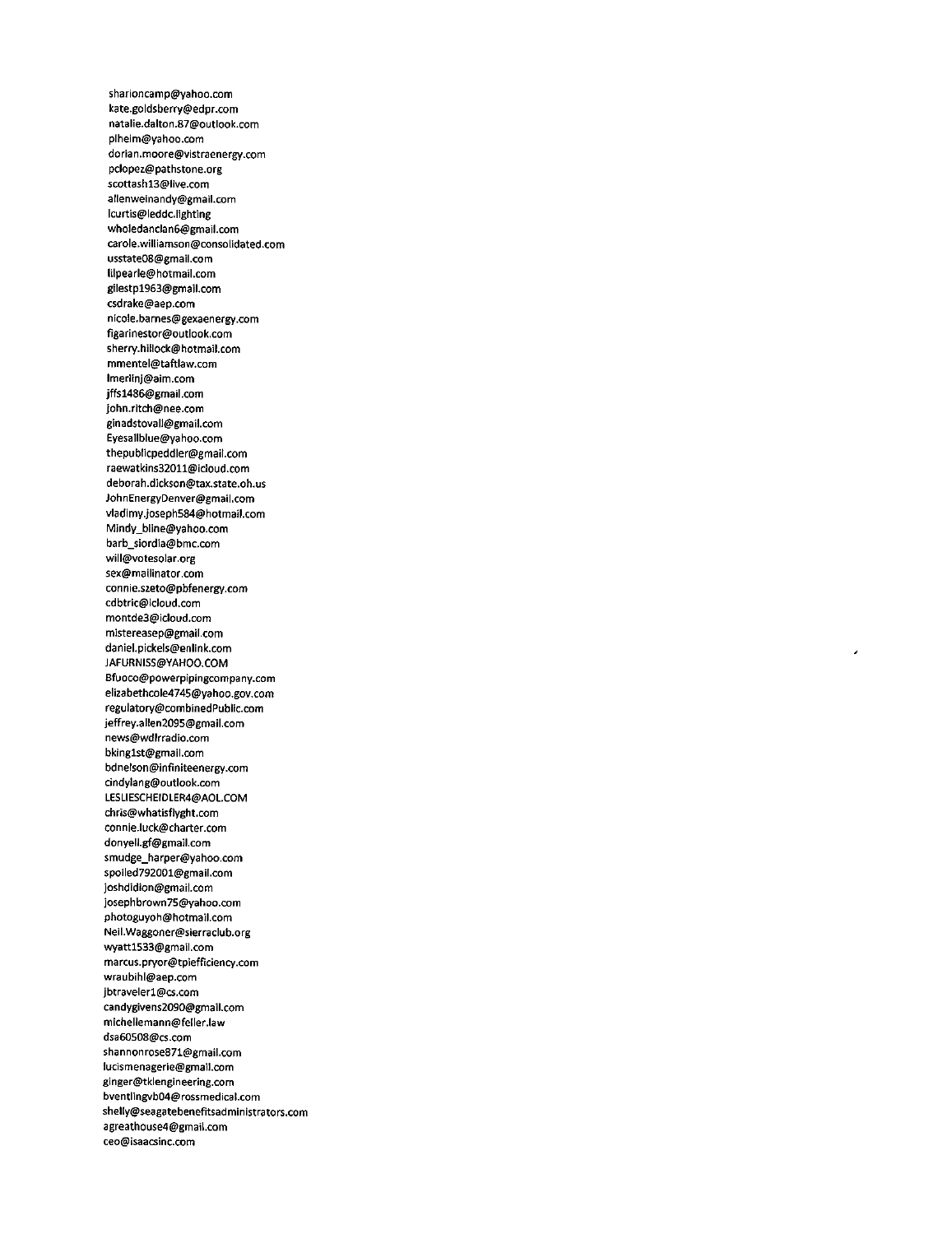beckyb@ohcac.org lsdsanndiego93@gmail.com nextleveltruckrepair@outiook.com elizabethcole4547@yahoo.gov.com kaci.jacobs@vistraenergy.com mthorsen@energentsolutions.com kim.waii@hansencx.com Jacqueiine.walker@duke-energy.com reneecorona36@gmail.com pdawgmeehan@yahoo.com ambrosia.logsdon@occ.ohio.gov rkarnstatewide@yahoo.com msprow@cityofdefiance.com scottmessingl@gmaii.com compiiance@gsaudits.com wildsiide6920.03@gmail.com lisadyson22@hotmaii.com kairel489@icioud.com meterpros@gmail.com worthendonnelie@yahoo.com vcrites@starenergypartners.com kennethkessier@sbcgiobal.net Triutz@michaeisenergy.com ewaliace@greenehurlocker.com Compliance@freepointsolutions.com Ieggeupskippy2@gmaii.com shortbreadl07@gmail.com tamara.d@ecobee.com Motla@earthlink.net leeanne.hagei@rbccm.com ericb0517@gmail.com charles.ringwalt@charter.com gretchennicoll@icioud.com rmattiu@firstenergycorp.com elizabethan@yahoo.gov.org Chad.Wenger@puco.ohio.gov princessmiial979@gmaii.com miiitza.grady@puco.ohio.gov esthomasl986@gmail.com rowietdr@oge.com grimmanastasia@gmail.com jester5@fuse.net grace8624@sbcgiobai.net kfaust@rockwoodequity.com a.kit@kghl.net glojerml977@icIoud.com kackmirdaspostfachvoii@gmx.de mapiegrove53@gmail.com lydia.scheel@cleanchoiceenergy.com elizabethan@yahoo.gov.com g.zrelak@sbcglobal.net mbonifas@hullinc.com Rachel@railroadsignalingsolutions.com jmiller@buschurfarms.com cboard6082@icloud.com cmira@woh.rr.com danieltoll8693@outlook.com rh2514@att.com sshortlll0@columbus.kl2.oh.us jr2762@att.com bduckworth@goxtremeexpress.com jolinde@beaconsoftco.com jason.dorsey@aes.com bwolfe@pecgllc.com zclinton@outlook.com writeleahnoel@yahoo.com palobryan@aol.com puc.correspondence@crowncastle.com rawleighrogersl@shippingchamps.com heathergordonl978@gmail.com d.wingl619@gmail.com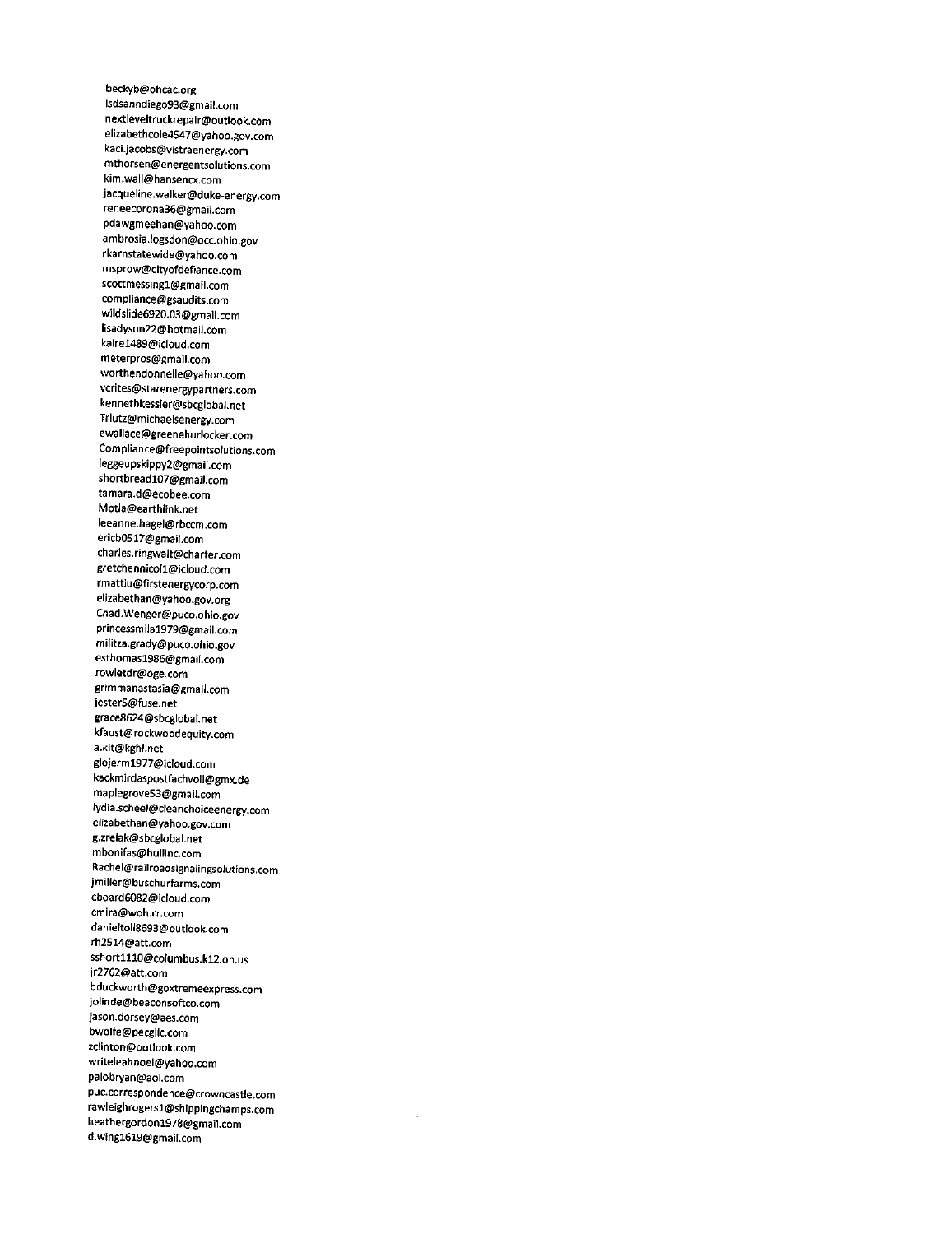mario\_caruso@aol.com antonio.soruco@wglenergy.com mretterer@pheasantsforever.org evansjarett@yahoo.com Diane.Janicki@betm.com rreyr50lds@rangeresources.com steve.stubitz@citadel.com andrew.j.campbell@dominionenergy.com zakiussc@yahoo.gov.com dme5ser3016@yahoo.com a.shavers478@gmail.com crxeros@firstenergycorp.com kmyoung@firstenergycorp.com keithleydeirdrel8@gmail.com cathyannakers@yahoo.com j.p.johnston@csuohio.edu jfuchs@brackneyinc.com elizabethannblackwell58@yahoo.gov.aol scott.elisar@puco.ohio.gov angela.rice@students.post.edu my74gmc@yahoo.com Aispeigle2309@gmail.com typhooncindy@icloud.com pastorgriffith@aol.com fredwachtel@coshoctoncounty.net kekenstl@kent.edu cricketcms@gmail.com nac@stateside.com hharrison@brewer-garrett.com j.irwin@energypowerservices.com jshill@infiniteenergy.com kristin.rothey@ohiosenate.gov reguiatory@feller.law regulatory@infiniteenergy.com tmogon@sngco.com nldjr2003@yahoo.com reguiatory@trustpps.com juliov.medina@yahoo.com beckyp5l3@gmail.com ccblantoni@icloud.com mblumenthal@mcglinchey.com maria.roberts@metronetinc.com kprodney@aquaamerica.com Chris.Stokley@avangrid.com rkeaug30@yahoo.com tkennedy@accuratestaffinginc.com jliskovec@cityofbayvillage.com tiffany.hanson@greif.com ronaid.\$a1kie@ovgas.com vaguirre@ccregional.org maryfwilson8@gmail.com rabrams@bkd.com maxtiggerdogcat@icloud.com pennynick@frontier.com cassiedl220@gmall.com dawn.kelliher@windstream.com joe.segar@esco-tech.net dane.vandewater@duke-energy.com tahaunahlyle@hotmail.com tammy.bugher@afit.edu cadktdcyn@aol.com tdaily@helpiinedelmor.org kari@tmgtelecom.com lkaleps@ohioec.org mfleisher@dickinsonwright.com 3rgentina.gob.ar@play.google.com.paraguay.gov.py.gov.co.peru.gob.pe.venezuela.gob.ve.gob.cl.gov.co.gub.uy.ecuador.gob.ee governo.it@tencent.com.esteri.it.interno.gov.it.giustizia.it.difesa.it.esercito.difesa.it marina.difesa.it@vue.js.carabinieri.it.mef.gov.it.mise.gov.it.minambient.it.lavoro.gov.it lmbplusmm@gmail.com fdarr@mcneeslaw.com clchrisleasure@gmail.com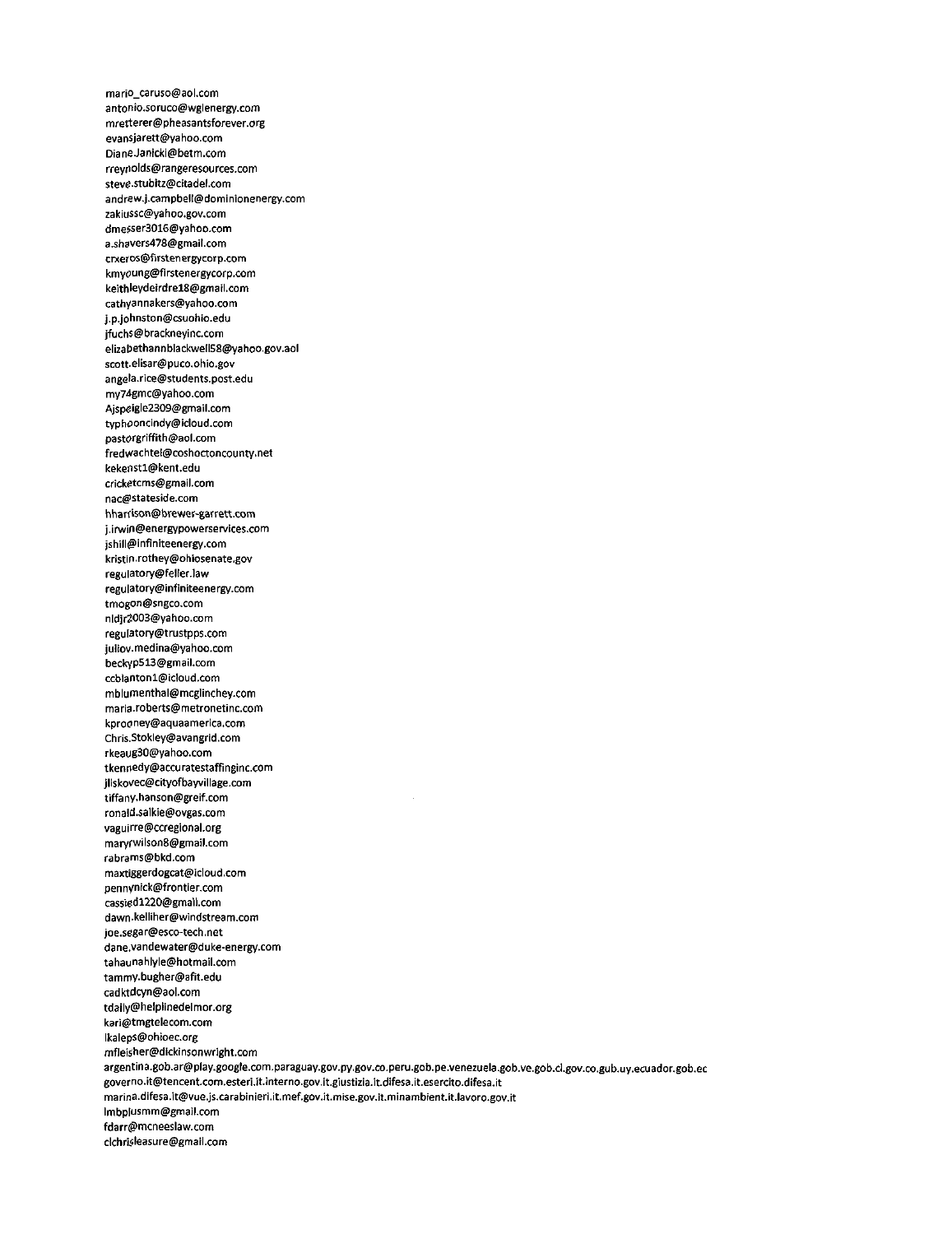damont.gatewood@gmail.com pbucher@theoec.org gordongreenway@gmail.com dolan56768@yahoo.com rplewacki@beneschlaw.com tscharenberg@cacfayettecounty.org karen.higgs@motorolasolutions.com monica.franklin@a3consuitinglic.com christin.gagiiano@tpiefficiency.com kirsyrey52@gmaii.com rQbin.l.sims@dominionenergy.com sagowitzvioletl981@gmail.com sherriel920@gmail.com itartanl969@gmail.com linkhartc@api.org india.gov.in@embarcadero.com.nic.in.meit.gov.in.data.gov.in.agriculture.gov.in.coal.gov.in.commerce.gov usa.gov@jigsaw.w3.org.com.europe.eu.gov.uk.australia.gov.au.gov.cn.government.ru.canada.ca.australia.gov.au.gov.za.gob.mx argentina.gob.ar@apps.apple.com.paraguay.gov.py.gov.co.peru.gob.pe.venezuela.gob.ve.gob.d.gov.co.gub.uy.ecuador.gob.ec panama.gob.pa@atos.net.paraguay.gov.py.gob.cl.gub.uy.haiti.gouv.ht.jamaica.gov.jm.data.gov nicaragua.gob.ni@honduras.gob.hn.elsaivador.gob.\$v.guatemala.gob.gt.cuba.gob.cu.belize.bz.deepmind.com gov.pl@satcen.europe.eu.gov.sl.gov.ro.gov.bg.governo.it.gouvernment.fr.gov.ie.gov.sk.gov.ee.gov.me government.se@yahoo.com.government.no.government.nl.government.gr.government.dk.valtioneuvoste.fi.belgium.be.malta.mt valitsus.ee@ch.ch.gov.me.montenegro.gov.me.latvia.gov.lv.mk.gov.vlada.sk.vlada.hr.vlada.lt.kmu.gov.ua juntadeandalucia.es@milmil.it.aragon.es.catb.es.castiilalamancha.es.gencat.es.gobcan.es cantabria.es@Teact.)s.icyl.es.navarra.es.gva.es.juntaex.es.dgt.es galicia.gal@euskadi.eus.asturias.es.bolsamadrid.es.alfaromeo.com.play.google.com gouvernement.ga@lngs.infn.it.economie.gouv.ga.sante.gouv.ga.defence.gouv.ga.justice.gouv.ga.mines.gouv.ga.transports.gouv.ga mali.gov.ml@support.nvidia.com.miic.gov.ml.sante.gov.ml.finances.gov.ml.education.gov.ml.bamako.gov.ml.belgium.be fama.mii@sicurezzanazionale.gov.it.mpfef.gov.ml.securite.gov.mi.dnemploi.gov.mi transport.gov.ml@home.infn.it.dgmp.gov.mi.environment.gov.ml.data.gov.ml senegal.gouv.sn@data.gouv.sn.sante.gouv.sn.mittd.gouv.sn.environnement.gouv.sn.finances.gouv.sn defence.gouv.sn@support.hp.com.interieur.gouv.sn.travail.gouv.sn.fonaionpublique.gouv.sn.maer.gouv.sn gouv.ci@support.intel.com.mfp.gQuv.ci.presidence.ci.mewf.gouv.d.mshp.ci.sante.gouv.ci.finances.gouv.ci emploi.gouv.ci@aol.com.infrastructures.gouv.ci.diplomatie.gouv.ci.interieur.gouv.ci.defense.gouv.ci admin.ch@ienovo.com.ch.ch.eda.admin.ch.edi.admin.ch.ejpd.admin.ch ubs.admin.ch@pytorch.org.efd.admin.ch.wbf.admin.ch.ubek.aclmln.ch.okfn.org.egovernment.ch.opendata.swiss.chgemeinden.ch admin.ch@cines.fr.bk.admin.ch.edoeb.admin.ch.bar.admin.ch.deza.admin.ch.ch.ch bak.admin.ch@virgilio.it.meteosuisse.admin.ch.fsio.admin.ch.empa.ch.iest.ch.fedpol.admin.ch.sfao.admin.ch.efd.admin.ch arletheaiames1@gmail.com ttynes@ses4energy.com angela.magers@yahoo.com developer.hpe.com@hpe.com.developer.nvidta.com.developer.ibm.com.developer.microsoft.com.developer.amd.com ashepherd@270strategies.com docs.unity3d.com@python.org.apache.org.azure.miaosoft.com.doud.google.com.support.oracle.com algeria.gov.dz@help.duckduckgo.com.mae.gov.dz.mjustice.gov.dz.mf.gov.dz.mem.gov.dz.mre.gov.dz m-education.gov.dz@baesystems.com.minagri.gov.dz.mtp.gov.dz.mas5n.gov.dz.salesforce.com map.gov.dz@mfep.gov.dz.mtess,gov.d2.sante.gov.dz.mta.gov.dz DlGGER\_DUG44@HOTMAIL.COM rdolan@amppartners.org amesserly@feecorpinc.com leroyj2242@gmail.com linttrap2008@gmail.com government.ru@tim.com.br.data.gov.ru.mcx.ru.mkrf.ru.mil.ru.mod.ru.min5vyaz.gov.ru.economy.gov.ru.edu.gov.ru hggnsgt@gmail.com agenas.gov.it@vahoo.com,enea.lt.elettra.trieste.it.iit.it epcc.ed.3c.uk@egi.eu.aurora.anl.gov.titan.ornl.gov.gov.frontier.ornl.gov.theta.anl.gov.galileo.hpc.cineca.it.mira.anl.gov jay.brown2@duke-energy.com scottnelson567@yahoo.com jmassie@egas.net elizabethcoleann268@yahoo.gov.com lyons@carpenterlipps.com library.cern@w3cchina.org.librarY.web.cern.ch.cern.ch crc@sociaIworker.net tarnicapetty@gmail.com bryan.p.hayes@gmail.com karen.biumhorst@capabiiitiesinc.biz Jkglamourl9@yahoo.com eiiZ3bethcolea88@yahoo.gov.com jiewis@marimoTindustries.org jasondonaldsonl984@gmail.com ash21\_0807@yahoo.com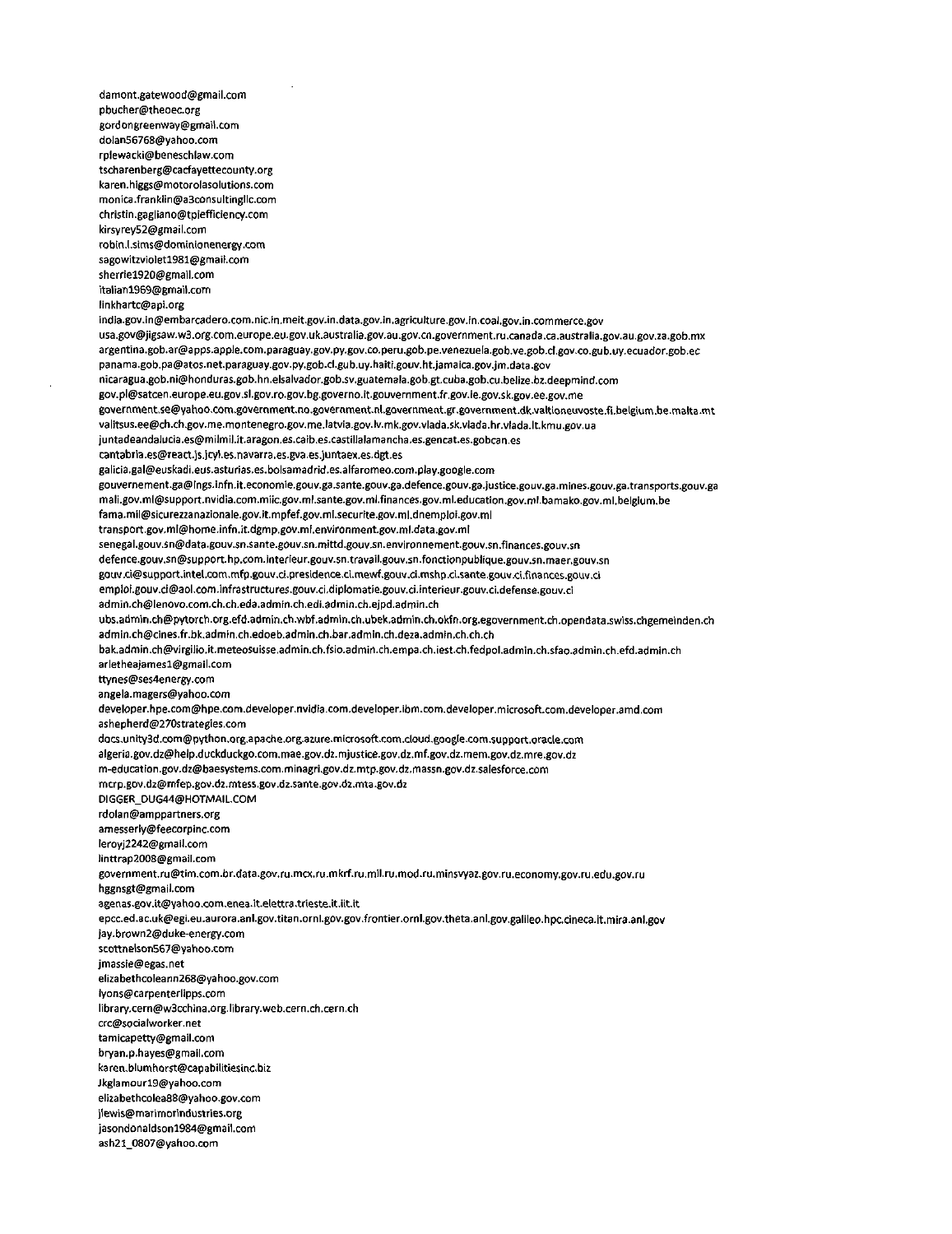tgallagher@smcnlaw.com sheriwilson0702@yahoo.com nussle@columbus.rr.com chase.garrett@leewardenergy.com laura.g.scott@engie.com mattmoserl5@gmail.com maura.mcdelland@puco.ohio.gov 2019minus7@gmail.com achi@chpk.com tkm@stevenslee.com jhodgkinson1392@gmail.com gta37@yahoo.com tlkidd@hotmail.com kara.price@geenexsolar.com bahabnahaggagea@gmail.com tlinville@firstenergycorp.com rgurganus2983@gmail.com atoss@smartenergy.com tllane723@gmail.com amandarskaggs86@gmail.com tlantor@fcclaw.com marcy.l.boni@dominionenergy.com lydiabutler37@gmail.com sugarhill\_hollands@hotmail.com rglover@mcneesIaw.com darksidenate@gmail.com ian.nickey@hickspartners.com keith.conroy@hickspartners.com mmakel@aepenergy.com emanu@yahoo.gov.com syh30026@zzrgg.com jamie@hunterstonconsulting.com zlfrymier@aep.com amandacarpenter653@gmail.com ashley.mcnabb@star-llc.net elizabethanncole@yahoo.gov.com ajudd@daypitney.com daniel.flum@hamilton-oh.gov derrick.brashears@urbana.edu dgarcia@blueracermidstream.com jlipscomb@anteroresources.com cgaddes@ces-ltd.com sunden.dave@acd.net iottahogs@icloud.com ronniesueevanss@gmail.com rmvkr@columbus.rr.com tsko.dom@gmail.com texas@mygiobalark.org kristin@uandiproducts.com popovic007@mts.rs charleyOwyatt@gmail.com rosieteelO@gmail.com catfischacres2006@gmail.com ronaldcallahan@yahoo.com ddcoreyl@gmail.com ddavis@coiohio.com christopher.peterson@clearesult.com iamsamurphy@yahoo.com stephen.butler@sterlingsolutions.com randolph.lilmc.brandy@gmail.com lcombs@fuse.net jpemberton@sngco.com mjblohio@gmail.com greenpointbklynborn@gmail.com jwaltz@logancounty.coop jjasterbowski@outlook.com MargieBeagle@gmail.com rebecca93961416@gmail.com brennersherry622@gmail.com sharonsturdy@yahoo.com sadehorne93@gmail.com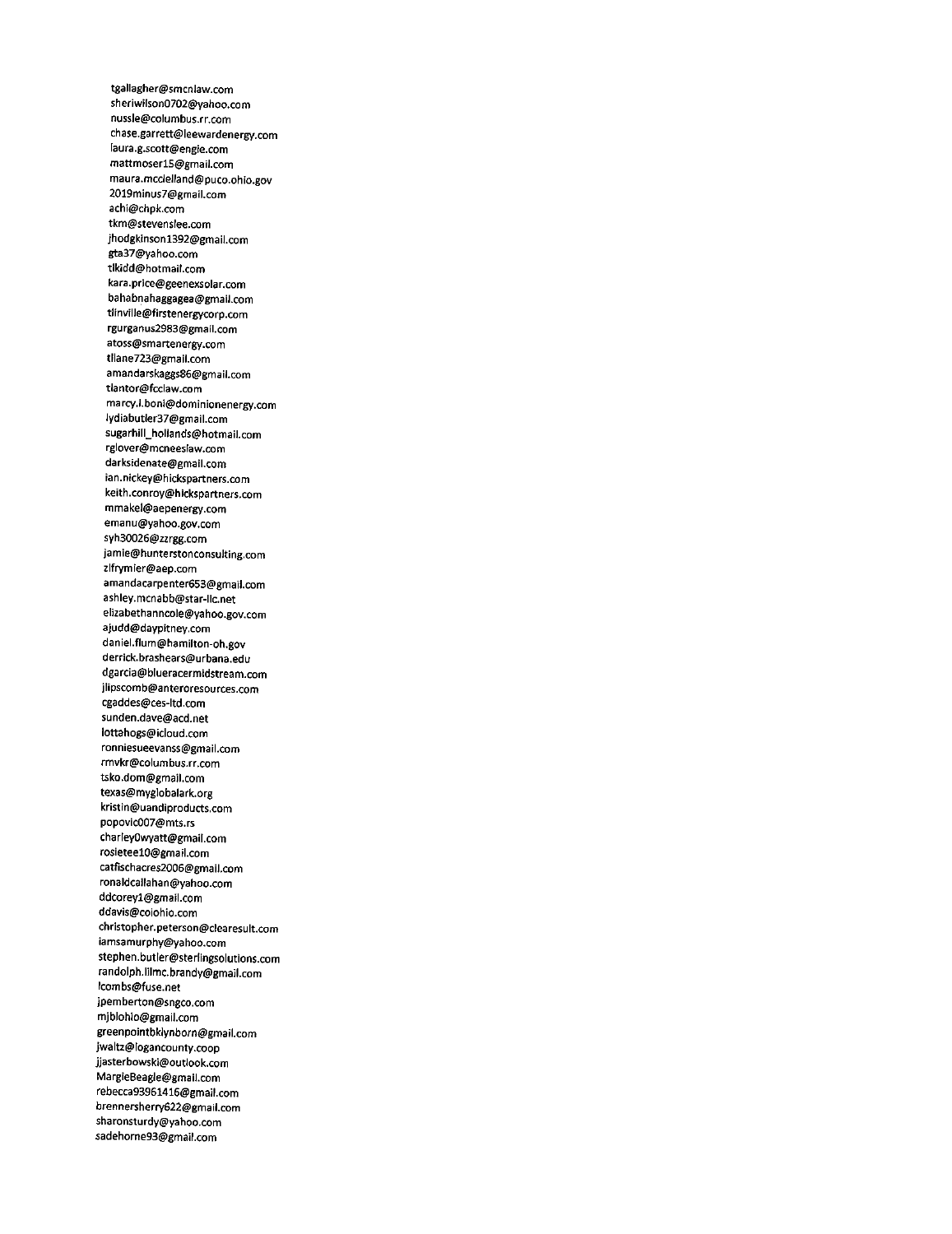thannig6@gmail.com jsweet633@gmail.com fuchsr@cmcoh.org jeffrey.harlow@dteenergy.com johnackison2@gmail.com abuse@yelp.com ellzabethannblackwell58@yahoo.gov.com trixmentall257@gmail.com stghes01@gmail.com lisaalmedical@aol.com mylflyingzlrkaw@gmail.com dlgant@outlook.com karen.winters@squirepb.com eabaker@aep.com thamilton@volunteerenergy.com faullinn@sbcglobal.net ddayfenton@gmaii.com weppler58@yahoo.com spotz99@yahoo.com charmar937@gmail.com reneedustymaag@gmail.com ashley.gibsonl991@yahoo.com danyeschlabach@gmail.com realroad3388@gmail.com fastfacs@yahoo.com bhardin@national-water.com fkivuyo@kimurallc.com mreno@chpk.com khrYst8lcombs9E13@gmail.com fefemarie711@gmail.com bafarley@firstenergycorp.com rachtel23123123@gmall.com 77coddington@gmail.com schafferswife77@gmail.com )ohn.munn@txu.com akmander990@gmaii.com rubylong976@outlook.com RIdamron@aep.com heathertirey.21@gmail.com rgaines@cul.org schnetdera472@gmail.com marybethel83@yahoo.com pattyliegll004@gmail.com cthoman@rrpipelineinc.com graeven81@gmail.com noblel.true2@gmail.com johndarife@gmail.com lakel\$@aol.com 3ndrew.fuquasr@gmail.com chocogall002@gmail.com hampthev35@gmaii.com tomraysmith1980@gmail.com penguinslive@yahoo.com ubwitti@msn.com bidwisman2@yahoo.com casper@ooga.org christals25@yahoo.com cshields01@yahoo.com jfallenlO@gmail.com penixr@gmail.com boojeeone@yahoo.com chooselife8388@gmail.com toasttheghost.l26@gmail.com emaly.iittlefield@gmail.com wthbschriberl382@gmail.com carrie.inman@aes.com michelle.quinn@centerpointenergy.com waynerickster@gmail.com erin(esliegoodrich@gmail.com warnecke2@aol.com babychapl019@gmail.com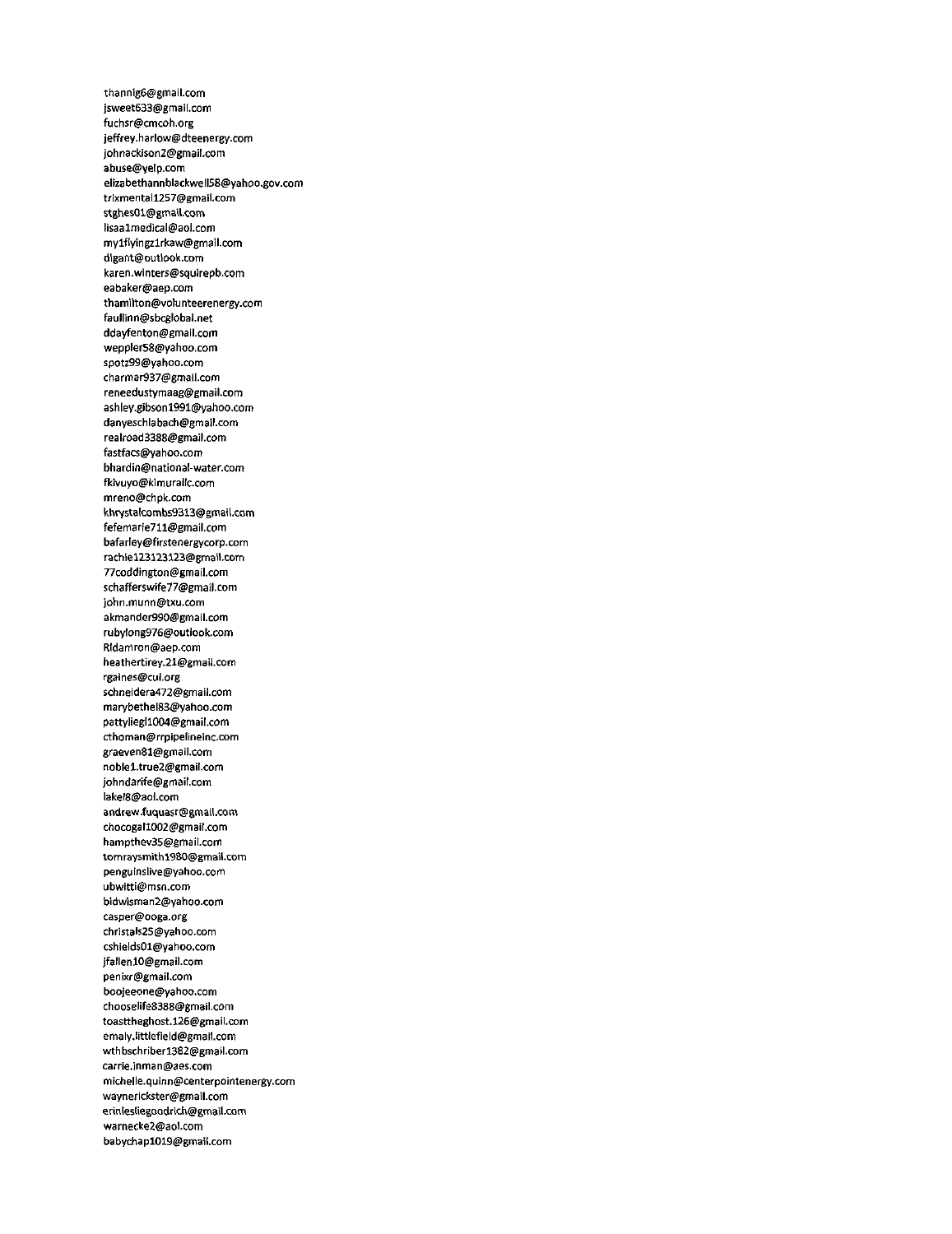jamesvonhabsburg@icloud.com glarson@pioneer-railcorp.com CSVANFOSSEN@LIVE.COM tameikastevens7@gmail.com ingridcreel55@gmail.com samuel.gordon@tpiefficiency.com happyhomefoundation3@gmatl.com dgregory399@gmail.com redrob30@gmail.com joeo@aspenenergy.com schernoff@fccIaw.com septemberlynn36@gmail.com bblayney@mpo.noaca.org adam.morad@gmail.com deah939@icloud.com dsullivan@murphytractor.com david.siddiqui@oraclexom abshaffer@firstenergycorp.com alexandra@electricapl.com cfharley2282@Yahoo.com 4024943@messaging.sprintpcs.com dwarmstrong43@gmail.com downing@southcentraIpower.com nwilson@mwcd.org gagal2943@gmail.com sscoggtn77@yahoo.com mnangusl@gm3il.com natashanbl23@outlook.com rod.rhymer@yahoo.com payne2991@att.net kbarr@ohioec.org gdavis@springfieldohio.gov Strumanl9@gmail.com mroberts@dlz.com jenulangel@ymail.com cstevens@ambt.net tcrosbYl46@yahoo.com Completelabdrugtest@gmail.com slh71315@gmail.com merrijo@gmail.com rosemarybake63@gmail.com mountainmoverstrucking@gmail.com donnaburdl@gmail.com compliance@alphagne.com Carina,woodham@appsmart.com kathleen.andres@hilti.com rita@highroadtowing.com prandilion@live.com mrdsql@aol.com maceycastrol@gmail.com colemanchris7777@hotmail.com rgfields420@gmail.com lynkel54@yahoo.com stacevscoggin@gmail.com mdunbar2005@hotmail.com jessejustice2020@gmail.com shellbiz53@gmail.com krystalc5125@gmail.com matt071980@gmail.com adltnebeard006@gmatl.com kadinpitzer31@gmail.com sidderslucas78@gm3il.com taylorderrick886@gmail.com xukornux@gmail.com m0nt3y@gmail.com beccacschmidt@gmail.com james.larkins@gmail.com toniburrusl@hotmaiI.com gianna.ligato@dominionenergy.com sunshine.roses.lilacs@gmail.com flovdal6xander35@gmail.com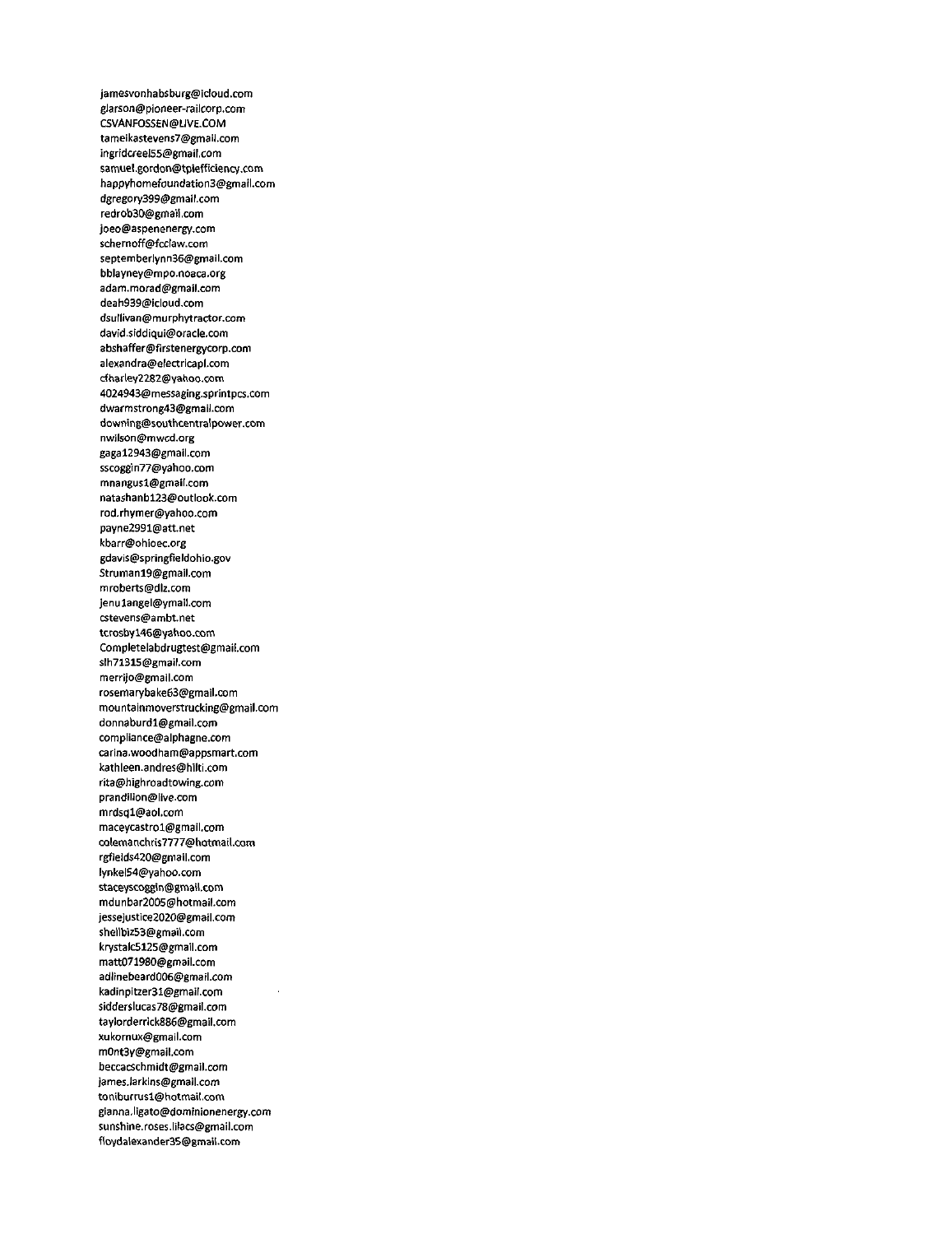hayleybellal2@gmail.com ashacklett@dougIaspipeline.com cbusgov@notjohnstamos.com faustamanda98@gmail.com krislowery9@gmail.com director@ohiosolarcoalition.com marjan-kozovski@hotmail.com haley9222@gmail.com fxdx0175@outlook.com jdarios0001@mymail.lausd.net Ezeno3343@aol.com stonesales@safecommail.com ferdinandsenjodi6@gmail.com toniehill9l390@icloud.com monkkatie2@gmail.com wayfarerfla@yahoo.com kgrosserau2017@gmail.com stevenstameika@gmail.com bettypittman21@yahoo.com Roundtreetowing@yahoo.com chogan001@woh.rr.com tsmth25@gmail.com Rinneyastarr@gmail.com catandwillie@gmaii.com luvbnamommii@gmail.com amyn.zindani@gexaenergy.com kbrunner76@icloud.com margieddl23@gmail.com justin.smith@tax.state.oh.us mark@transportking.com deborahsprecker@gmail.com parisandparis82@gmail.com mkhandzel@yahoo.com keelie@mvcap.com megangudger@gmail.com arocwasmuth89@gmail.com Chwer@yahoo.com sarahmacleodpvp@gmaii.com rungozimusoni@gmail.com krishnajames@gmail.com rhone880@gmail.com smbeckerl964@gmail.com sloper480@gmail.com bridgethumphrey07@gmail.com nforzetting@gmail.com Iw230373ky@gmail.com Mcwatson7820@gmail.com crp.parker@gmail.com frank.vennetti@meanderwater.oh.gov frannyparis@gmail.com nmjacks78@hotmall.com danielcrited@gmail.com larzspeelman97@hotmail.com lmanske@ussignal.com kwallace@watervillegas.com tonysalman@live.com gindzl@yahoo.com stephenhendershotl950@gmail.com pribabey3232@icloud.com kristy@glenwoodenergy.com dedocumenters@gmail.com mt64509@gmail.com caltherr@roadrunner.com hchristian@att.net sejehl980@gmail.com joyner336@gmaiI.com abbigailkeaton2l@gmail.com hershal.bhave@gmail.com jermpiritu@hotmail.com charleswismer@gmail.com jorgitoelpaisal7@hotmail.com

 $\ddot{\phantom{a}}$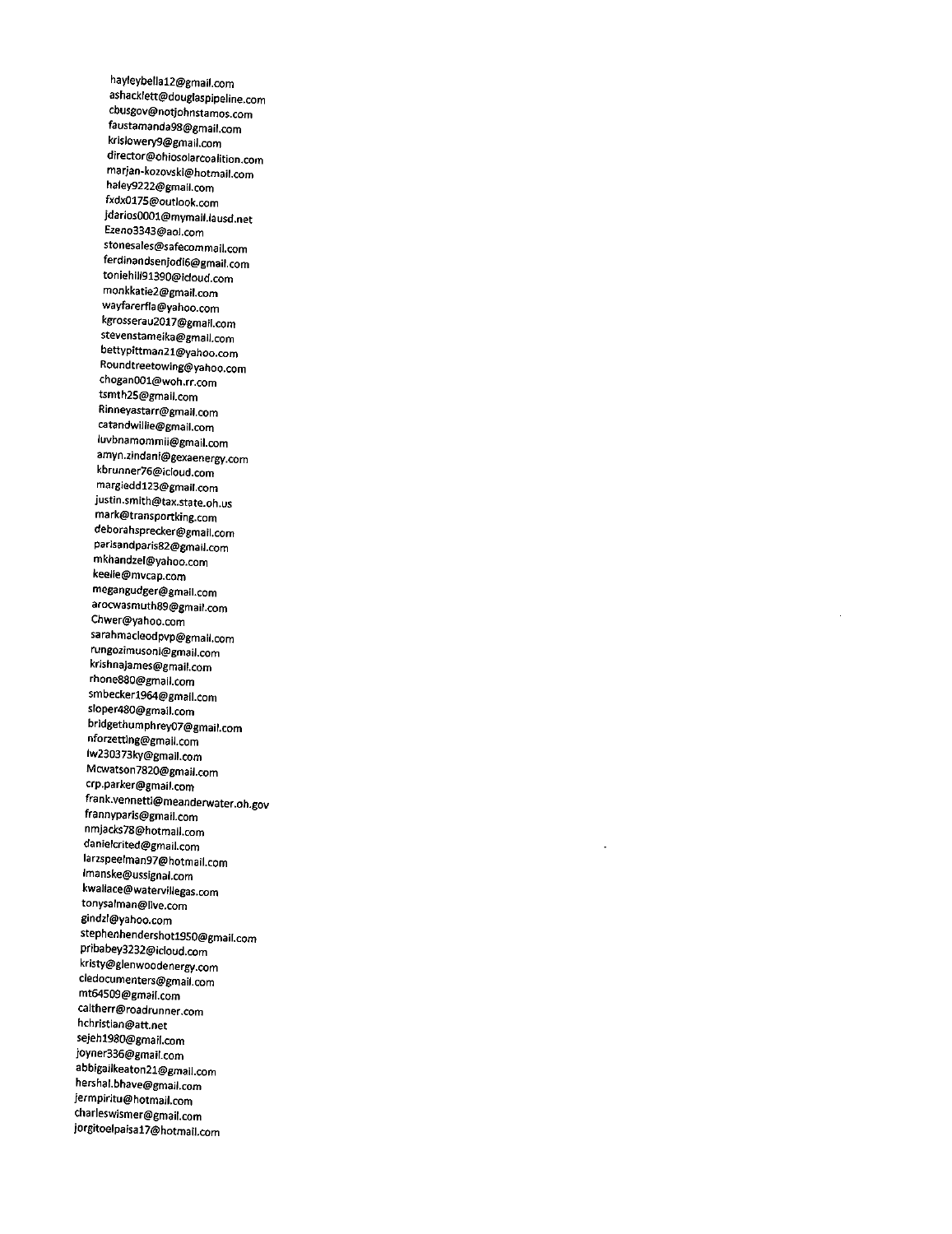millworkusa51@gmail.com johnryan@nisource.com charl.e.swismer@gmail.com hershal.b.have@gmail.com ch.a.rleswismer@gmail.com darius2.lozny@bofa.com amc2sweet@gmail.com Dbenchil@gmail.com egreber@ars.com arty6406@icloud.com jeffmoody@americanfossiisolutions.com jim.coilins@duke-energy.com fhicksl@neo.rr.com byhisgrace049@gmail.com courtneychristie08@gmail.com 0206myride@gmail.com amydugginsl025@gmail.com barronsusan33@gmail.com carmenkennedy02@gmaii.com ciemsontowing@gmaii.com ciinton01bush@gmail.com dawonmickensl2@gmaii.com dennisprentice26@gmaii.com figarinestor@gmail.com grayjamie766@gmail.com hahmerr23@gmaii.com jeannieb71993@gmail.com jennlusnek@gmail.com lemonfreezel23456789@gmail.com nnbcentrai@gmaii.com nrevant@gmail.com sdwatson01@gmail.com shirieypheips42@gmail.com tashino280@gmaii.com uitenhamtina@gmaii.com wproemm@gmail.com 32micheliewatson@gmaii.com adickerson318@gmail.com ajmorgan000@gmaii.com aieasefleming@gmaii.com batshitcrazy8423@gmail.com charris073108@gmail.com counciimommy@gmail.com innfahr@gmaii.com jenpeace44@gmaii.com kbatesll.kb@gmaii.com lauralfogleman@gmaiI.com lowandawashburn93@gmaii.com marmort21@gmaii.com matthew.milier.999s@gmaii.com mdesmarais7318@gmail.com neskewll06@gmail.com patience.rush@gmaii.com rainbowsbutterfiiesl@gmail.com saikamanka@gmaii.com scottsexy57@gmaii.com tammywade53@gmail.com thatmommy922@gmail.com webjaf.iove@gmail.com asjrajan21@gmail.com billYladd777@gmail.com brock4599@gmail.com brutt5588@gmail.com ccoochl215@gmaii.com cousartmisha@gmail.com degraaff@gmail.com dunawayida@gmail.com enb2112@gmail.com esveel7@gmail.com gcelm55@gmail.com haypip27@gmail.com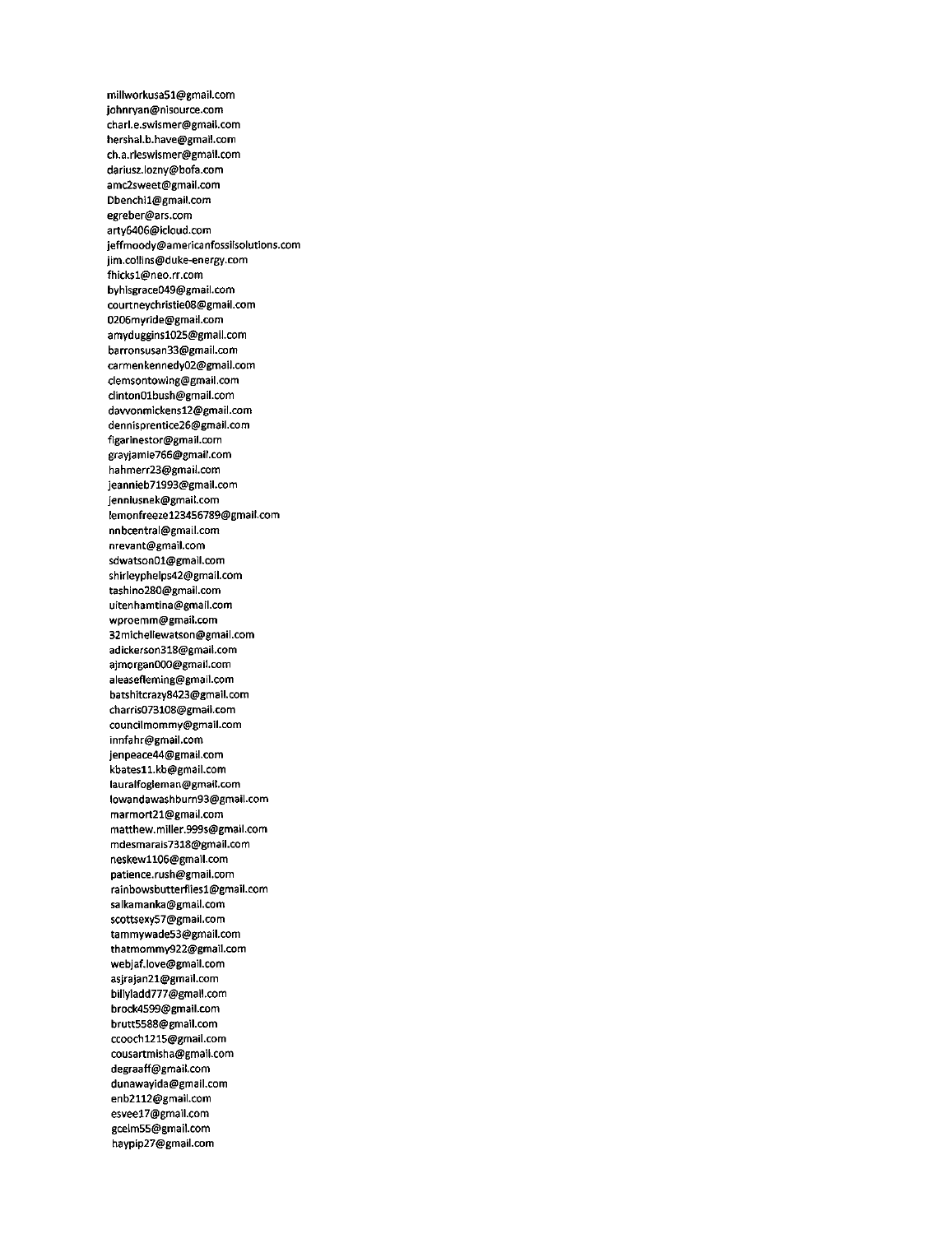hersh.a.lbhave@gmail.com j.a.scalmato@gmail.com jesstca614830@gmati.com jisler6@gmail.com josephineelizabeth2000@gmail.com kilo0514@gmail.com Naram77@gmail.com lisa.7006.lc@gmail.com minionworld2S9@gmail.com petersonrichard607@gmail.com poole.joshuam@gmail.com rachrosenau80@gmail.com rbarciz.attorney@gmail.com robbfosteriii@gmail.com sgjll2277cd@gmail.com tylercoffman03@gmail.com vernmorter29@gmail.com wlcexpresstransportation@gmail.com aawilliams.army@gmail.com demarkt2@gmail.com franks.stevenl@gmail.com galaxytransport9@gmail.com harliefthomasjr@gmail.com helms587756@gmail.com josephkudryk@gmail.com justinbrinkley@gmail.com kj20187371@gmail.com Iuvmybabies9814@gmail.com marilyntapealavall24@gmail.com mdunbar513@gmail.com melissaisabeautygirl@gmail.com mirandabruntyl022@gmail.com r.timothysmail36@gmail.com shermanll57@gmail.com tamikemp22@gmail.com taushyiablessed@gmail.com I4elise.hrach@gmail.com amara.j.rhodes@gmail.com angelaewebster201l@gmail.com as8385930866@gmail.com bruttsteenbeek@gmail.com cvijeta.g.2015@gmail.com drterrellesq@gmail.com guediedo.joclimant91@gmail.com jaminpayneO@gmail.com jland388@gmail.com joules0101@gmail.com kbashl985@gmail.com kzmcherry77@gmail.com natehottie25@gmail.com realjoefew@gmail.com sweetheart0216@gmail.com toptest2012@gmail.com vianna.yannekis@gmail.com 5588brutt@gmail.com amygerhart905@gmail.com ann.mccaulleyl982@gmail.com brandonthemanl990@gmail.com briankhangal@gmail.com circemac85@gmail.com darleneclementsmckinney@gmail.com dwbmsl3@gmail.com etienne.freddy@gmail.com gchristopher727@gmail.com gloriajim2005@gmail.com jessicagibson777@gmail.com miller.justin45@gmail.com olddutchhops@gmail.com rh612925@gmail.com samantha.compton.03.sc@gmail.com samlawrenceenergy@gmail.com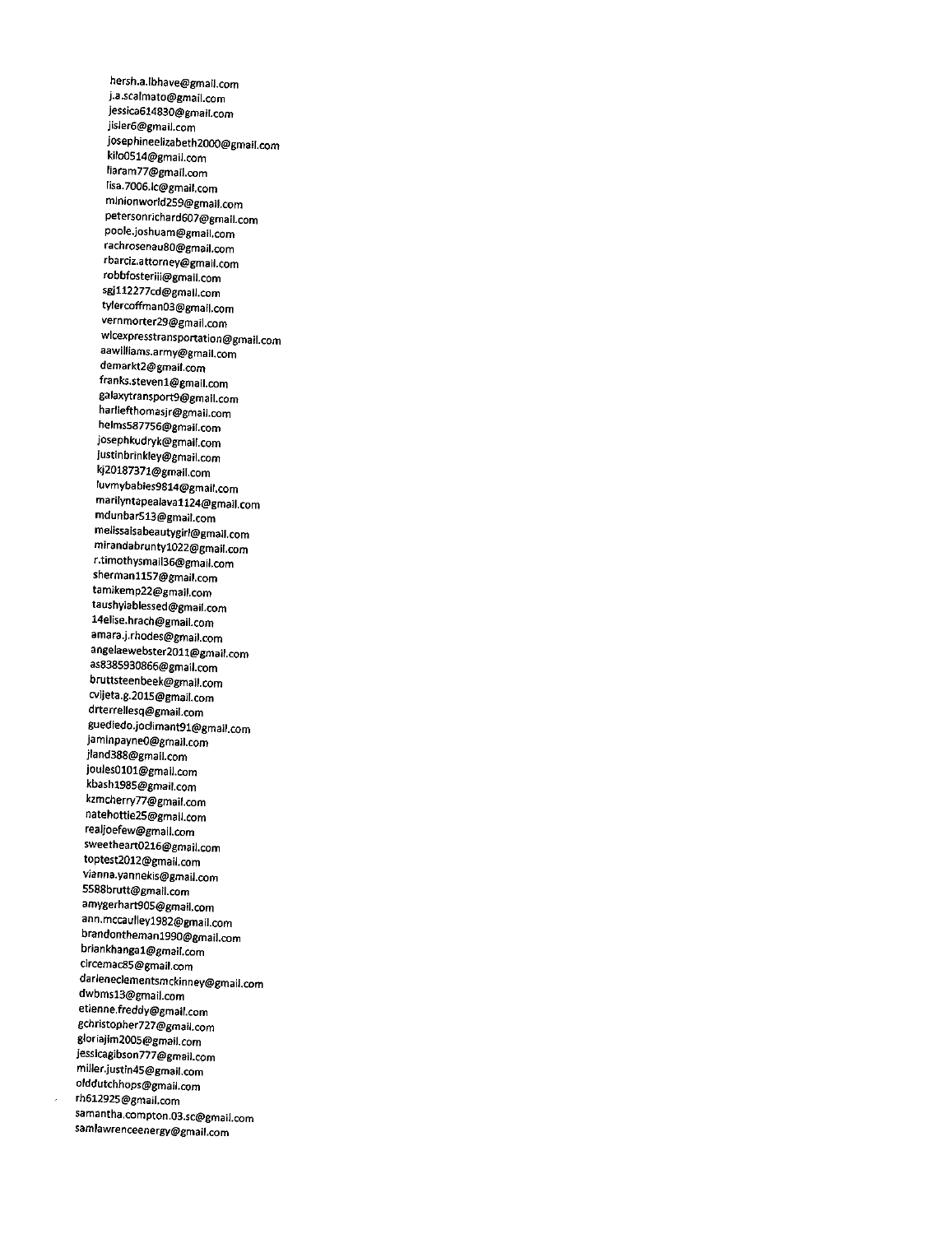tay2773@gmail.com wwilding@gmail.com llcarrie.s@gmail.com 36watsonm@gmail.com alysson.franklin@gmail.com amyjarman69@gmail.com angie71720@gmail.com bi400ex@gmail.com brandiejlll5@gmail.com catamarfree@gmaii.com cmcnearney2@gmail.com deedeegiese.sierraclubohio@gmail.com dimitrimechantcal@gmail.com dnsberens@gmail.com doddfranksinc@gmail.com ebeebe758@gmail.com ftusoon@gmail.com gariandfamilyl988@gmaii.com heather.angelbeck@gmail.com jack.char.blanton@gmail,com jonas.timm.72@gmail.com kristindisantis2017@gmail.com Iachelleduncan50@gmail.com Iatashaeverett43@gmaii.com m.i.smith2652@gmail.com miyashajohnson@gmail.com penyatajohn@gmail.com rkethel@gmail.com rustygaver@gmail.com stephaniejmoorel2@gmaii.com trentonhighley4@gmail.com truittfoundations@gmai(.com vickychaifant77@gmail.com aienaann72@gmail.com amie.tackett@gmail.com amrobinson4394@gmail.com bcdoner@gmaii.com carterlorj2021@gmail.com coleelizabethann@gmail.com doddfranksfitzgerrard@gmail.com duniyo40@gmail.com get2it2got2it@gmail.com hershalb.have@gmail.com hershalbhave@gmail.com jessicadanielsl979@gmail.com josedennysl4@gmail.com laurakathertonl@gmail.com lzillich@gmail.com mimicatl9S7@gmail.com mvargoO@gmaii.com ohiohealthcaremaster@gmail.com peggym2011@gmail.com prayistayblessed@gmail.com qscott6813@gmail.com riykku.chan@gmail.com sdmadd@gmail.com shawnajefferson27@gmail.com sladezaydin@gmail.com slimgoodie749714@gmail.com stouteileenl@gmaii.com tbear823@gmail.com timebomb58.tt@gmail.com tinotime361@gmail.com wa03003638000@gmail.com yuehuawu99@gmail.com shaneaustincorp@gmail.com mayes78.sm@gmail.com jeniferadamslO@gmail.com mpfleisher@gmail.com swxcleveland@gmail.com barend.vanderhorst@gmail.com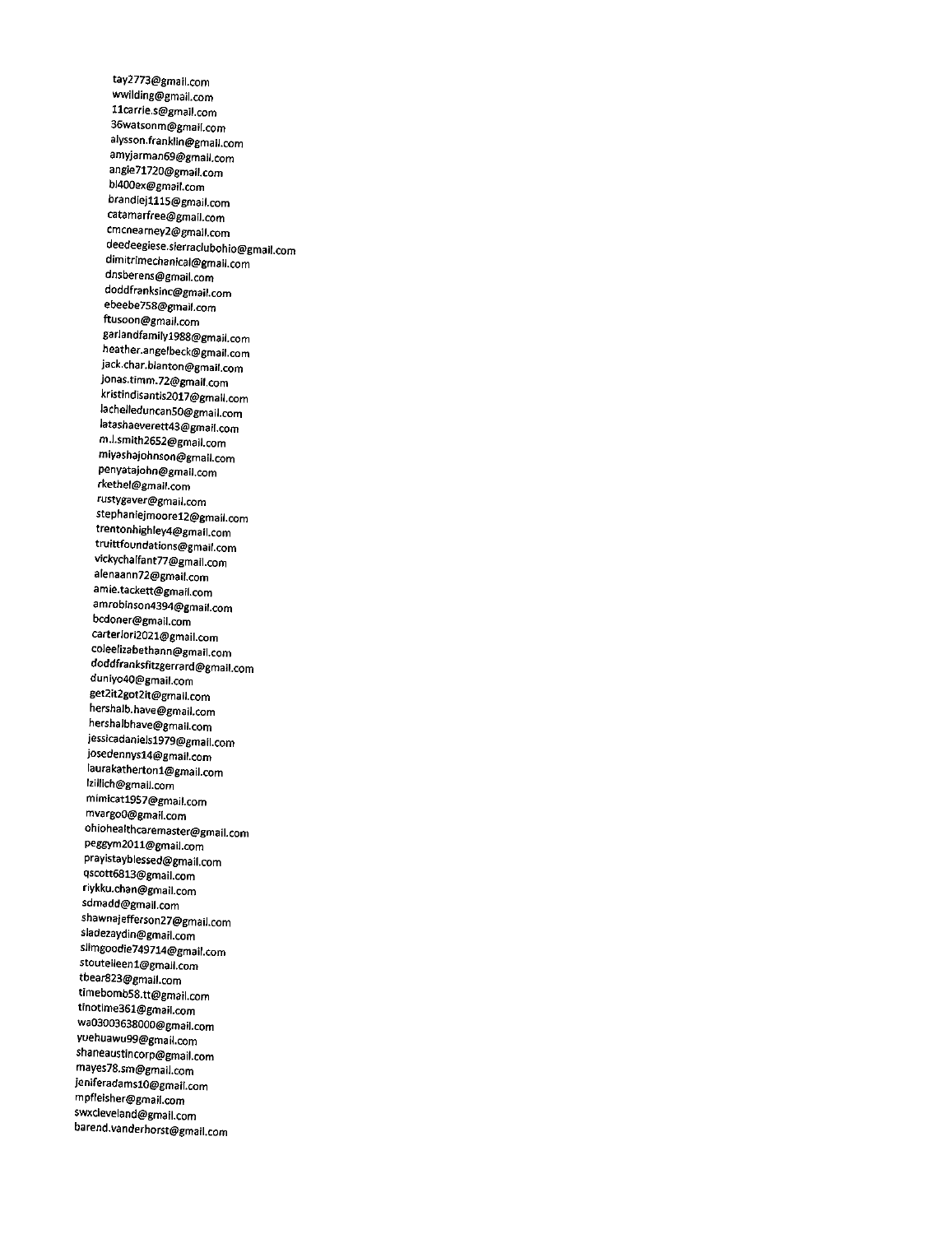wgrumme888@gmail.com jhiggins549l@gmail.com ryeamans34@gmail.com cemtex5612620@gmail.com xjpxlO@gmail.com andytatransport@gmail.com dwwave@gmail.com ishallar20l2@gmail.com rbarton627@gmail.com loganwinston@gmail.com rjmills2@gmail.com russramser@gmail.com charlie.schreier@gmail.com danielromanko@gmail.com fdarr2019@gmail.com scmallik@gmail.com allenskillman7@gmail.com markdbanks@gmail.com pauiahulingl967@gmail.com aeharms48@gmail.com dahayesl983@gmail.com atozparks@gmail.com bridgett.johns.87@gmail.com mroubanes@hotmail.com brandonsboo2021@outlook.com kim.gibson@franklin.edu efottechatty@gmail.com jbullivant@energyharbor.com agsam@msn.com awhalS@aol.com dondyabla@gmail.com bomstylist@yahoo.com brandi.seich@loebelectric.com Jillian@tdlc.biz briana.ashiotes@budderfIy.com Iane49ll7@gmail.com albrightbreanna@gmail.com Marquismovers@yahoo.com brea.davis.102613@gmaii.com nclement@sngco.com therealestmila20@idoud.com mlong@tjpropane.com jstrimel@cgi-international.com Michelle.a.gross@dominionenergy.com sandy@republicmills.com trkl36@yahoo.com MIKEYSS14@OUTLOOK.COM linda.ponikwia@vistracorp.com LyssaLou27@icloud.com dmosowski@hotmail.com sarahlynnwilsonl982@gmail.com shawn@kasychgroup.com ian.synnott@point72.com lakishacarmichaell@gmail.com andrealdejesus@gmail.com newsdesk@newsforce247.com jimmy@spdunn.com dlamis@actcommodities.com annaleigh829@yahoo.com FirstEnergyAdvisors@firstenergycorp.com treich@climb2glory.com mbrgl288@gmail.com edwin.dearman@mp2energy.com Iesliejbirdl981@gm3il.com Bonniecipollone@gmaii.com wllmdwrds@gmail.com awatt93@gmail.com JohncunnighamO@gmail.com craftyfred2020@outlook.com jolene.price@hotelequities.com jcworksl989@gmail.com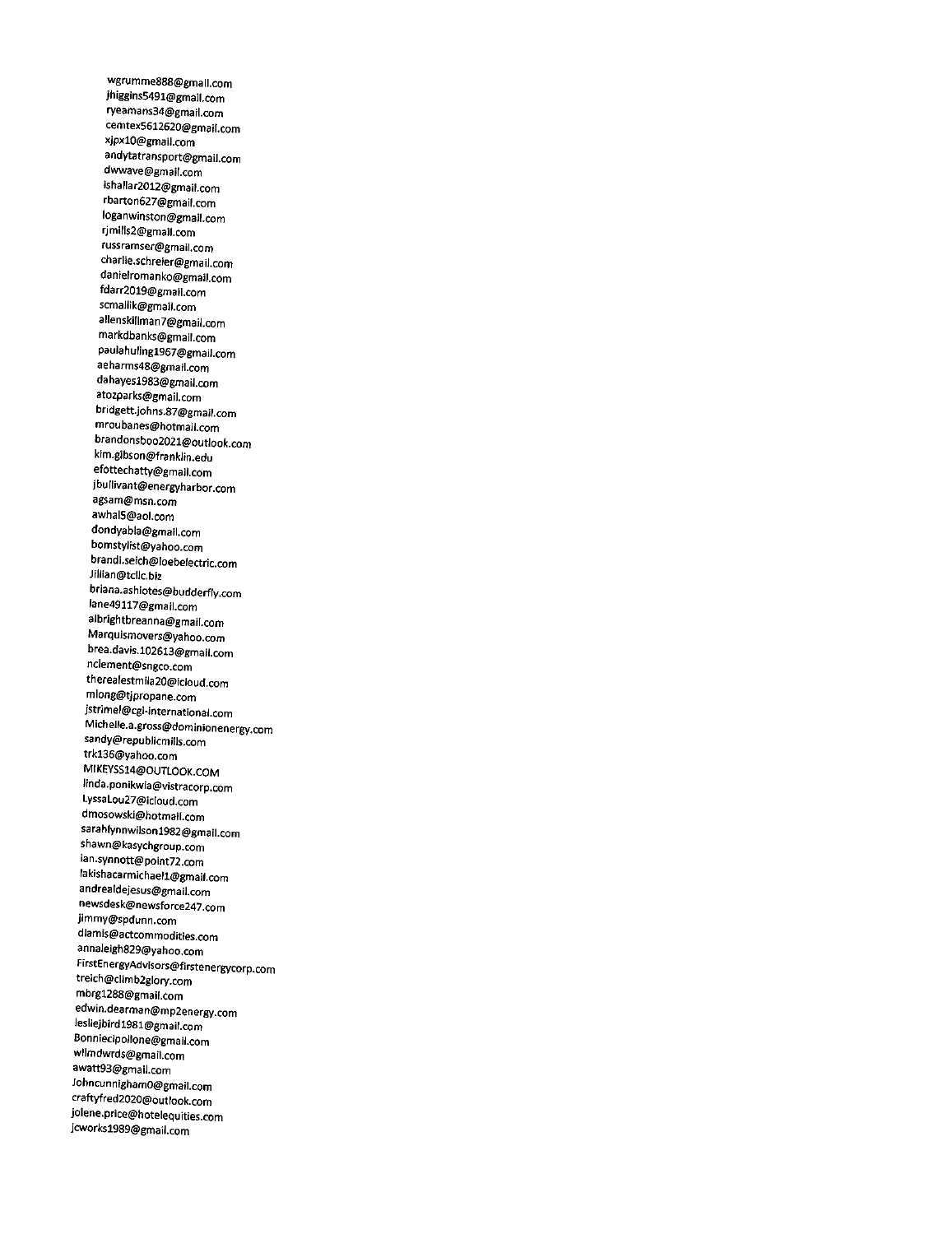andreabrink@zoomtQwn.com deni5epat4.3@gmail.com wilson201lmark@comcast.net roger.kapes@gmail.com dawn.short57@yahoo.com mreich@hudson.oh.us jhebert@greatlakesway.com emcdcnewark@gmail.com deathbecomesher823@gmail.com ianjames966@gmail.com afugate04@idoud.com mar5hagrams44@gmail.com hannah@seohioport.com conIevjenn78@gmail.com Ietsshine2100@gmail.com info@auroraacademy-ohio.com jag.060907@hotmaii.com autumnbrookechandler@gmail.com vjcriner@gmail.com kyle@alphanewsmn.com srantala@sfeenergv.com rusven@aol.com heaton.iohnny98@gmail.com hats@sssnet.com 6riansnl985@gmail.com bjohnson@blackrockres.com staceyfall@gmail.com gardenlady360@gmall.com gregatwater47@yahoo.com fnarii02234@aol.com tmiller2022@roadrunner.com matthewplasterl978@gmail.com jkcornerstone@aol.com kailahgta2020@gmail.com cassanmybabys34@icloud.com melaniew77@outlook.com Mslovemovies@gmail.com elise@capitoledgeco.com simpssl5@gmail.com tstuart@blueracermidstream.com debtomas2ewski@yahoo.com cwertz@veronetworks.com kmackay32@yahoo.com ericbaloun34@gmait.com dirtywalter@hotmail.com citymanager@greenfieldohio.net nmchad@yahoo.com Nmcsncrlcpbc@aol.com Brad.Nelson@GasSouth.com carl.brown@ffanklin.edu john.deere@franklin.edu jeroldjones2l6@gmail.com eli2abethannecole@yahoo.gov.aol jgomoll@earthetch.com johniustlg40@gmail.com kaYlareneesix@gmail.com ritacisco79@gmail.com nestlyk@gmail.com miily655@hotmail.com jcerni@cerni.com mlchaeletingoff@gmail.com belindal22104@gmail.com alblackburn98@gmail.com lokelso@aep.com rjordan@jordanassoc.com glpetrucci@vorys.com actionsignsinc@gmail.com cdpalsa@gmail.com Htina33@gmail.com mbehlke@yahoo.com mtchaet.fortini@dteenergy.com